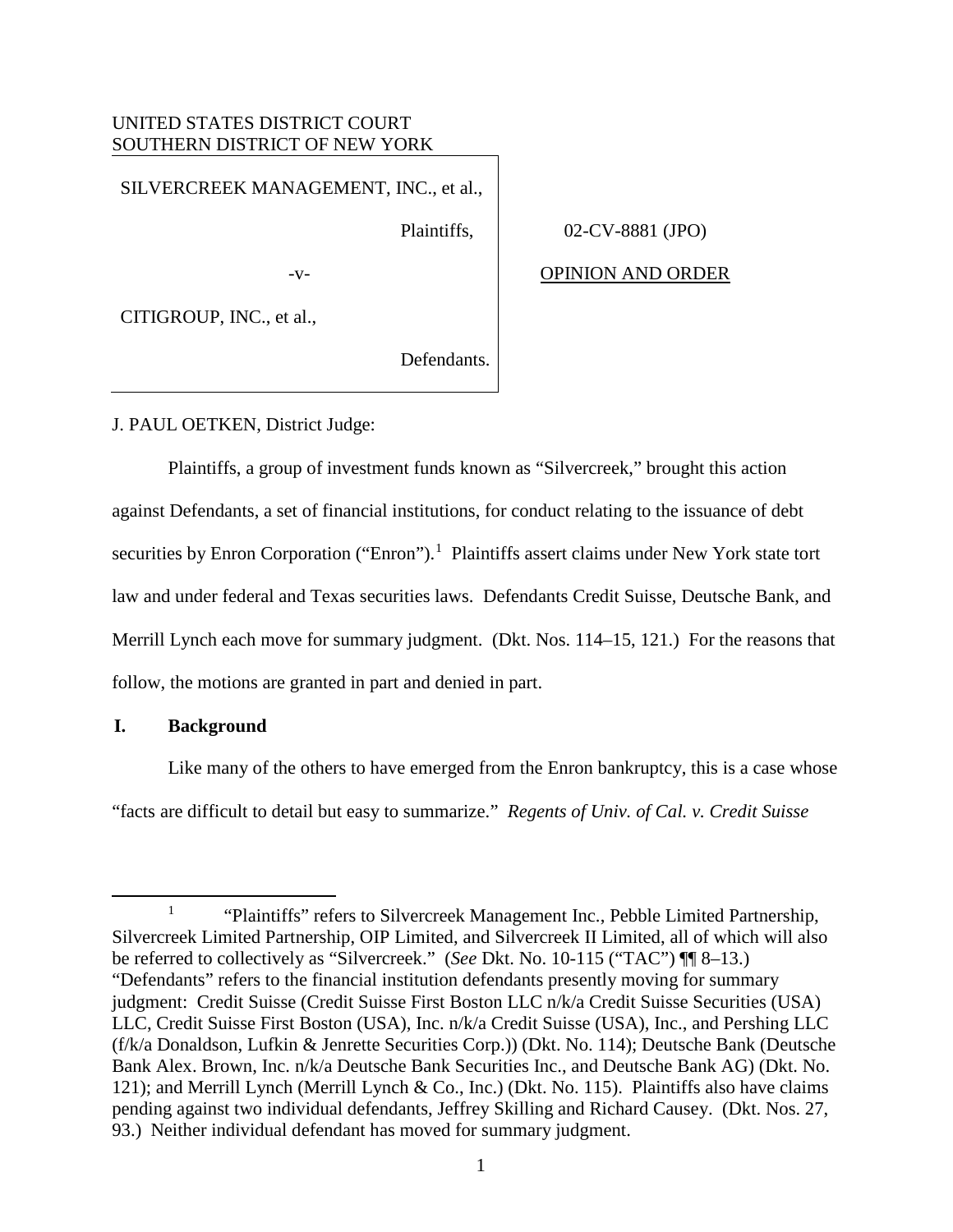*First Bos. (USA), Inc.*, 482 F.3d 372, 377 (5th Cir. 2007). Familiarity with the factual background of this particular dispute is presumed based on this Court's prior opinion on Defendants' motion to dismiss, *see Silvercreek Mgmt., Inc. v. Citigroup, Inc.*, 248 F. Supp. 3d 428, 434–36 (S.D.N.Y. 2017), and the relevant facts will be detailed with greater particularity below. The following general background is drawn primarily from the parties' Rule 56.1 statements and is not subject to genuine dispute unless otherwise noted.

Between October 18, 2001, and October 26, 2001, Plaintiffs invested over \$100 million in two different Enron securities: the 7% Exchangeable Notes (the "7% Notes") and Zero Coupon Exchangeable Notes (the "Zero Notes" or "Zeros"). (Dkt. No. 221 ("DBSUF") ¶ 344; Dkt. No. 215 ("CSSUF") ¶¶ 118, 127; Dkt. No. 220 ("MLSUF") ¶¶ 218, 250, 253.) Plaintiffs' purchase of the notes came at a turbulent time for Enron. Cautionary signs regarding the company's stability were beginning to emerge, including the departure of some high level executives, revised financial statements, and the announcement of an SEC inquiry into Enron's financials. (MLSUF ¶ 256; CSSUF ¶ 693.) But balanced against these warning signs was Enron's continued issuance of positive press releases confirming its financial solvency. (MLSUF ¶¶ 259–60.) And analyst and credit agency reports around this key eight-day period were mixed, with some downgrading their assessments of Enron's credit-worthiness but most continuing to recommend Enron as a strong buy or safe investment. (MLSUF ¶¶ 266–84; *see also generally* Dkt. No. 139-79.) Some of the many positive reports about Enron issued in October 2001 came from the Defendants in this case. (*See, e.g.*, MLSUF ¶¶ 270–71, 275, 279, 281–82, 284; Dkt. No. 168-45 at 2 (October 26, 2001 Credit Suisse analyst report listing Enron as "strong buy"); DBSUF ¶¶ 358–59.)

Unfortunately for Plaintiffs, time would soon vindicate those skeptical of Enron's financials. On November 8, 2001, Enron was forced to again issue restatements of its audited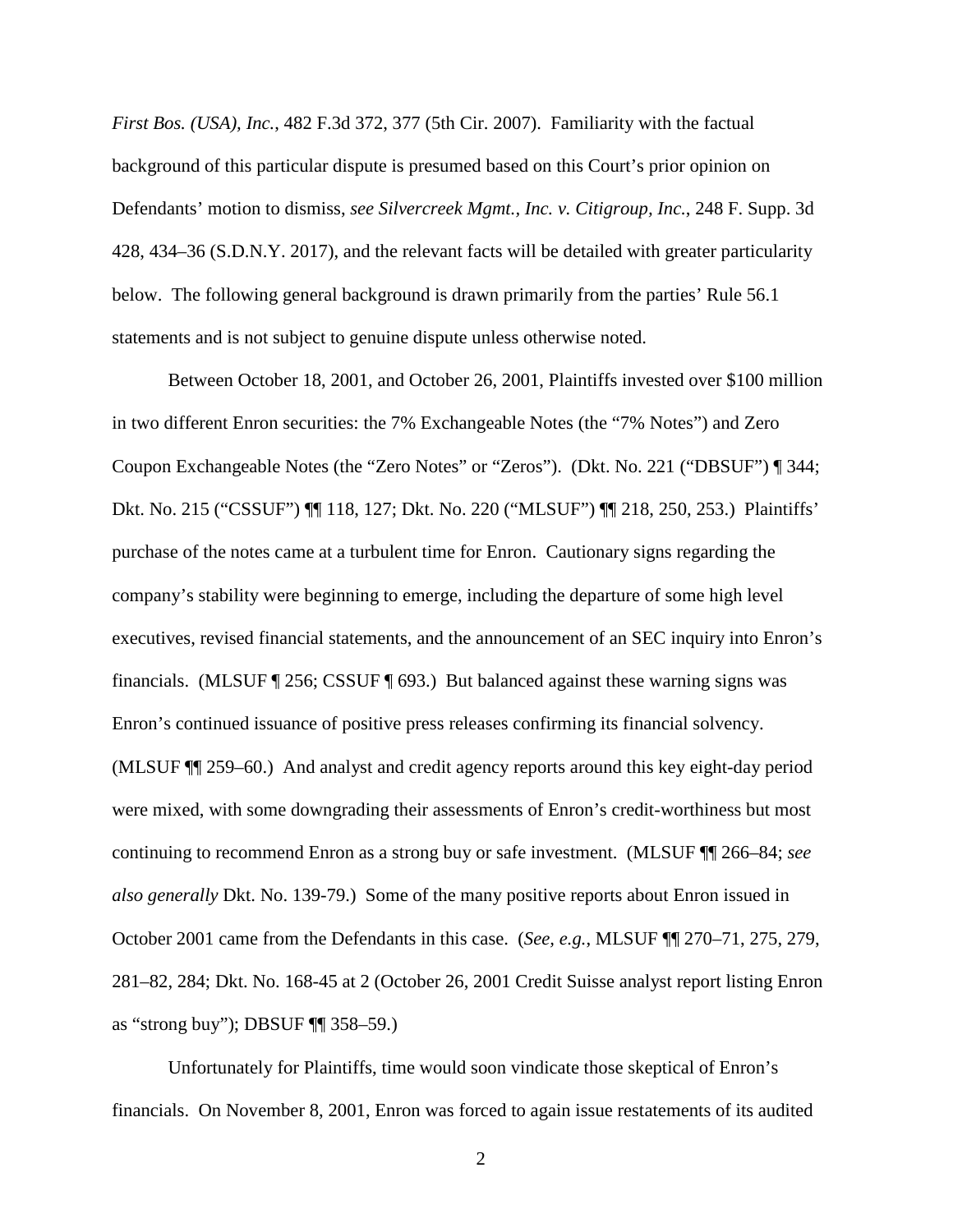financials, this time correcting all of its annual reports going back to 1997 as well as its first two 2001 quarterly reports, resulting in billion-dollar changes to reported shareholder equity and balance sheet debt.<sup>2</sup> (CSSUF ¶ 714–17; DBSUF ¶ 351–56.) On December 2, 2001, Enron filed for Chapter 11 Bankruptcy, wiping out practically the entire value of Plaintiffs' late-October investments in Enron's securities. (DBSUF ¶¶ 363, 365.) Plaintiffs' resulting losses on these investments, along with Defendants' alleged role in perpetrating Enron's fraud and influencing Plaintiffs' purchase of Enron's overvalued securities, form the crux of this suit.

Enron's corrections to its financial statements, issued in the weeks following Plaintiffs' investments, stemmed primarily from the company's practice of engaging in transactions with unconsolidated special purpose entities ("SPEs") and off-balance-sheet transactions. (DBSUF ¶ 367*.*) Enron would conduct transactions with these SPEs—which Enron or its executives nominally controlled but whose assets and debts were not consolidated with Enron's—in order to hide debt and generate income, thereby producing a deceptive picture of Enron's financials. (*Id.*) Each Defendant played some role in designing, marketing, funding or implementing a number of the transactions that Enron used to cook its books. (*See, e.g.*, DBSUF ¶¶ 378, 639–48; CSSUF ¶¶ 758–68, 800; MLSUF ¶¶ 341–45.) Each of the Defendants was also involved to varying degrees with the marketing and distribution of the 7% Notes and Zero Notes that Plaintiffs had purchased in late October 2001. (*See, e.g.*, MLSUF ¶ 245; CSSUF ¶¶ 120–26; DBSUF ¶¶ 704– 13.)

Plaintiffs assert a number of claims based on Defendants' involvement in the transactions underlying Enron's fraud, as well as each Defendant's role in directly marketing Enron's

 $\overline{\phantom{a}}$  2 <sup>2</sup> Enron had incorporated many of these financial statements in their original, uncorrected form into the registration statements and prospectuses for the securities that Plaintiffs purchased prior to the November 8, 2001 corrections. (CSSUF ¶¶ 710–13, 716; DBSUF ¶¶ 345–48; Dkt. No*.* 229 at 1–2.)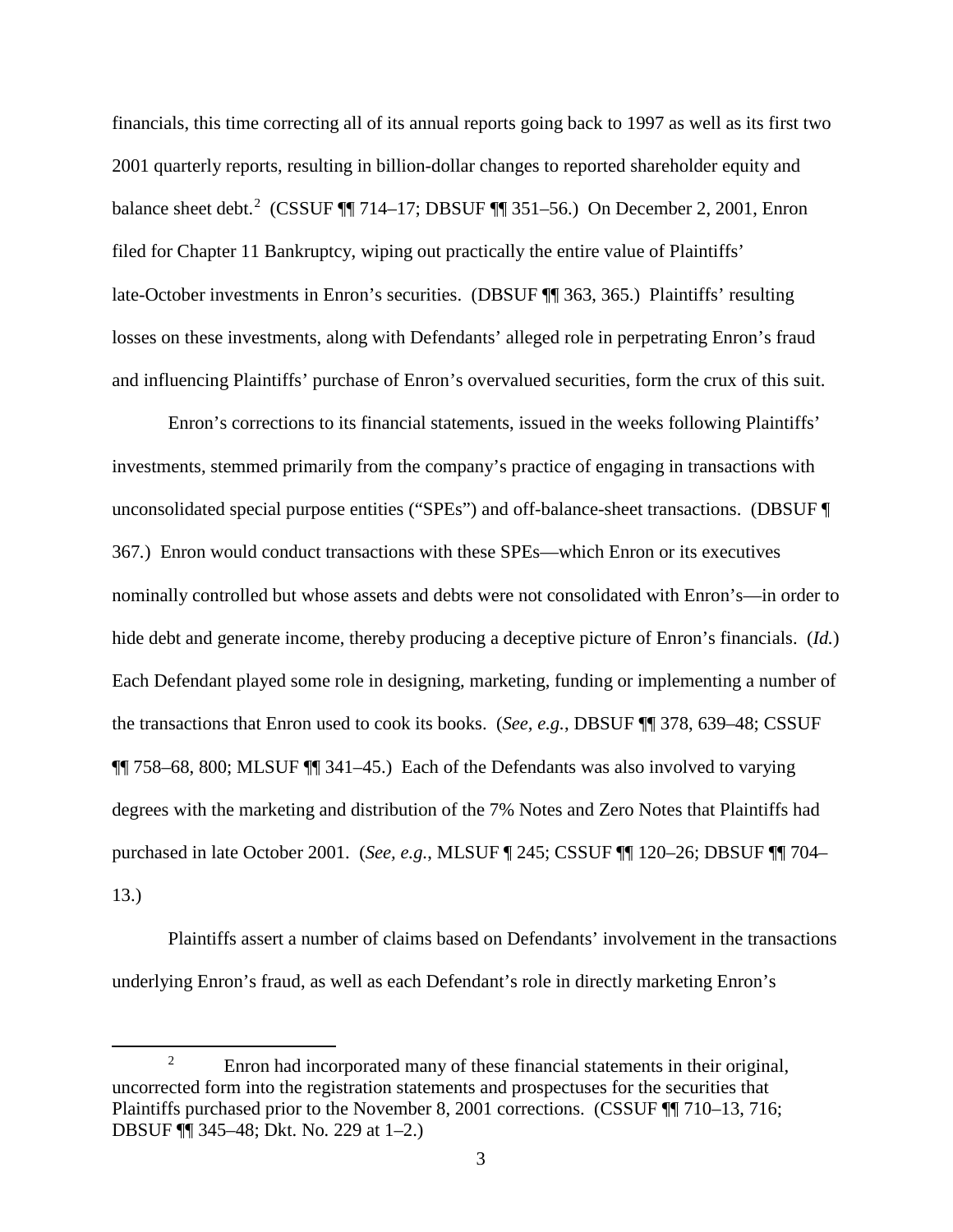securities to Plaintiffs. Specifically, at issue in these motions are six causes of action: claims against all three Defendants for (1) aiding and abetting Enron's fraud, (2) aiding and abetting Enron's negligent misrepresentation, and (3) conspiracy with Enron to commit fraud; claims against Credit Suisse and Merrill Lynch for (4) negligent misrepresentation; and claims against Credit Suisse and Deutsche Bank for violations of (5) Section 11 of the Securities Act, 15 U.S.C. § 77k(a), and (6) the Texas Securities Act ("TSA"). All of the Defendants now move for summary judgment on all claims.<sup>3</sup>

While the parties do not generally dispute the foregoing facts, they sharply contest the extent to which the Defendants understood Enron's overall scheme and the legal significance of their contributions to Enron's fraud. Despite turning on a wide range of materials and evidence, the parties' disputes can largely be boiled down to a few core questions:

- Were the Defendants' transactions with Enron inherently fraudulent, or was it only Enron's deceitful reporting of these otherwise legitimate transactions that formed the basis of the underlying fraud? (Dkt. No. 217 ("DB Reply") at 6–14.)
- To what extent was each Defendant aware of Enron's overall fraudulent scheme, and to what extent can each Defendant's transactions be said to have actually furthered Enron's overall fraudulent scheme? (Dkt. No. 219 ("ML Reply") at 2–8, 16–19.)
- Can Plaintiffs establish that they relied on Enron's false financial statements, or on Defendants' own inaccurate assessments of Enron's financial stability, when purchasing the Enron securities? (Dkt. No. 214 ("CS Reply") at 7–13.)

Did either Enron or the Defendants directly owe Plaintiffs a duty to accurately report information regarding Enron's financial solvency and the value of its securities? (CS Reply at 3–7; ML Reply at 21–22.)

Each of these questions is addressed in detail below.

# **II. Legal Standard**

 $\overline{\phantom{a}}$  3 <sup>3</sup> Defendants Merrill Lynch and Deutsche Bank each incorporate by reference the arguments of the other Defendants. (Dkt. No. 127 ("DB Brief") at 1 n.1; Dkt. No. 129 ("ML Brief") at 1 n.1.) Credit Suisse does not purport to do so. (*See generally* Dkt. No. 132 ("CS Brief").)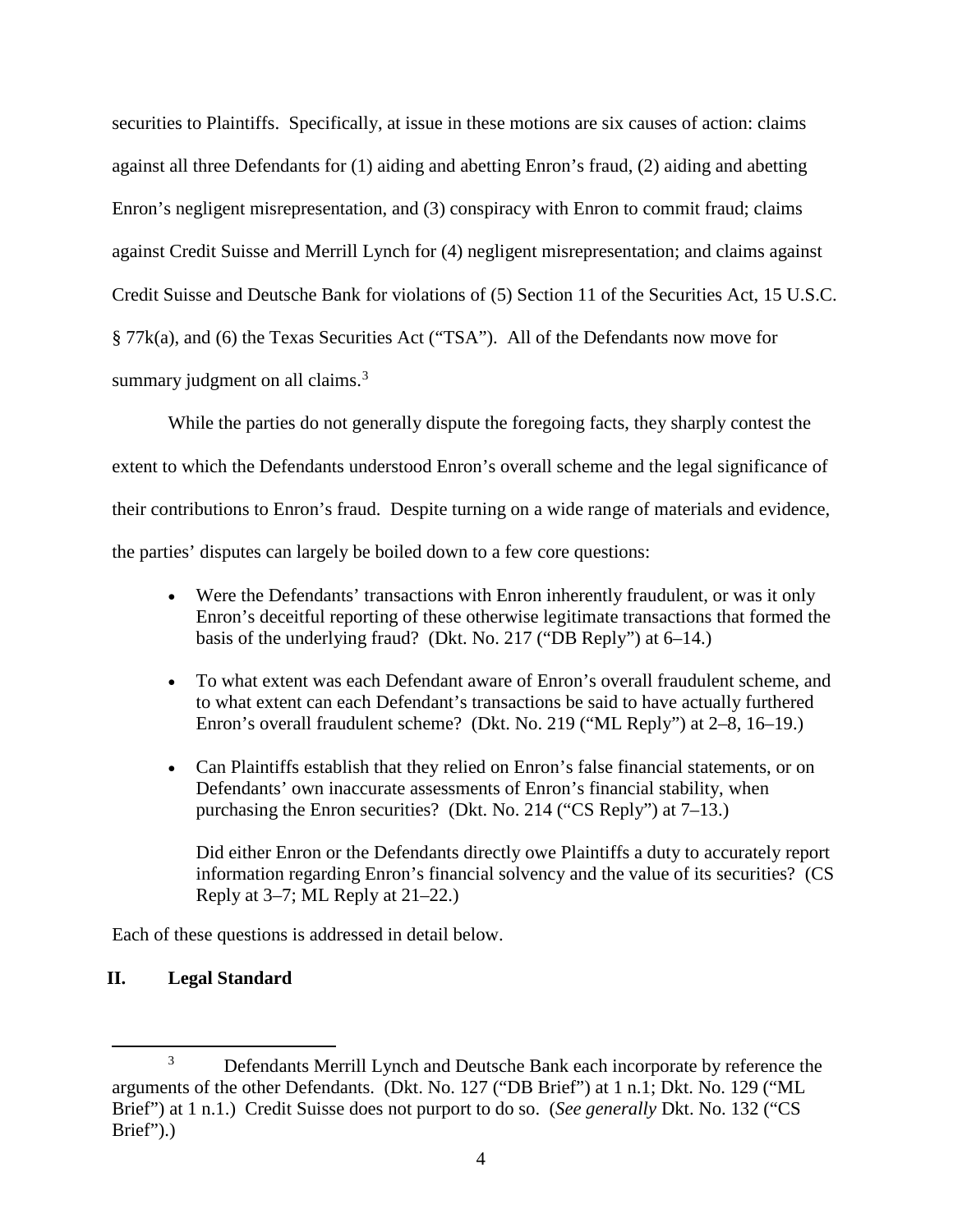A "court shall grant summary judgment if the movant shows that there is no genuine dispute as to any material fact and the movant is entitled to judgment as a matter of law." Fed. R. Civ. P. 56(a). "An issue of fact is genuine if the evidence is such that a reasonable jury could return a verdict for the nonmoving party. A fact is material if it might affect the outcome of the suit under the governing law." *SCR Joint Venture L.P. v. Warshawsky*, 559 F.3d 133, 137 (2d Cir. 2009) (quoting *Roe v. City of Waterbury*, 542 F.3d 31, 35 (2d Cir. 2008)).

Where the nonmoving party will bear the burden of proof at trial, the moving party may establish the propriety of summary judgment by "point[ing] to a lack of evidence to go to the trier of fact on an essential element of the nonmovant's claim." *Jaramillo v. Weyerhaeuser Co.*, 536 F.3d 140, 145 (2d Cir. 2008). Once the moving party has done so, the burden shifts to "the nonmoving party [to] come forward with admissible evidence sufficient to raise a genuine issue of fact for trial" on each essential element of their claims. *Id.* 

To defeat summary judgment, the nonmoving party cannot rely merely on "some metaphysical doubt as to the material facts" or on "conclusory allegations or unsubstantiated speculation." *Jeffreys v. City of New York*, 426 F.3d 549, 554 (2d Cir. 2005) (citations omitted). Instead, the nonmoving party must point to concrete "evidence on which the jury could *reasonably* find for the plaintiff." *Id.* (quoting *Anderson v. Liberty Lobby, Inc.*, 477 U.S. 242, 252 (1986)). In evaluating whether the nonmoving party has met their burden, courts are to construe the evidence in the light most favorable to the nonmoving party and draw all inferences in their favor, asking "not whether . . . the evidence unmistakably favors one[] side or the other but whether a fair-minded jury could return a verdict for the plaintiff on the evidence presented." *Id.* at 553 (quoting *Anderson*, 477 U.S. at 252).<sup>4</sup>

 $\overline{4}$ <sup>4</sup> Defendants each emphasize that many of Plaintiffs' claims are subject to a "clear" and convincing" standard of proof. (*See, e.g.*, ML Brief at 32; DB Brief at 28; CS Brief at 23.)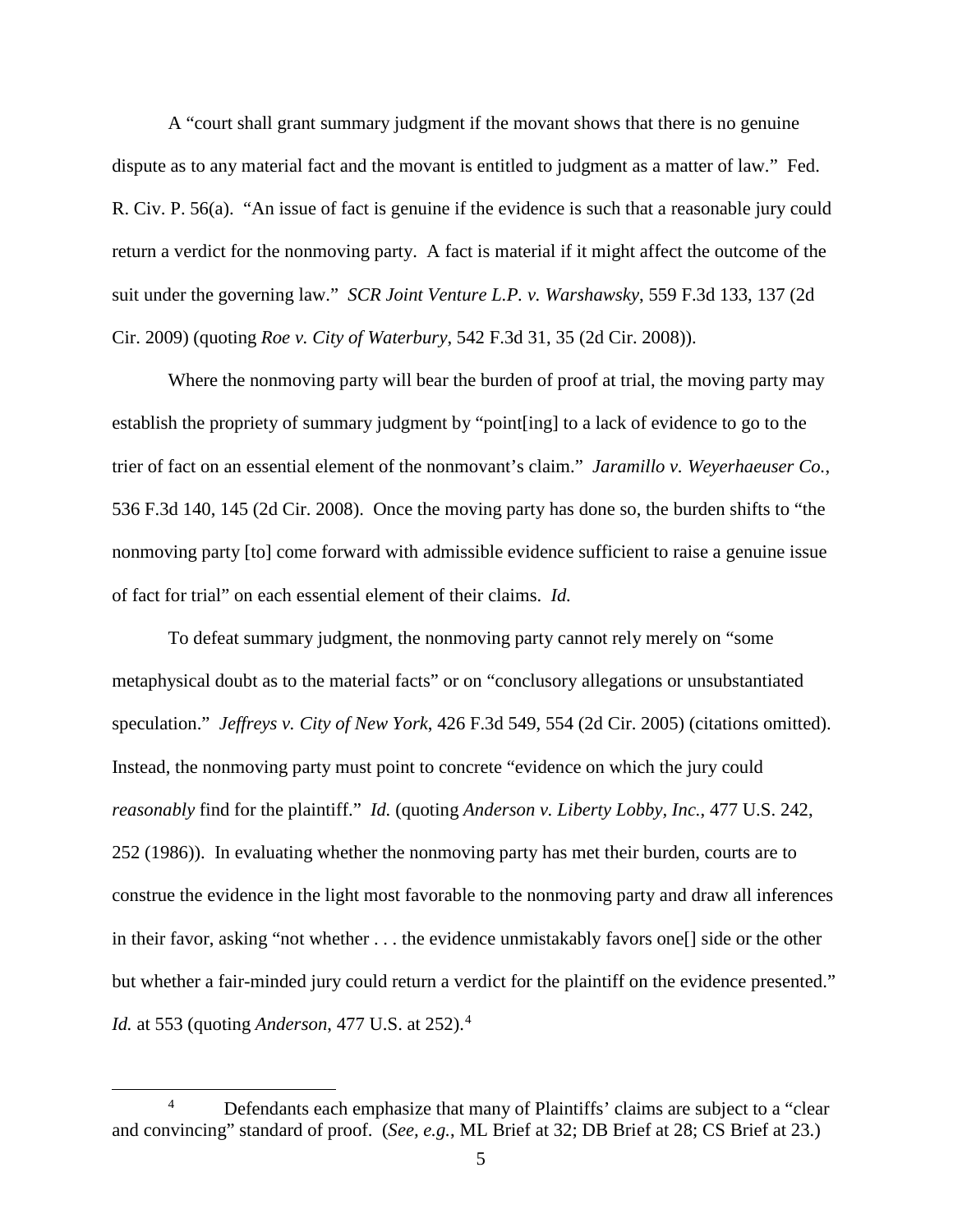# **III. Discussion**

 $\overline{a}$ 

The Court addresses Defendants' motions for summary judgment on each of Plaintiffs' claims in turn.

## **A. Aiding and Abetting Fraud**

Silvercreek brings claims of aiding and abetting fraud against all of the Defendants. (TAC ¶¶ 802–13.) The elements of an aiding-and-abetting-fraud claim brought under New York law are: (1) an underlying fraud; (2) the defendant's actual knowledge of the fraud; and (3) the defendant's substantial assistance to the fraud. *Krys v. Pigott*, 749 F.3d 117, 127 (2d Cir. 2014); *Oster v. Kirschner*, 905 N.Y.S.2d 69, 72 (N.Y. App. Div. 1st Dep't 2010). Because at trial "[a] claim for aiding and abetting fraud must be proven by clear and convincing evidence[,] . . . to survive summary judgment, Plaintiffs must have adduced sufficient evidence to meet this standard at trial." *See de Abreu v. Bank of Am. Corp.*, 812 F. Supp. 2d 316, 322 (S.D.N.Y. 2011) (citation omitted).

## **1. Underlying Fraud by Enron**

As a threshold matter, Plaintiffs must establish an underlying fraud by Enron. For purposes of summary judgment, this means that Plaintiffs must produce evidence sufficient to permit a reasonable jury to find by clear and convincing evidence that (1) Enron issued a statement containing a material misrepresentation or omission of fact; (2) Enron had knowledge

The Court is cognizant of Plaintiffs' burden, but is also cognizant that this burden does not alter the nature of the Court's inquiry for purposes of Defendants' motion. *See Anderson*, 477 U.S. at 255–56 ("Our holding that the clear-and-convincing standard of proof should be taken into account in ruling on summary judgment motions does not denigrate the role of the jury. . . . The evidence of the non-movant is [still] to be believed, and all justifiable inferences are [still] to be drawn in his favor. . . . [T]he appropriate summary judgment question will be whether the evidence in the record could support a reasonable jury finding either that the plaintiff has shown [all of the elements of their claim] by clear and convincing evidence or that the plaintiff has not.").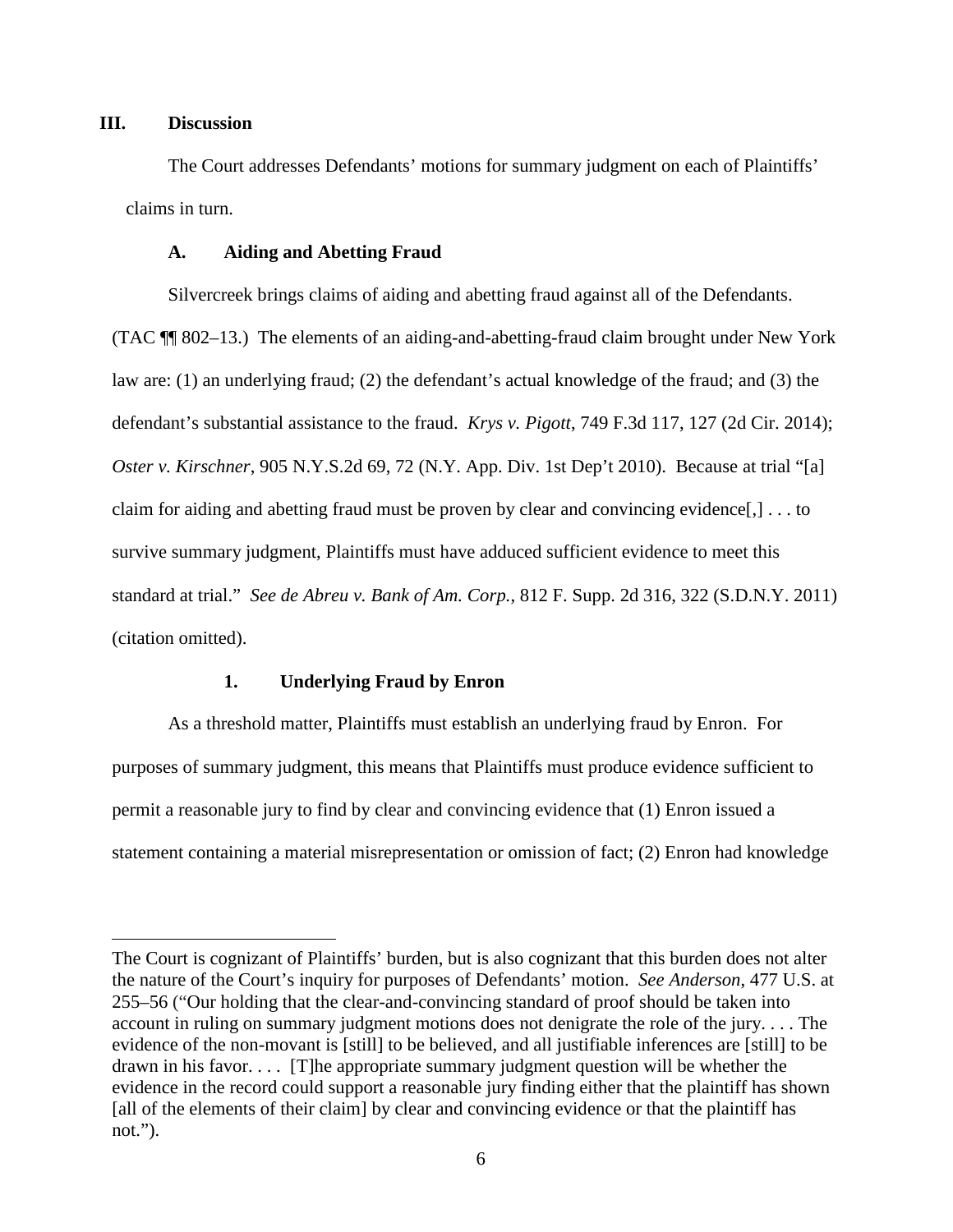of the falsity of the statement; (3) Enron had an intent to defraud; (4) Plaintiffs reasonably relied on Enron's fraudulent statements; and (5) Plaintiffs suffered damages. *See Crigger v. Fahnestock & Co.*, 443 F.3d 230, 234 (2d Cir. 2006). No party contests that Enron knowingly and intentionally issued false financial statements or that Plaintiffs suffered damages when Enron's fraud came to light and its stock prices collapsed. But Defendants Merrill Lynch and Credit Suisse each move for summary judgment on element four of Silvercreek's underlying fraud claim, namely whether Silvercreek reasonably relied on Enron's fraudulent statements. (CS Brief at 18–23; ML Brief at 32.)

## **a. Actual reliance**

Credit Suisse and Merrill Lynch maintain that there is no evidence that Silvercreek actually relied on Enron's financial statements prior to purchasing the Enron notes in October 2001. (*Id.*) Instead, Credit Suisse and Merrill Lynch assert that Plaintiffs purchased the Enron notes "based solely on [their] price." (CS Brief at 18; *see also* ML Brief at 32 ("Plaintiffs' investments were based solely on Enron's stock and bond prices.").) But the record contains ample evidence showing that Plaintiffs' analysis into whether to purchase the Enron 7% Notes and Zero Notes was more complex and nuanced than Defendants represent. As Louise Morwick—Silvercreek's founder, director, president, portfolio manager, and the woman responsible for making its final investment decisions (CSSUF ¶¶ 8–9)—summarized at one point in her deposition:

We looked at the fundamentals of this business. We were investing in Enron.... I think the market cap, you know, certainly the combined total cap is 20, 25 billion dollars. It's an investment based on the financials of this company and the business strength of this company. And the financials that we were basing our investment decision on were just complete garbage. They were completely wrong. They weren't even close to reality.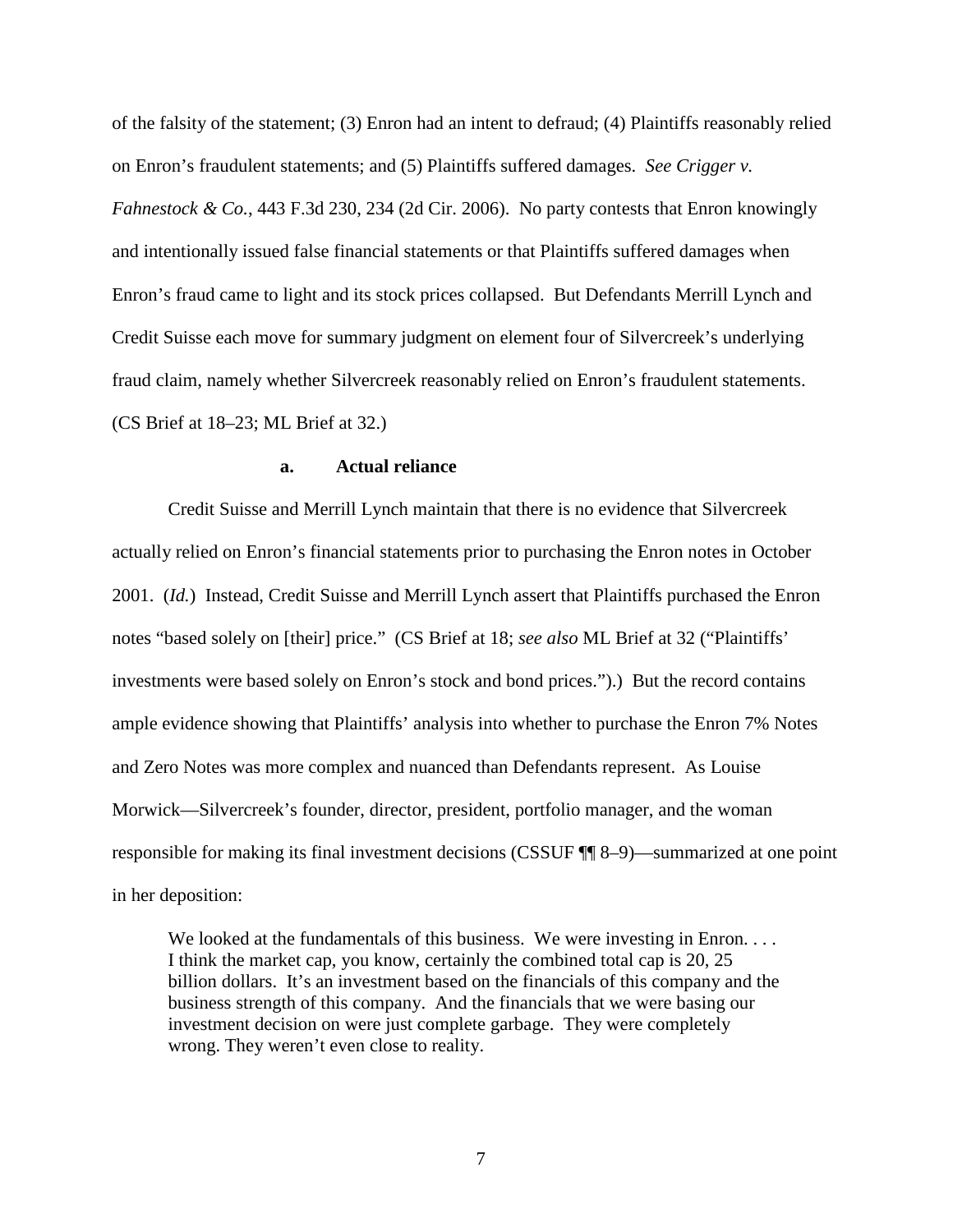(Dkt. No. 168-1 at 374:17–25; *see also* Dkt. No. 168-2 ¶ 6.) Indeed, in numerous different depositions, interrogatory responses, and declarations submitted over this case's years-long discovery period, Morwick and her associates have consistently recounted how important their optimistic assessment of Enron's long-term financial stability was to Silvercreek's late-October 2001 purchases. (*See generally* CSSUF ¶¶ 659–66; 698–707.)

Defendants urge that Plaintiffs cannot establish the reliance element of their underlying fraud claim against Enron absent evidence that anyone at Silvercreek had read and relied on any of Enron's fraudulent financial statements at the precise time of their investment. (CS Brief at 22; ML Brief at 32.) But even if Morwick did not reread Enron's fraudulent financial reports immediately prior to making her late October 2001 purchases of the notes, there is still ample evidence to support a conclusion that she actually relied on the false statements contained therein at the time she authorized Silvercreek's purchases. For example, the record reflects that she had previously carefully reviewed Enron's false annual reports prior to past investments in Enron. (CSSUF ¶¶ 202–05, 637–49.) The record also includes evidence showing that Morwick continued to stay abreast of developments at Enron between that time and the October 2001 purchases, including by rereading the prospectuses of the relevant notes, reading select quarterly reports, tracking media and analyst reports, and listening to Enron's quarterly earnings calls. (CSSUF ¶¶ 652, 659–60; Dkt. No. 168-1 at 771–72, 802–03.) All of these sources of information either directly included fraudulent statements by Enron or themselves incorporated and were based on those statements.

Defendants also make much of Silvercreek's concession that the drop in the price of Enron's securities directly precipitated its purchase of the 7% Notes and Zero Notes. (CS Brief at 18–19; ML Brief at 32.) But the fact that an investor took price into account when purchasing a bond is hardly remarkable, and that investor's admitting that she did so is not tantamount to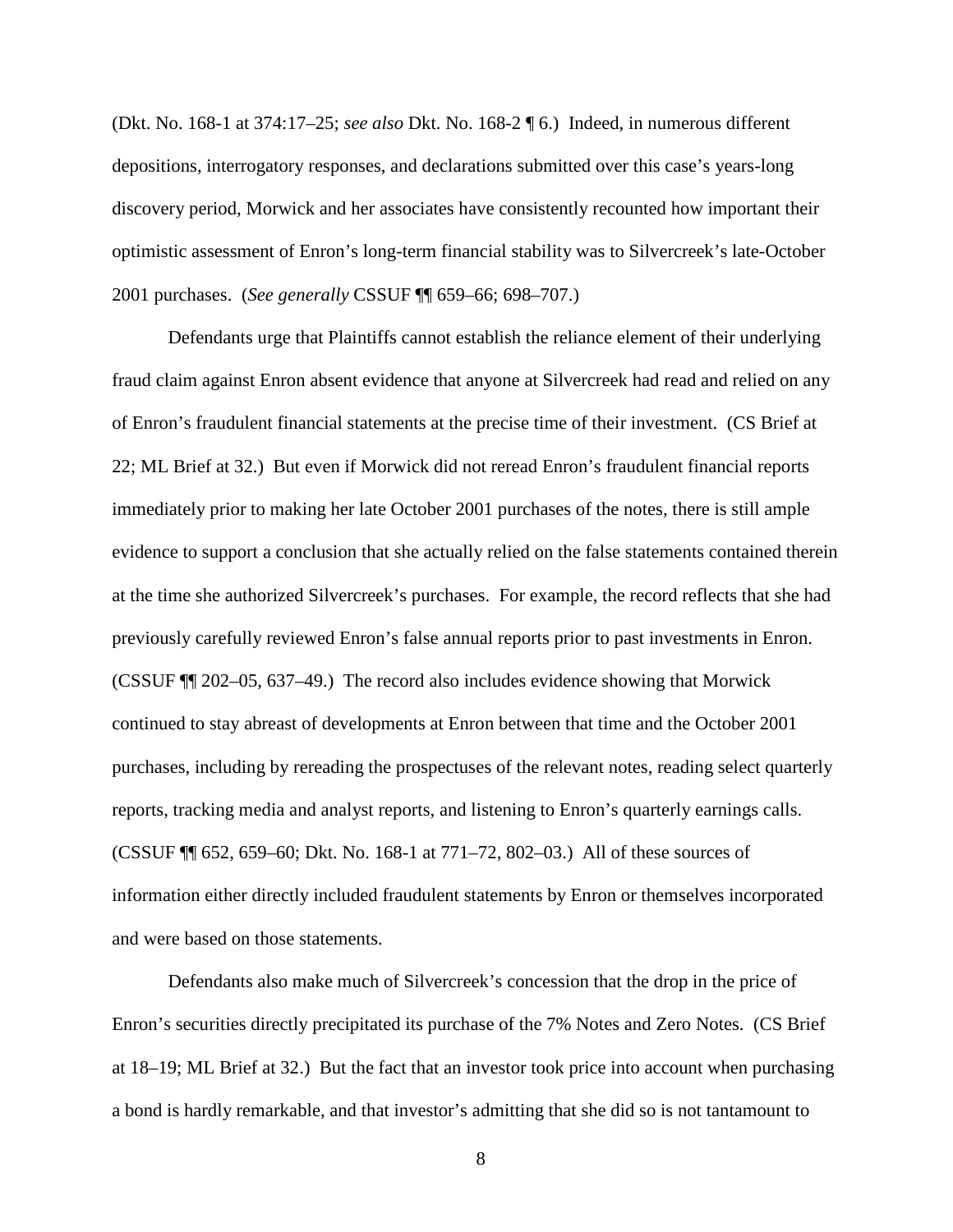admitting that she considered *only* price. Morwick repeatedly stated that even though she ultimately chose to purchase the notes only once she found the price-point sufficiently favorable, her decision to purchase was fundamentally founded on her prior assessments of Enron's financial stability, which itself was based on Enron's fraudulent financial statements. (CSSUF ¶¶ 619, 660–61, 664–65, 698–707; *see also* Dkt. No. 168-1 at 802–03.) Crediting as true Morwick's testimony regarding her Enron investment strategy for purposes of this motion, the Court concludes that there is a sufficient basis from which a jury could reasonably find that Silvercreek actually relied on Enron's fraudulent depiction of its financial stability, and not only on price, at the time it purchased Enron's securities.

#### **b. Reasonable Reliance**

"In assessing the reasonableness of a plaintiff's alleged reliance, we consider the entire context of the transaction, including factors such as its complexity and magnitude, the sophistication of the parties, and the content of any agreements between them." *Emergent Capital Inv. Mgmt., LLC v. Stonepath Grp., Inc.*, 343 F.3d 189, 195 (2d Cir. 2003). A claim of reasonable reliance can be defeated where it is clear that "a party has been put on notice of the existence of material facts which have not been documented and [ ] nevertheless proceeds with a transaction" because in doing so the party "may truly be said to have willingly assumed the business risk that the facts may not be as represented." *Id.* (quoting Rodas v. Manitaras, 552 N.Y.S.2d 618, 620 (N.Y. App. Div. 1st Dep't 1990)). Still, where the circumstances and facts underlying a plaintiff's reliance are subject to genuine dispute, courts are reluctant to summarily dispose of fraud claims on the basis of unreasonable reliance. *See De Sole v. Knoedler Gallery, LLC*, 139 F. Supp. 3d 618, 643 (S.D.N.Y. 2015) ("Under New York's contextual approach, the question of what constitutes reasonable reliance is always nettlesome because it is so fact-intensive. Reasonable reliance is therefore a question normally reserved for the finder of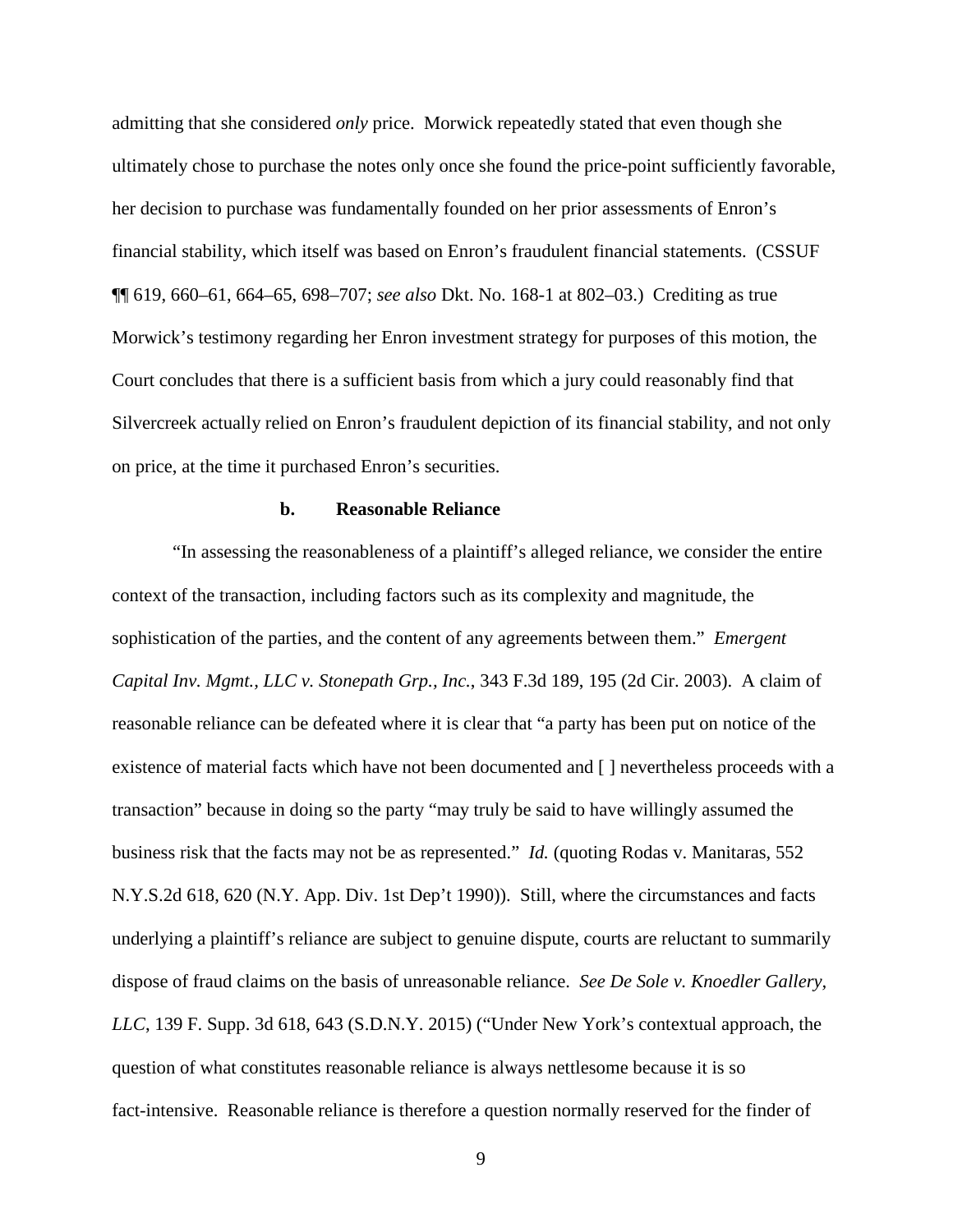fact and not usually amenable to summary judgment." (brackets, internal quotation marks, and citations omitted)). Accordingly, it is "a rare circumstance in which the issue of reasonable reliance can be resolved at the stage of summary judgment." *Glob. Minerals & Metals Corp. v. Holme*, 824 N.Y.S.2d 210, 215 (N.Y. App. Div. 1st Dep't 2006).

Credit Suisse and Merrill Lynch both rely on *In re Livent, Inc. Noteholder Securities Litigation*, 151 F. Supp. 2d 371 (S.D.N.Y. 2001), to argue that Plaintiffs' reliance on Enron's financial statements was unreasonable as a matter of law. (ML Brief at 32; CS Brief at 22.) *In re Livent* involved Section 10(b) securities fraud claims brought by investors directly against a securities issuer based on false financial statements. *Id.* at 439–40. On a motion to dismiss under Rule  $12(b)(6)$ , the court dismissed the claims on the basis of plaintiffs' failure to adequately plead reasonable reliance. *Id.* In doing so, the court emphasized that some of the plaintiffs' purchases had come after the securities issuer had already declared bankruptcy, and that the earliest purchases had come after the company had already issued statements explicitly disclaiming the accuracy of its past financial statements and warning that it was "virtually certain that the company's financial results for [the relevant periods] will need to be restated." *Id.* 

The timeline before the court in *In re Livent* simply does not map onto the timeline at issue in this case. Here, all of Silvercreek's purchases of the Enron 7% Notes and Zero Notes came *before* Enron declared bankruptcy. (CSSUF ¶¶ 118, 127; DBSUF ¶ 363.) And although Enron had issued some mixed signals leading up to Silvercreek's investment (MLSUF ¶ 256), Enron announced strong quarterly earnings just two days before Silvercreek began purchasing the Enron notes, telling investors that the recent write-down would be a one-time nonrecurring charge with no impact on Enron's strong outlook moving forward (MLSUF ¶¶ 259–60). The fact that the plaintiffs in *In re Livent* had already been expressly told *not* to rely on the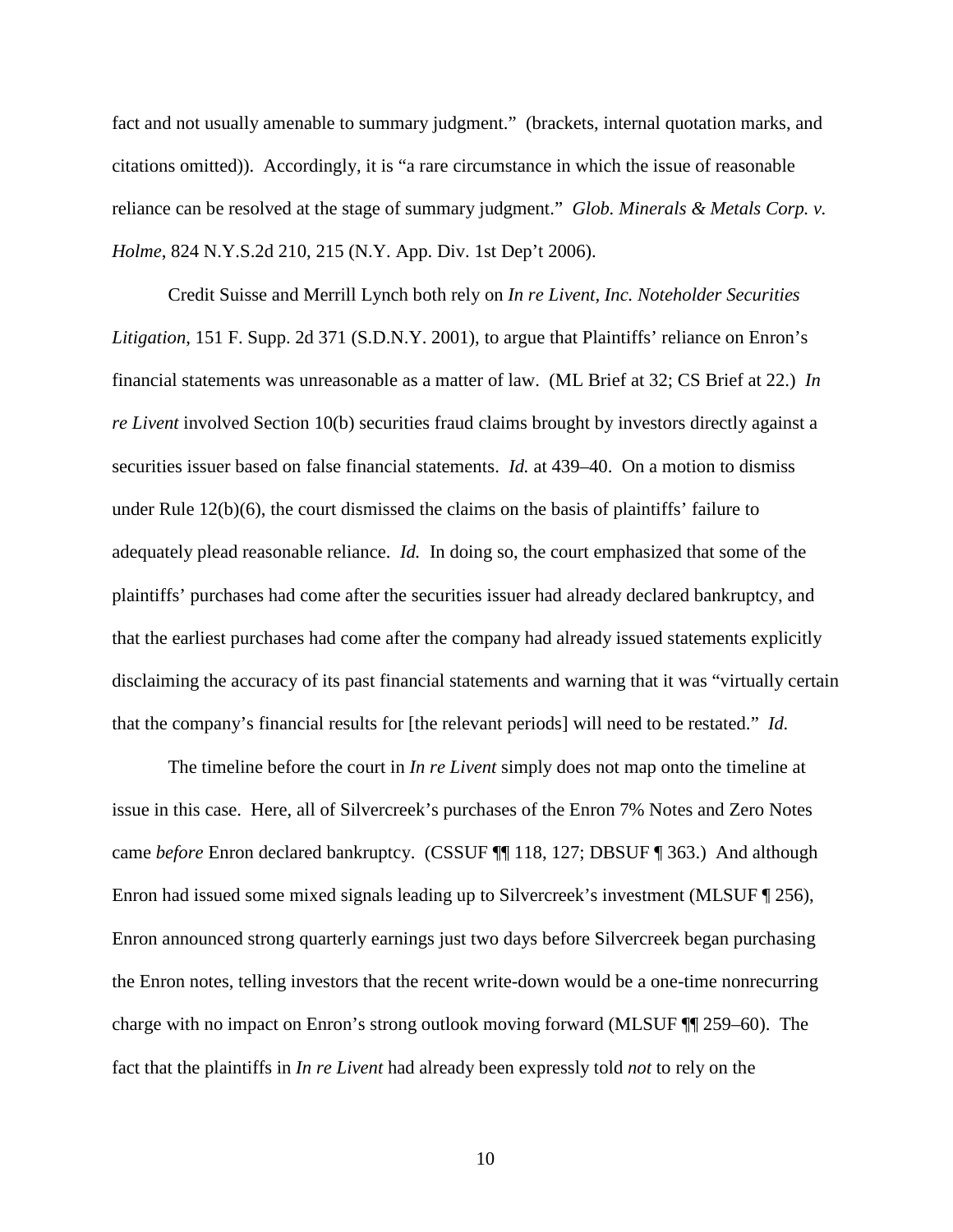company's past financial statements, while Plaintiffs here were expressly told that they *could* continue to rely on the company's past financial statements, readily distinguishes the two cases.

Defendants also rely on New York cases for the proposition that a sophisticated party with warning signs regarding a statement's falsity has a duty to inquire further into the truthfulness of those statements. (CS Brief at 22; ML Brief at 29.) Courts have certainly granted summary judgment where "sophisticated investors [fail] to protect themselves from misrepresentations made during business acquisitions by investigating the details of the transactions and the business they are acquiring," but they will do so only where "the facts are abundantly clear as to why [ ] reliance was unreasonable." *Glob. Minerals & Metals Corp.*, 824 N.Y.S.2d at 215–16. Indeed, in all of the cases Defendants rely on, courts were able to identify basic types of due diligence that the relying party should have conducted to prevent its injury but concededly did not. *See, e.g.*, *id.* at 216 ("At a minimum, [plaintiff] should have contacted [parties with more information]. Even if they refused to provide further information, [plaintiff] should have sought to condition the settlement on the truth of the representations . . . ."); *In re Livent*, 151 F. Supp. 2d at 439 ("[B]asic inquiries would have revealed the truth[.]"); *Stuart Silver Assocs. v. Baco Dev. Corp.*, 665 N.Y.S.2d 415, 418 (NY App. Div. 1st Dep't 1997) ("[Plaintiffs] invest[ed] in a real estate venture without conducting a 'due diligence' investigation or consulting their lawyers and accountants . . . [and] did not even read the *prospectus*[.]").

On the basis of these cases, Defendants assert that Plaintiffs ought to have also conducted an independent "analysis" of Enron's financial records. (CS Brief at 21; ML Brief at 32.) This argument is insufficient to warrant summary judgment for three distinct reasons.

First, in contrast to cases in which a party's reliance was unreasonable as a matter of law, the record now before the Court does not contain "facts [that] are abundantly clear as to why [Silvercreek's] reliance was unreasonable." *Glob. Minerals & Metals Corp.*, 824 N.Y.S.2d at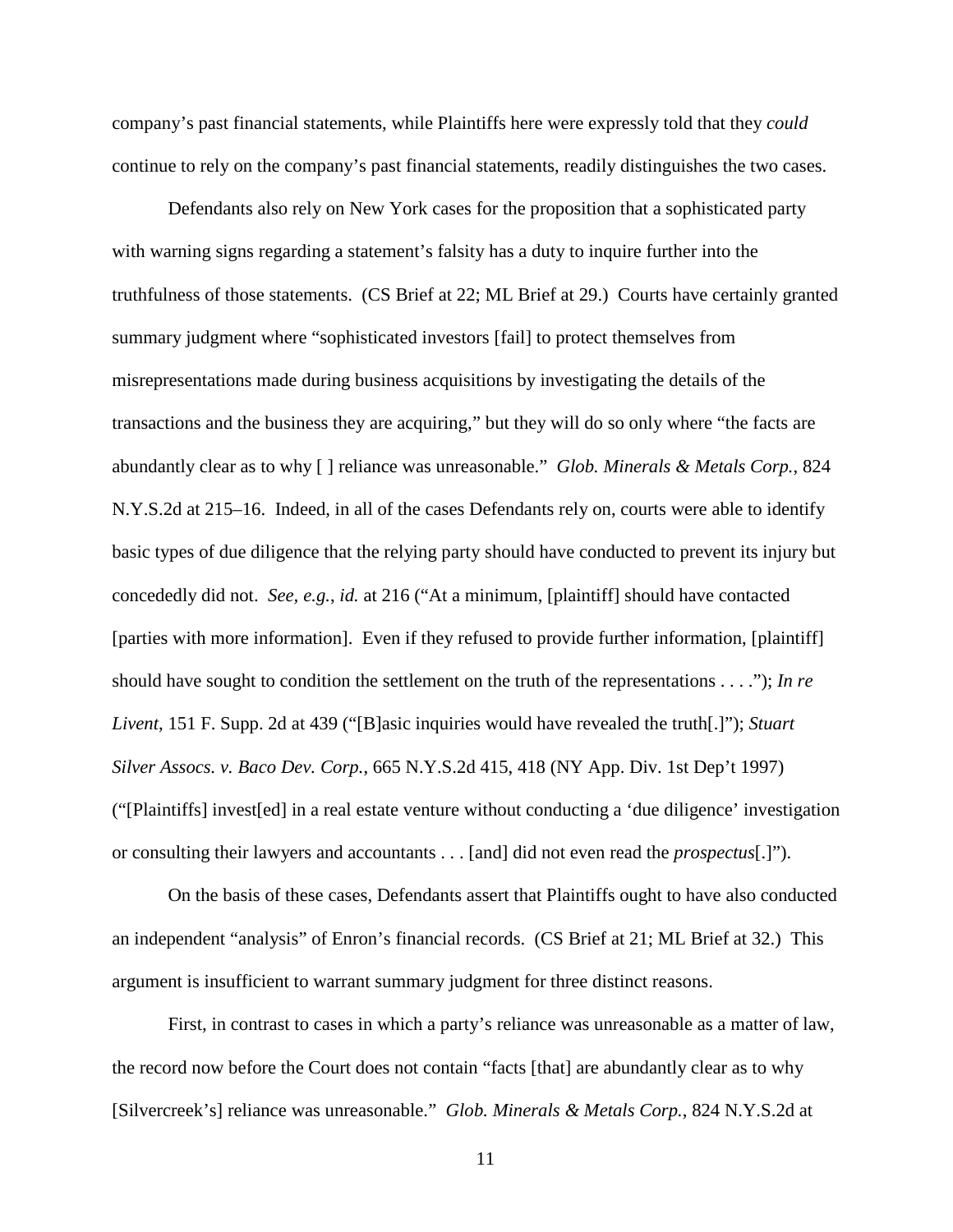216. Instead, Plaintiffs here have produced facts sufficient to support a conclusion that they did reasonably inquire into the truth of Enron's statements. As the Court has already explored, Silvercreek consulted a host of different sources in the months leading up to its October 2001 investments, including not only Enron's own financial statements but also the assessments of a number of third-party experts. *See supra* Section III.A.1.a. The Defendants may dispute whether Plaintiffs' inquiry was sufficient given the mixed news about Enron issuing at the time of the investment. (MLSUF ¶¶ 256–60.) But given the evidence that Plaintiffs did conduct some inquiry into Enron's financials, and that their inquiry revealed dozens of similarly positive assessments of Enron's securities repeatedly issuing from credit agencies, brokers, and analysts during the relevant period (MLSUF ¶¶ 268–86)—some of which came from the very Defendants now moving for summary judgment on the question of Plaintiffs' reasonable reliance (Dkt. No. 168-45; Dkt. No. 193-10)—the Court cannot now say that Plaintiffs' reliance on Enron's representations regarding its financial status in October 2001 was unreasonable as a matter of law.

Second, Defendants cannot identify with specificity any type of further inquiry Plaintiffs could have conducted that would not have been stonewalled by Enron's fraud itself. Indeed, Defendants appear to concede that they could not possibly do so, because each acknowledges that Enron's fraud was premised on Enron's ability to conceal the true state of its financials, such that it was knowable only to a select few insiders. (*See, e.g.*, CS Brief at 36 ("The undisputed evidence thus shows that Credit Suisse took reasonable steps to obtain information about Enron's debt but was stonewalled by Enron."); DB Brief at 4 ("[T]he Enron accounting fraud was premised on secrecy, agreements among key Enron insiders, and transactions that were not public transactions[.]"); ML Brief at 6 ("Enron's operations were known to be complex, opaque, and 'impenetrable.' [Enron's former CFO] acknowledged that Enron's true financial condition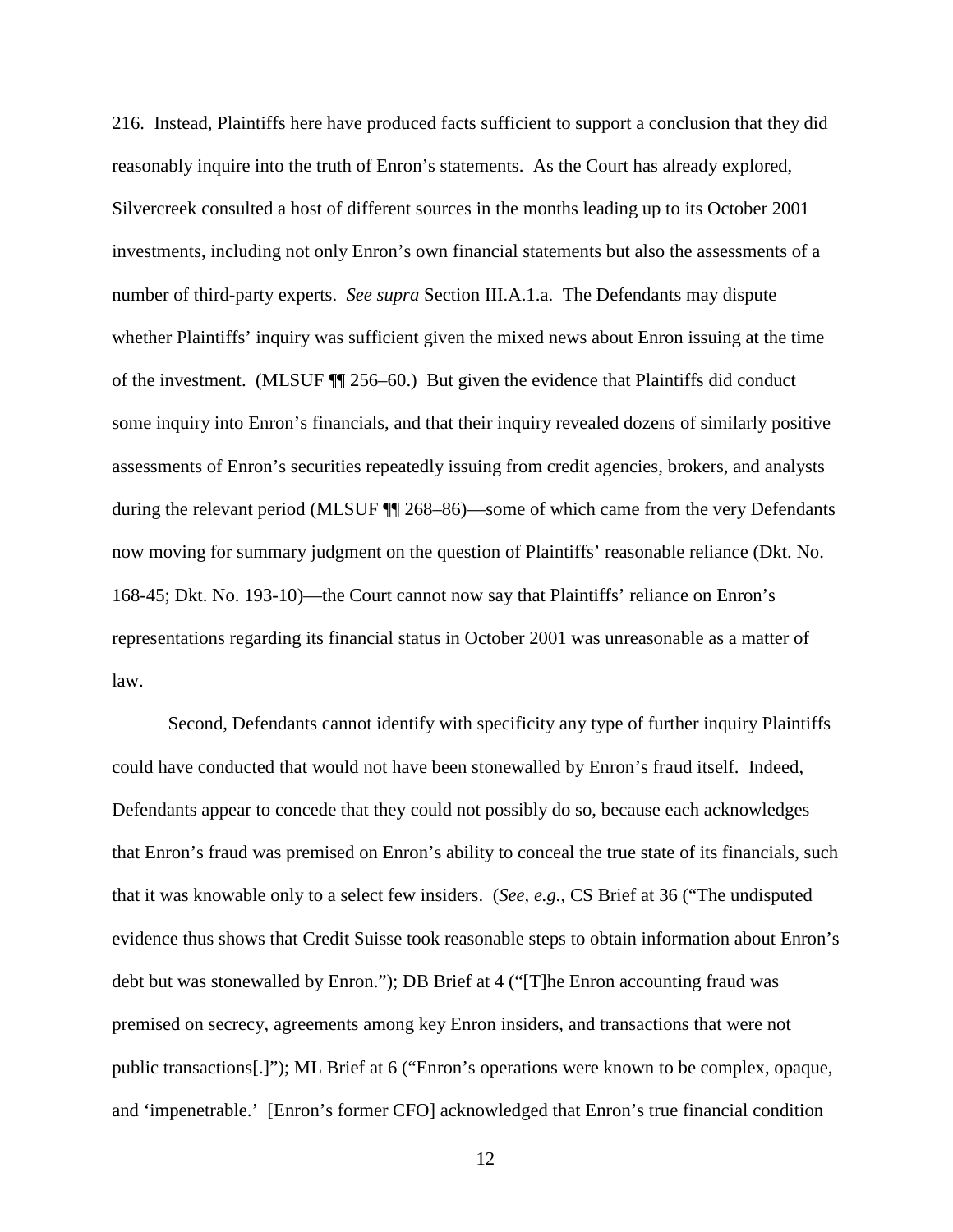would not have been apparent to anyone based on its certified financial statements through 2001." (footnote omitted)).) The Court does not fault Defendants for arguing in the alternative, but simply recognizes that the question of what should have been discoverable based on publicly available information about Enron in October 2001 is an extremely fact-dependent inquiry subject to the oft-conflicting assessments of numerous experts, witnesses, and the parties. As such, it is a question on which summary judgment would be improper.

Third, and finally, the case law on reasonable reliance makes clear that when trading securities on an open market based on representations in registration statements or from underwriters and credit agencies, even "sophisticated plaintiffs are not required to 'conduct their own audit' in order to rely on a defendant's allegedly fraudulent representations." *Landesbank Baden-Württemberg v. RBS Holdings USA Inc.*, 14 F. Supp. 3d 488, 512 (S.D.N.Y. 2014) (quoting *DDJ Mgmt., LLC v. Rhone Grp. LLC,* 15 N.Y.3d 147, 156 (2010)). As the MDL Court that oversaw this case's discovery explained in denying a motion to dismiss New York law fraud and negligent misrepresentation claims brought against a different set of financial institutions:

[A] company's annual and quarterly financial statements filed with the SEC and incorporated into the offering memoranda and prospectuses of the notes, in accordance with their *raison d'etre*, are standardly used by the market to, and here allegedly constituted Plaintiffs' primary sources for historical information, to gauge Enron's long-term financial stability, the critical factor in evaluating the risk for debt securities.

*In re Enron Corp. Sec., Derivative & ERISA Litig.*, No. MDL 1446, 2003 WL 23305555, at \*8 (S.D. Tex. Dec. 11, 2003). A similar conclusion is appropriate here, particularly because Plaintiffs' inquiry went beyond blind reliance on Enron's annual and quarterly statements but also incorporated credit agency and analyst assessments of Enron's viability. Defendants' proposed construction of reasonable reliance would essentially "require[ any] prospective purchaser to assume that the credit ratings assigned to the securities were fraudulent and to verify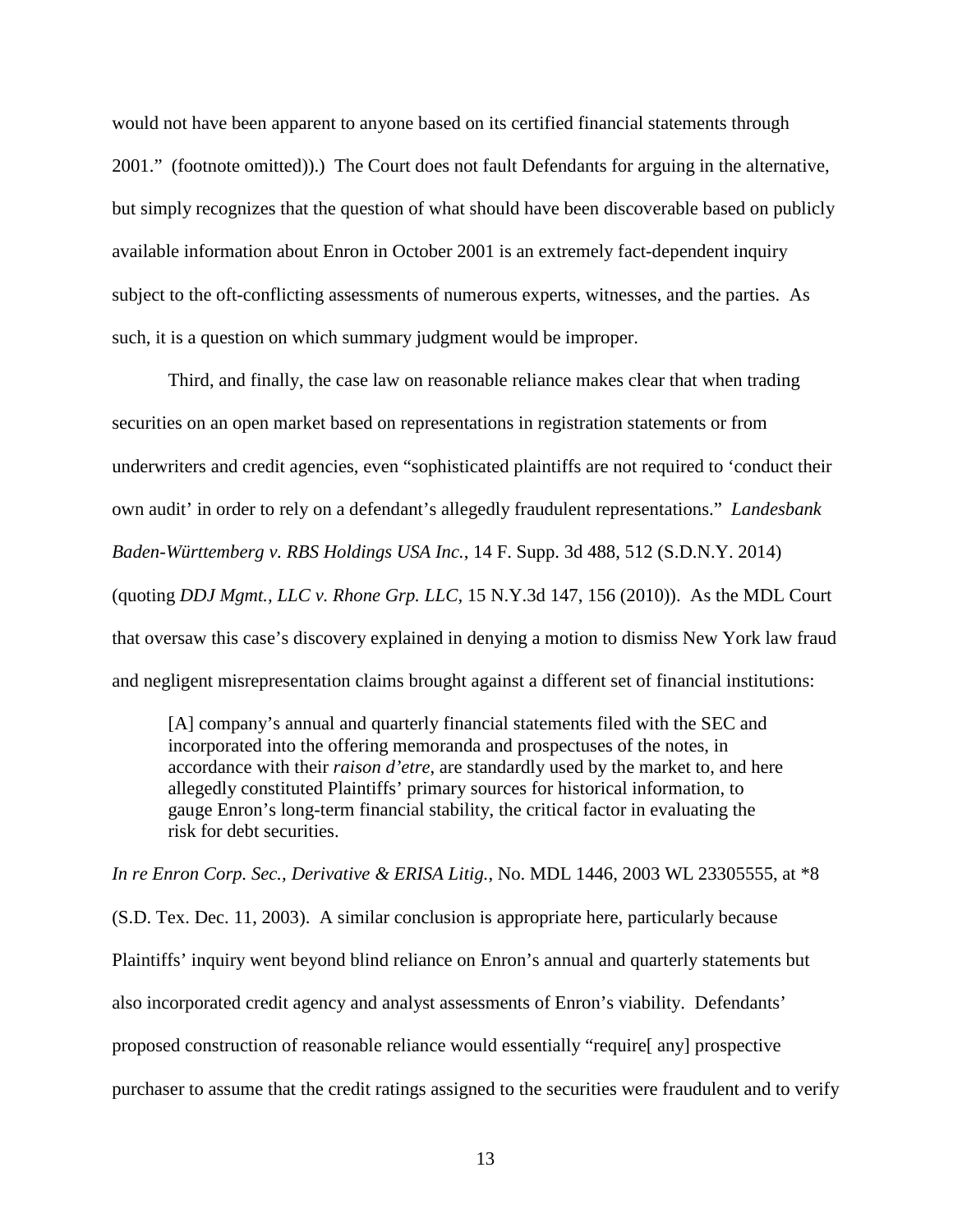them through a detailed retracing of the steps undertaken by the underwriter and credit rating agency." *IKB Int'l S.A. v. Morgan Stanley*, 36 N.Y.S.3d 452, 456 (N.Y. App. Div. 1st Dep't 2016). The Court declines to "impose a requirement on sophisticated investors that is inconsistent with the philosophy of disclosure at the heart of the Exchange Act . . . [by] requir[ing them] to seek out information above and beyond what was publicly available before purchasing [a] stock." *Maverick Fund, L.D.C. v. Comverse Tech., Inc.*, 801 F. Supp. 2d 41, 57– 58 (E.D.N.Y. 2011).

In denying Defendants' motions on the reliance element of Plaintiffs' underlying fraud claim against Enron, the Court emphasizes that its role on a motion for summary judgment is not to ask "whether . . . the evidence unmistakably favors ones side or the other but [only] whether a fair-minded jury could return a verdict for the plaintiff on the evidence presented." *Jeffreys*, 426 F.3d at 554 (quoting *Anderson*, 477 U.S. at 252). Here, in crediting as true the testimony of Plaintiffs' witnesses as to their investment strategy and assessment of Enron's financial stability during the key period of October 18, 2001, through October 26, 2001, the Court cannot now hold that no reasonable jury could find in Plaintiffs' favor, even under the clear and convincing standard. Accordingly, Defendants' motion for summary judgment on the reliance element of Plaintiffs' underlying fraud claim against Enron is denied.

#### **2. Actual Knowledge and Substantial Assistance**

In addition to an underlying fraud, Silvercreek's claim for aiding and abetting fraud requires proof that Defendants had actual knowledge of Enron's fraud and provided Enron with substantial assistance. *See Oster*, 905 N.Y.S.2d at 72. Each Defendant moves for summary judgment on both of these elements. (CS Brief at 24–37; ML Brief at 32–37; DB Brief at 17– 26.)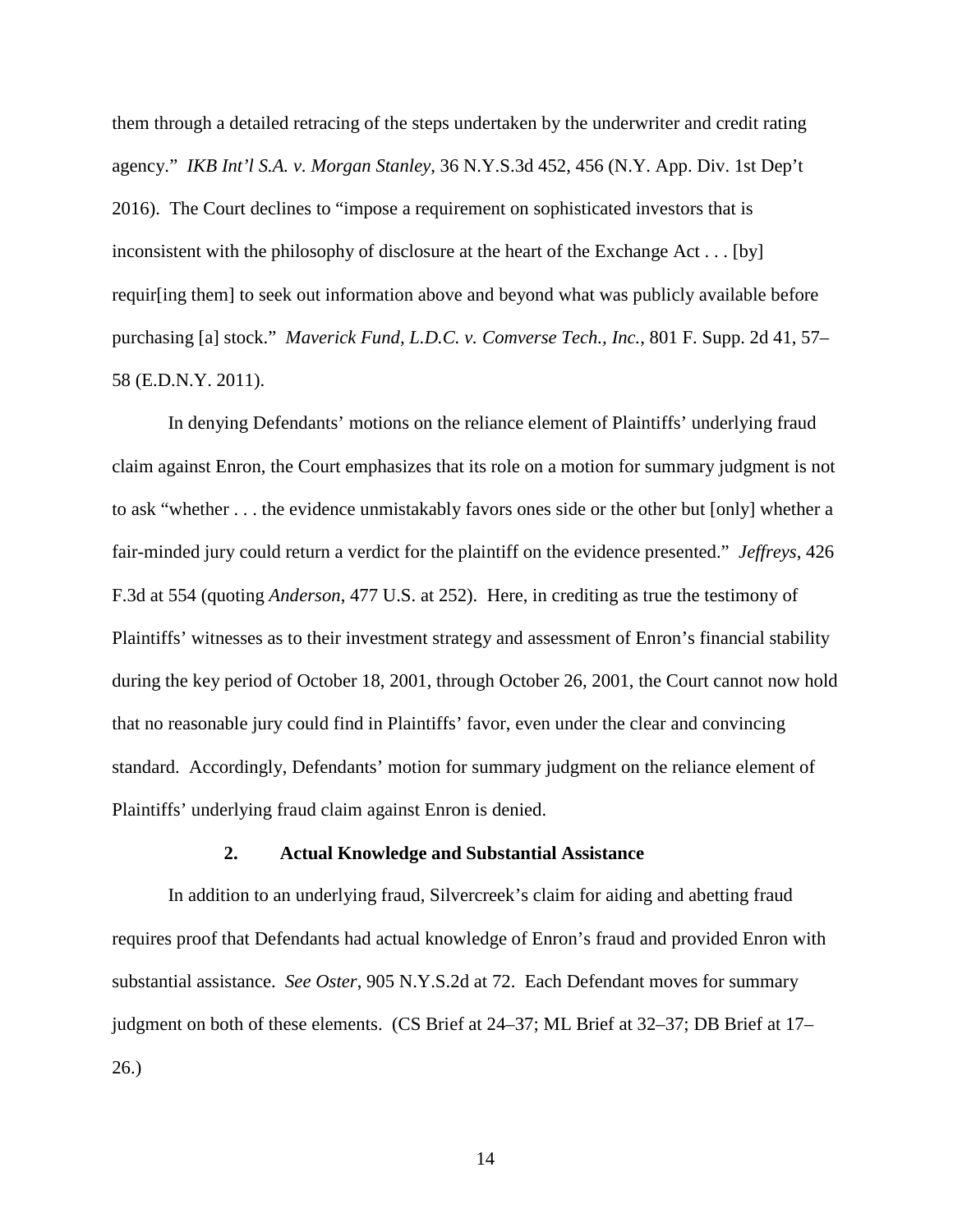"New York law requires that the alleged aider and abettor have 'actual,' as opposed to merely constructive, knowledge of the primary wrong." *Chemtex, LLC v. St. Anthony Enters.,*  Inc., 490 F. Supp. 2d 536, 546 (S.D.N.Y. 2007). Accordingly, evidence that a defendant could or should have been able to deduce the fact of an underlying fraud on the basis of red flags or warning signs is not a substitute for actual knowledge. *See Nathel v. Siegal*, 592 F. Supp. 2d 452, 468–69 (S.D.N.Y. 2008). But while constructive knowledge alone cannot support a claim for aiding and abetting fraud, circumstantial evidence can be sufficient to support a finding of actual knowledge. *See id*. at 468 ("[A]llegations of constructive knowledge or recklessness are insufficient . . . [but an] allegation of actual knowledge does not have to be based on defendant's explicit acknowledgment of the fraud."); *see also Oster*, 905 N.Y.S.2d at 72 ("Participants in a fraud do not affirmatively declare to the world that they are engaged in the perpetration of a fraud. The [New York] Court of Appeals has stated that an intent to commit fraud is to be divined from surrounding circumstances.").

Substantial assistance constitutes "a substantial contribution to the perpetration of the fraud*.*" *JPMorgan Chase Bank v. Winnick*, 406 F. Supp. 2d 247, 257 (S.D.N.Y. 2005). It exists "where a defendant 'affirmatively assists, helps conceal, or by virtue of failing to act when required to do so enables the fraud to proceed.'" *Cromer Fin. Ltd. v. Berger*, 137 F. Supp. 2d 452, 470 (S.D.N.Y. 2001) (quoting *Nigerian Nat'l Petroleum Corp. v. Citibank, N.A.*, No. 98 Civ. 4960, 1999 WL 558141, at \*8 (S.D.N.Y. July 30, 1999)). The MDL Court that oversaw discovery in this case made clear that substantial assistance "can take many forms," such as "[e]xecuting transactions" or helping a firm to present an "enhanced financial picture to others." *In re Enron Corp.*, 511 F. Supp. 2d 742, 806 (S.D. Tex. 2005) (quoting *Primavera Familienstifung v. Askin*, 130 F. Supp. 2d 450, 511 (S.D.N.Y. 2001)).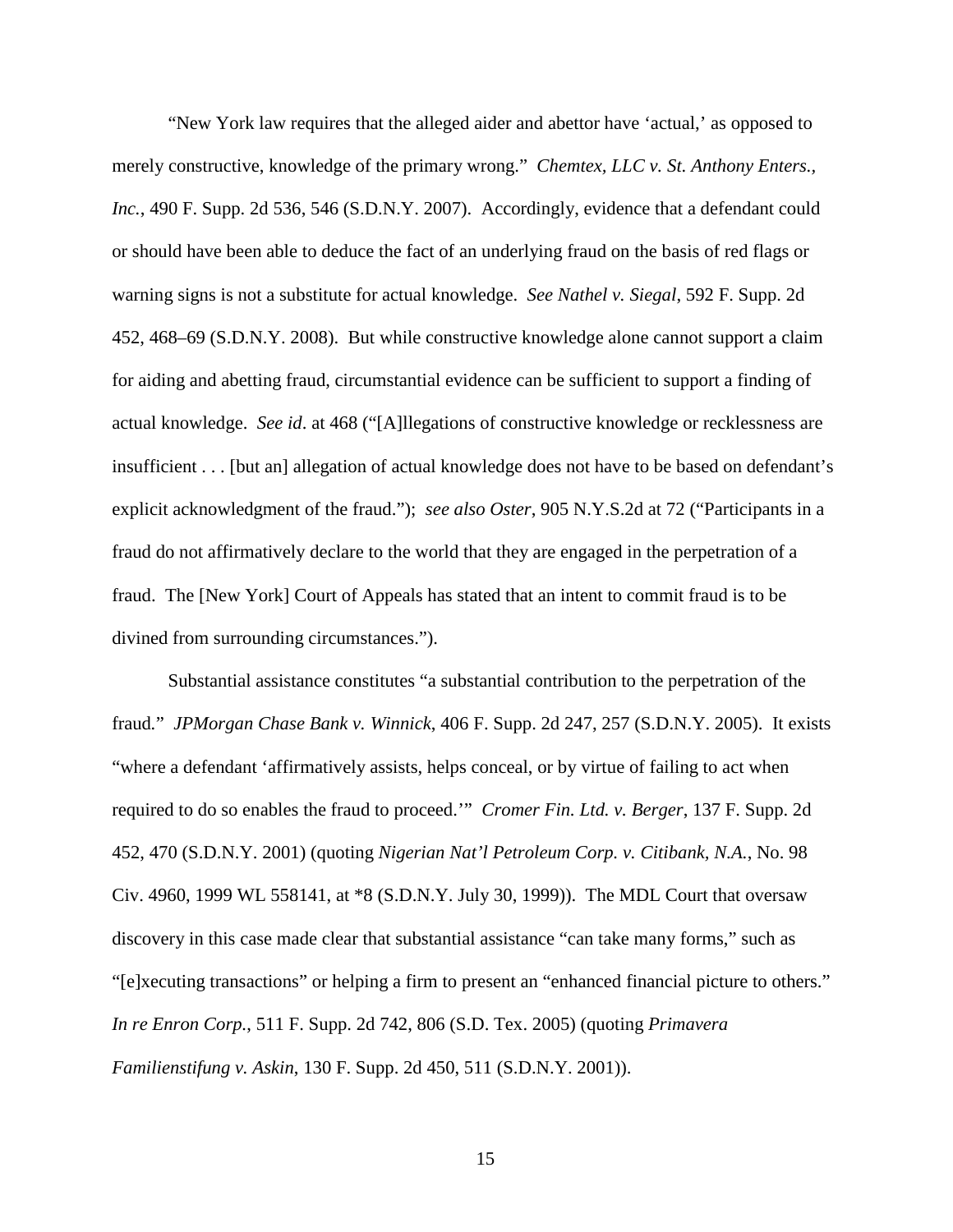Also embedded into the substantial assistance element is a proximate cause analysis, which requires a showing that "a defendant's participation [was] the proximate cause of plaintiff's injury." *Dubai Islamic Bank v. Citibank, N.A.*, 256 F. Supp. 2d 158, 167 (S.D.N.Y. 2003). An aider and abettor's substantial assistance to a fraud can be considered a proximate cause where a plaintiff's injury was "a direct or reasonably foreseeable result of the defendant's conduct." *Filler v. Hanvit Bank*, Nos. 01 Civ. 9510, 02 Civ. 8251, 2003 WL 22110773, at \*2 (S.D.N.Y. Sept. 12, 2003).

The parties have each proffered substantial evidence regarding actual knowledge and substantial assistance. In evaluating each party's showing, the Court is mindful that its only task at this stage is to determine "whether the evidence presents a sufficient disagreement to require submission to a jury or whether it is so one-sided that one party must prevail as a matter of law." *Anderson*, 477 U.S. at 251–52.

#### **a. Credit Suisse**

Plaintiffs have produced ample evidence to support their allegations that Credit Suisse had actual knowledge of and substantially assisted Enron's fraud. Credit Suisse marshals a range of different responses to much of this evidence, but they all go to the persuasiveness and credibility of various portions of Plaintiffs' showing, but not to its sufficiency as a matter of law. As another court once explained in rejecting similar arguments from Credit Suisse on a set of nearly identical claims, "Credit Suisse's attempt to give an explanation for each piece of evidence submitted by the Noteholders" does nothing "to force a conclusion that genuine issues of fact do not exist. Rather, at best [Credit Suisse's] Reply Statement of Facts takes small chips out of the mountain of evidence presented by the Noteholders." *In re Nat'l Century Fin. Enters., Inc.*, 846 F. Supp. 2d 828, 871 (S.D. Ohio 2012).

## **i. Credit Suisse employee testimony**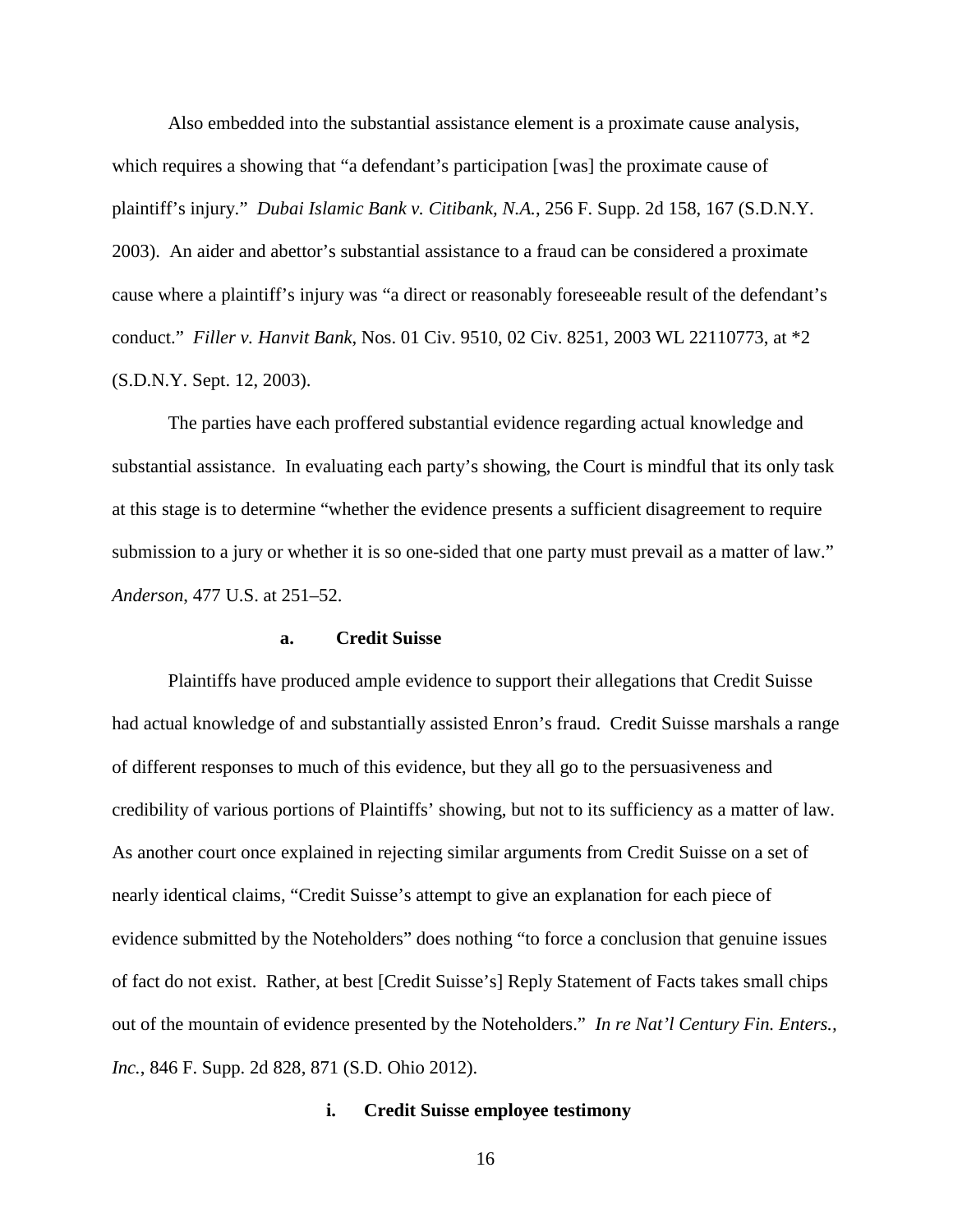Perhaps most damning to Credit Suisse's motion are the numerous statements and emails in which various Credit Suisse employees appear to explicitly acknowledge their awareness of Enron's fraud. As a lens through which to analyze Credit Suisse's different types of rebuttals and challenges to this category of evidence, the Court begins its analysis by focusing on the statements of one particular Credit Suisse employee, Robert Jeffe, who described in strikingly clear terms his understanding of the fraudulent nature of one of the transactions between Enron and LJM1, an SPE wholly controlled by Enron's CFO:

[T]he idea of somebody selling something to themselves representing both sides was something I had never seen. . . . There were reservations amongst some of the members of the [Credit Suisse] team regarding the kind of compensation that [Enron's CFO] would receive by completing this transaction. . . . [I]t struck me as a lot of money, number one, but, number two, the Enron people were paying themselves a lot of money. And the part of it that troubled me the most was . . . conflict issues. And it was astonishing that the board of directors, that [Enron's law firm and accounting firm] all had, quote, unquote, signed off on this transaction. It was also troubling from the standpoint of [Enron's CFO] personally wanting to do the transaction. Because I think we all told him at various times that at some point this transaction would come to light and he would look very, very bad.

(Dkt. No. 169-23 at 26–27.) This same employee also described Enron's CFO's behavior more generally as crossing "lines of proper behavior in terms of the way you comport yourself, and this was something that I never ever would consider doing myself even if I had approval from the President of the United States or the U.S. Supreme Court." (Dkt.

No. 169-23 at 42.)

Credit Suisse addresses this portion of Jeffe's testimony in its reply Local Rule

56.1 Statement, arguing that this testimony is most fairly construed as reflecting Jeffe's

initial concerns about the LJM1 deals, concerns that were addressed by the eventual

auditing and third-party vetting of those deals. (CSSUF ¶ 763.) Credit Suisse's

construction of this testimony appears to run up directly against the actual content of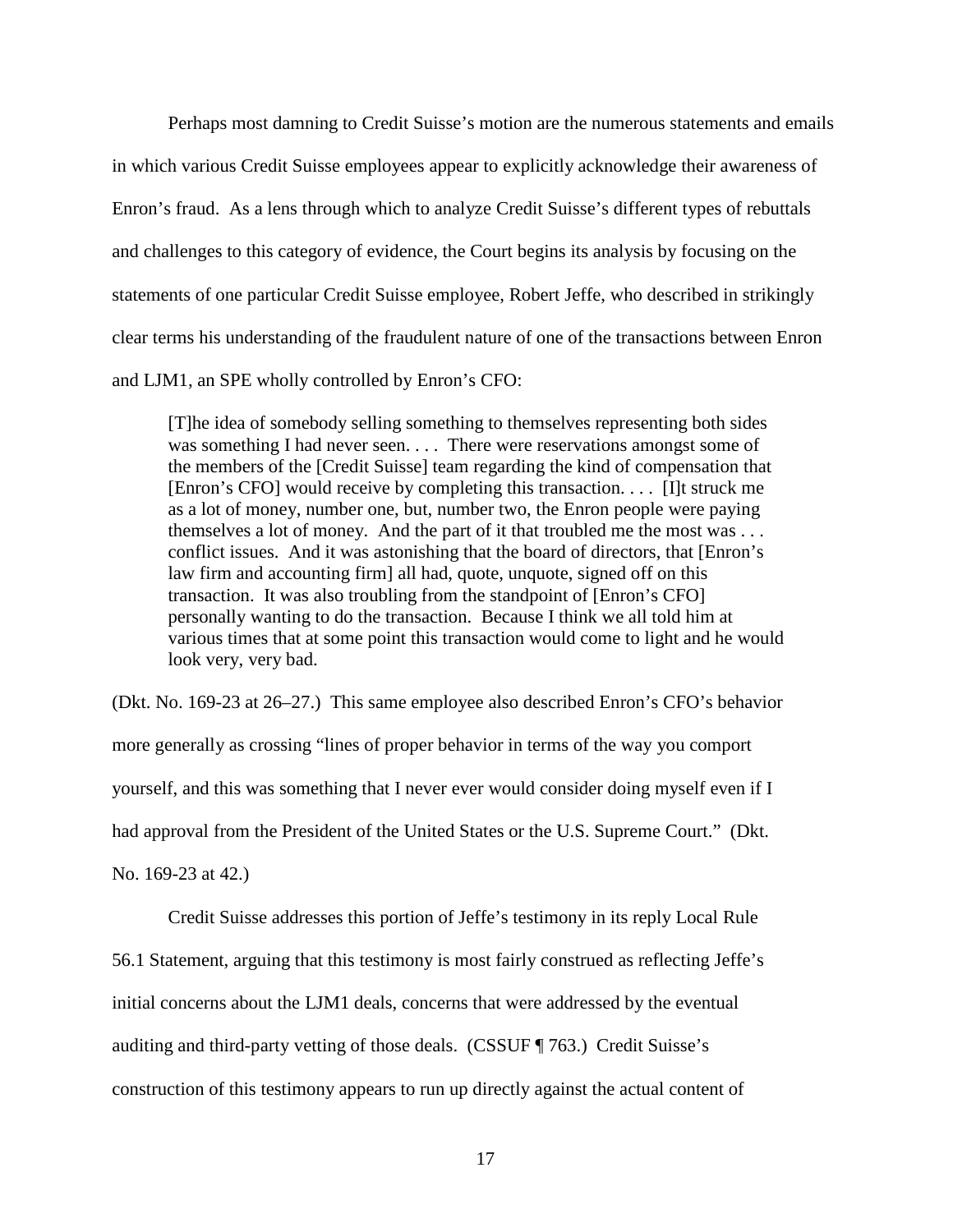Jeffe's testimony, which reflects that he already knew and was "astonish[ed]" by the fact that Enron's law firm and accounting firm "all had, quote, unquote, signed off on this transaction." (Dkt. No. 169-23 at 27.) But regardless of the merits of Credit Suisse's interpretation of Jeffe's testimony, consideration of Credit Suisse's alternative interpretation properly belongs to a jury. Viewed in the light most favorable to Plaintiffs, as the Court must view it, Jeffe's testimony evinces Jeffe's understanding of the wrongdoing inherent in LJM1 transacting with Enron.

Further undermining Credit Suisse's alternative construction of Jeffe's testimony are Jeffe's emails and subsequent testimony, in which he acknowledged his awareness of Enron's failure to disclose billions of dollars of off-balance sheet debt. These later statements stemmed from an August 2001 meeting between Jeffe and Enron's then-CFO Andrew Fastow. (*See generally* CSSUF ¶¶ 506–17.) Jeffe testified that he had been under the assumption that Enron had in the range of sixteen or seventeen billion dollars of total debt, but Fastow revealed to him at that meeting that Enron actually had thirty-six billion dollars of debt. (CSSUF  $\P$  506–07.) Jeffe testified that he found this number difficult to process, and he referred it to his colleagues at Credit Suisse. (CSSUF ¶¶ 508– 12.) Jeffe's colleagues at Credit Suisse then tried to follow up with Enron for more information about this figure, but Enron rebuffed Credit Suisse's inquiries. (CSSUF  $\P$ [ 509, 516–17.)

As Credit Suisse would have it, Jeffe's testimony about the August 2001 meeting demonstrates that Credit Suisse's knowledge of Enron's fraud was limited because Enron's actual off-balance sheet debt far exceeded Jeffe's initial understanding. (CS Brief at 36.) Credit Suisse also argues that this testimony further buttresses its claims that Credit Suisse was kept in the dark by Enron as to the true extent of its debt. (*Id.*)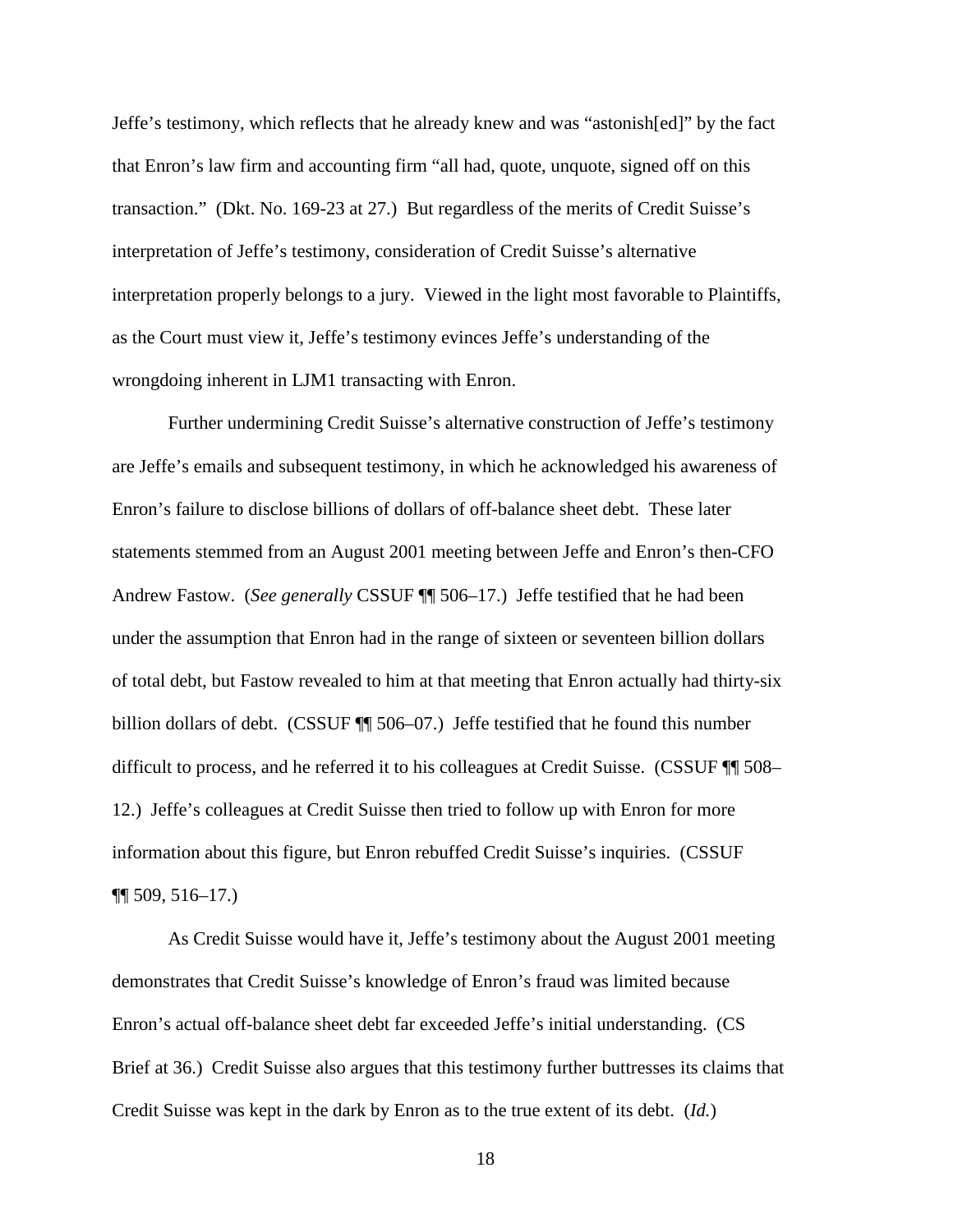But the Court cannot adopt Credit Suisse's interpretation of this testimony at this stage. Rather, the Court must read the evidence in the light most favorable to Plaintiffs. Viewed in this manner, Jeffe's testimony reveals that a Credit Suisse employee entered a meeting with Enron in August 2001 already knowing that Enron had billions of dollars of unreported debt, which by itself would support a finding of actual knowledge of Enron's fraudulent accounting practices. *See Nat'l Century*, 846 F. Supp. 2d at 872 ("Credit Suisse may not have known all of the intricacies . . . but substantial evidence exists to support a conclusion that Credit Suisse had sufficient knowledge to appreciate that [Enron's] representations to investors [regarding its volume of debt] were untrue."). That Jeffe then learned that he was correct in assuming that Enron had billions of dollars of concealed debt, but that Enron's concealed debt actually extended far beyond what he had previously surmised, does not undermine the relevance of this testimony to Plaintiffs' case.

Again, the Court has undertaken this careful exploration Jeffe's testimony, and Credit Suisse's attempts to rebut its persuasiveness, only to highlight the legal insufficiency of Credit Suisse's arguments for purposes of a motion for summary judgment. The record in fact contains a plethora of similar statements from a number of Credit Suisse employees acknowledging their awareness of Enron's wrongdoing and the fraudulent nature of its financials. (*See generally* Dkt. No. 165 ("PCS Brief") at 14–16; *see also* Dkt. No. 169-33 (August 16, 2000 email from Credit Suisse banker saying he would "need to go take a shower and go to confession soon" prior to accepting Fastow's invitation to participate in future LJM transactions); Dkt. No. 150-19 (October 19, 2001 email to Credit Suisse banker who worked extensively with Enron reflecting "every time I read about [E]nron's latest travails I think about your ominous warnings 2 years ago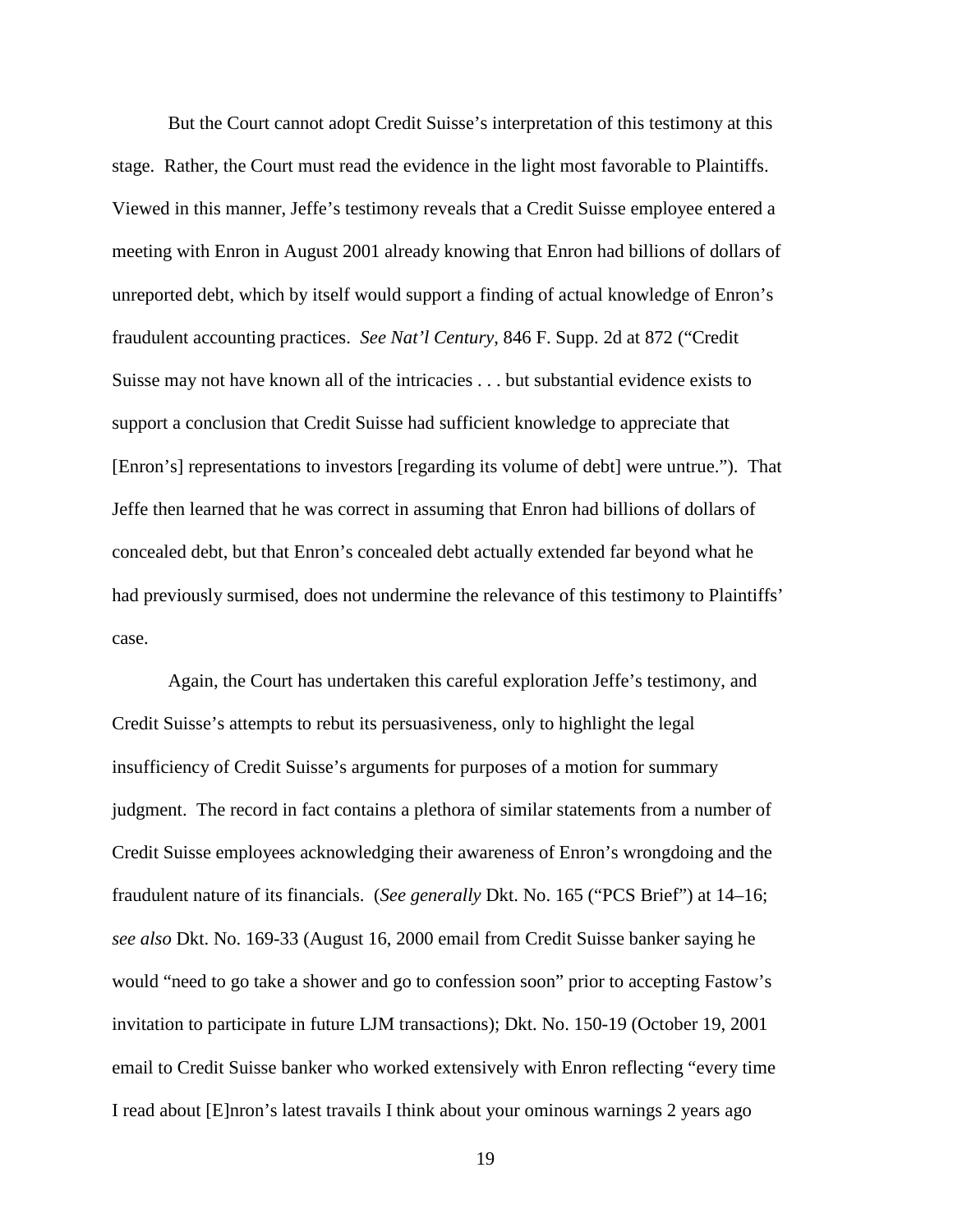that the 'house of cards' may someday collapse. . . . [H]opefully, we're still making good money on that account anyway. [I]t seems like we are."); Dkt. No. 171-22 (October 22, 2001 email from Credit Suisse banker with subject "I hope you listened to me on [Enron]……." reflecting his understanding that "these partnerships . . . [are] all smoke [and] mirrors accounting" but that Credit Suisse "made a bundle").)

As with Jeffe's testimony cited above, Credit Suisse also offers alternative explanations for the speaker's intended meaning for each of these statements. (*See*  CSSUF ¶¶ 796, 519–23, 1008.) The Court does not address any of these explanations, because they belong to a jury to evaluate. The Court holds only that these statements provide a sufficient basis for a reasonable jury to find that Credit Suisse had actual knowledge of Enron's fraud under the clear and convincing evidence standard.

#### **ii. LJM1**

Plaintiffs highlight a number of specific Enron deals and transactions on which Credit Suisse worked. Credit Suisse's extensive involvement with any number of these transactions could provide probative evidence of Credit Suisse's actual knowledge of and substantial assistance to Enron's fraud. The Court addresses one such set of deals in detail, and holds that Plaintiffs' evidence of Credit Suisse's involvement in these deals alone is sufficient to establish the actual knowledge and substantial assistance elements of Plaintiffs' aiding and abetting fraud claim.

LJM1 was a partnership and SPE formed and controlled by Enron's CFO Andrew Fastow. (CSSUF ¶ 762.) Fastow formed this entity for the purpose of conducting deals with Enron designed to move certain volatile assets off of Enron's books. (CSSUF ¶¶ 758–60.) Because Enron was essentially selling the assets to itself, Enron was able to obtain better prices for these assets than it would have been able to obtain on the open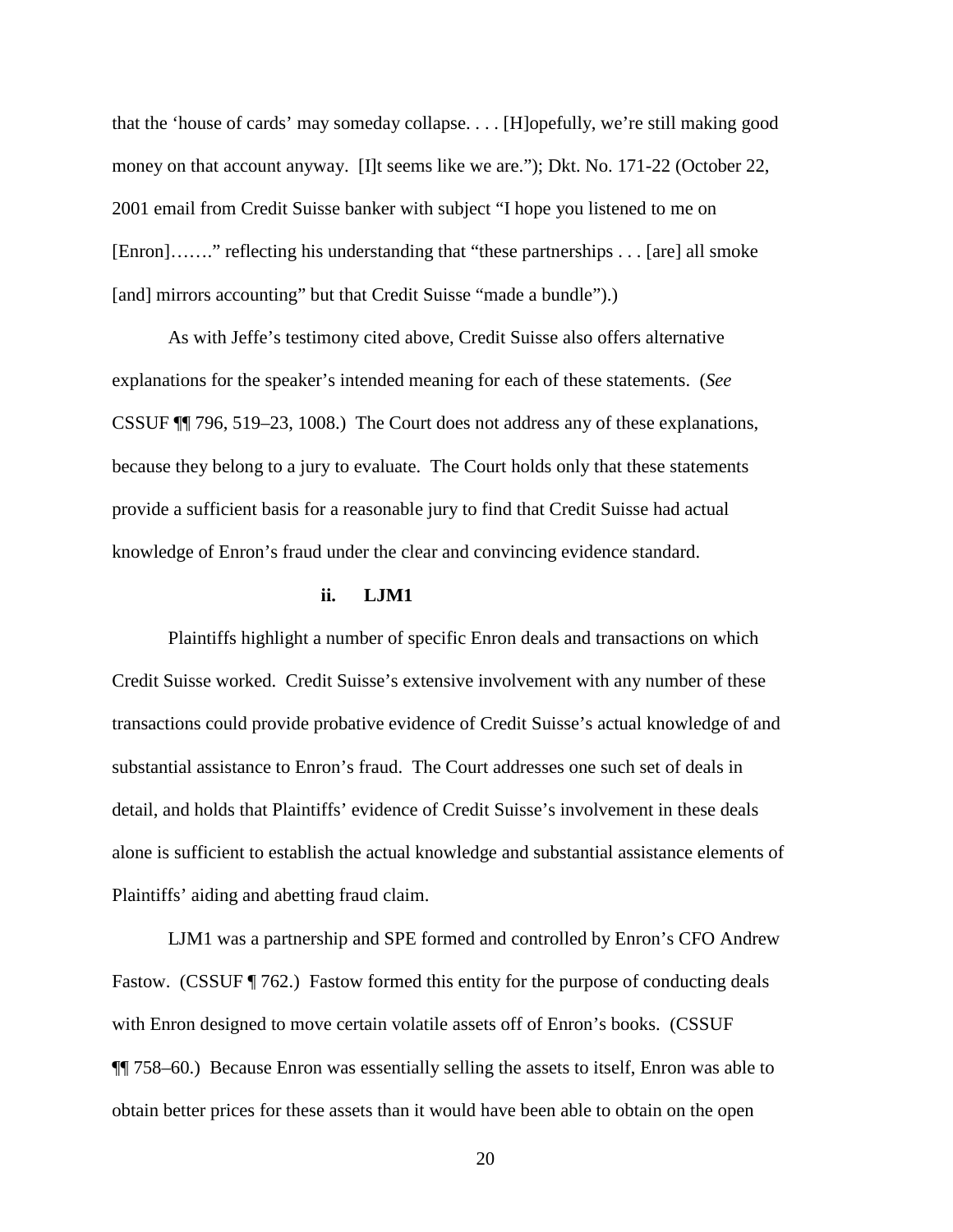market. (CSSUF ¶ 770.) Enron failed to properly account for sale of and income generated by these assets, primarily because Enron treated the sale as if it were to a third party and not to one of Enron's wholly controlled SPEs. (CSSUF ¶¶ 767–68.) Enron's failure to properly account for its dealings with LJM1 played a substantial role in producing its misleading financials, as was highlighted by Enron when it announced its November 2001 write-downs. (Dkt. No. 169-18 at 5.) That November 2001 disclosure revealed that Enron's prior reporting of income from deals involving LJM1 inflated Enron's reported income in the years 1999 and 2000 by over one hundred million dollars. (CSSUF ¶ 774; Dkt. No. 169-18 at 11.)

Despite Jeffe's misgivings about Enron's proposed use of LJM1 (*see* CSSUF ¶ 763; Dkt. No. 169-23 at 26–27), Credit Suisse still ended up helping to form LJM1 and funded LJM1 as a limited partner (CSSUF ¶¶ 379, 758–62). According to testimony from numerous other employees of both Enron and Credit Suisse, at the time Credit Suisse "invested" in LJM1, Enron had already told Credit Suisse that its investment was fully guaranteed and would be repaid at a premium (CSSUF ¶ 376; Dkt. No. 181-2 ¶¶ 12–13; Dkt. No. 169-21)—evincing Credit Suisse's knowledge that at the time it funded the deals it knew them to be sham transactions. This same testimony also reveals that Credit Suisse contributed to the design and structuring of the LJM1 partnership and certain of its deals with Enron (CSSUF  $\P$  764–65; Dkt. No. 181-2  $\P$  54), facts from which a jury could reasonably infer Credit Suisse's actual knowledge of Enron's fraudulent purpose and use of this entity.

Credit Suisse disputes whether its role in the LJM1 deals was itself problematic, and instead urges that it was only Enron's misreporting of deals with LJM1 that was fraudulent. (*See, e.g.*, CSSUF ¶ 768.) Credit Suisse emphasizes that the LJM1 deals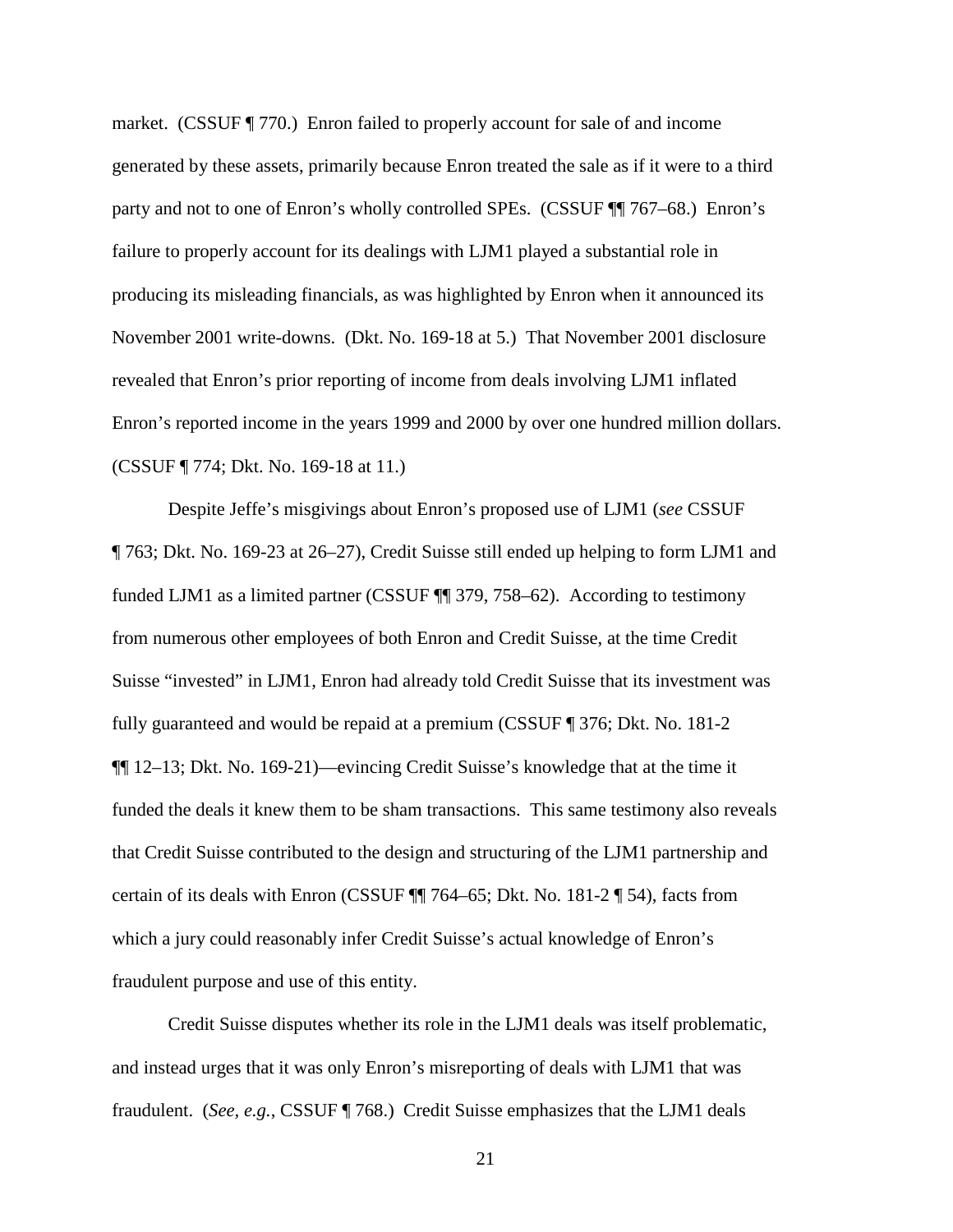were all vetted by third parties and publicly disclosed to the SEC, and that therefore Plaintiffs cannot rely on Credit Suisse's role in these deals to support its aiding-andabetting-fraud claims. (*See* CS Reply at 16–17.)

This argument fails for two reasons. First, the evidence of outside approval of Enron's LJM1 transactions does not definitively establish that Credit Suisse lacked actual knowledge of Enron's fraudulent purpose in pursuing the deals. As Jeffe's own testimony reveals, insiders at Credit Suisse characterized these approvals as "astonishing," and they found these deals problematic despite evidence that outsiders "all had, quote, unquote, signed off on this transaction." (Dkt. No. 169-23 at 27.) Moreover, Plaintiffs have also produced evidence showing that Credit Suisse knew that Enron would game the system to obtain such third-party approval, because Credit Suisse itself helped to restructure other Enron deals in order to obtain such third-party approval from auditors and law firms. For example, Enron's former CFO testified that he recalled Credit Suisse pitching specific methods it had devised to obtain auditor and law firm approval for deals designed to inflate Enron's reported income. (*See* Dkt. No. 216-11 at 1803–05.) Indeed, when Credit Suisse presented these deal structures it described them as proprietary to Credit Suisse, demanding that Enron sign nondisclosure agreements prior to its pitches. (Dkt. No. 216-11 at 1805.) This evidence provides a basis from which a jury could infer Credit Suisse's awareness that Enron would use flawed outside vetting of its deals in order to further its fraud, and it supplements Plaintiffs' otherwise strong showing of Credit Suisse's employees' knowledge of Enron's fraudulent use of LJM1. Credit Suisse's evidence of outside auditing of the LJM1 deals thus at most produces a genuine dispute of fact insufficient to warrant summary judgment.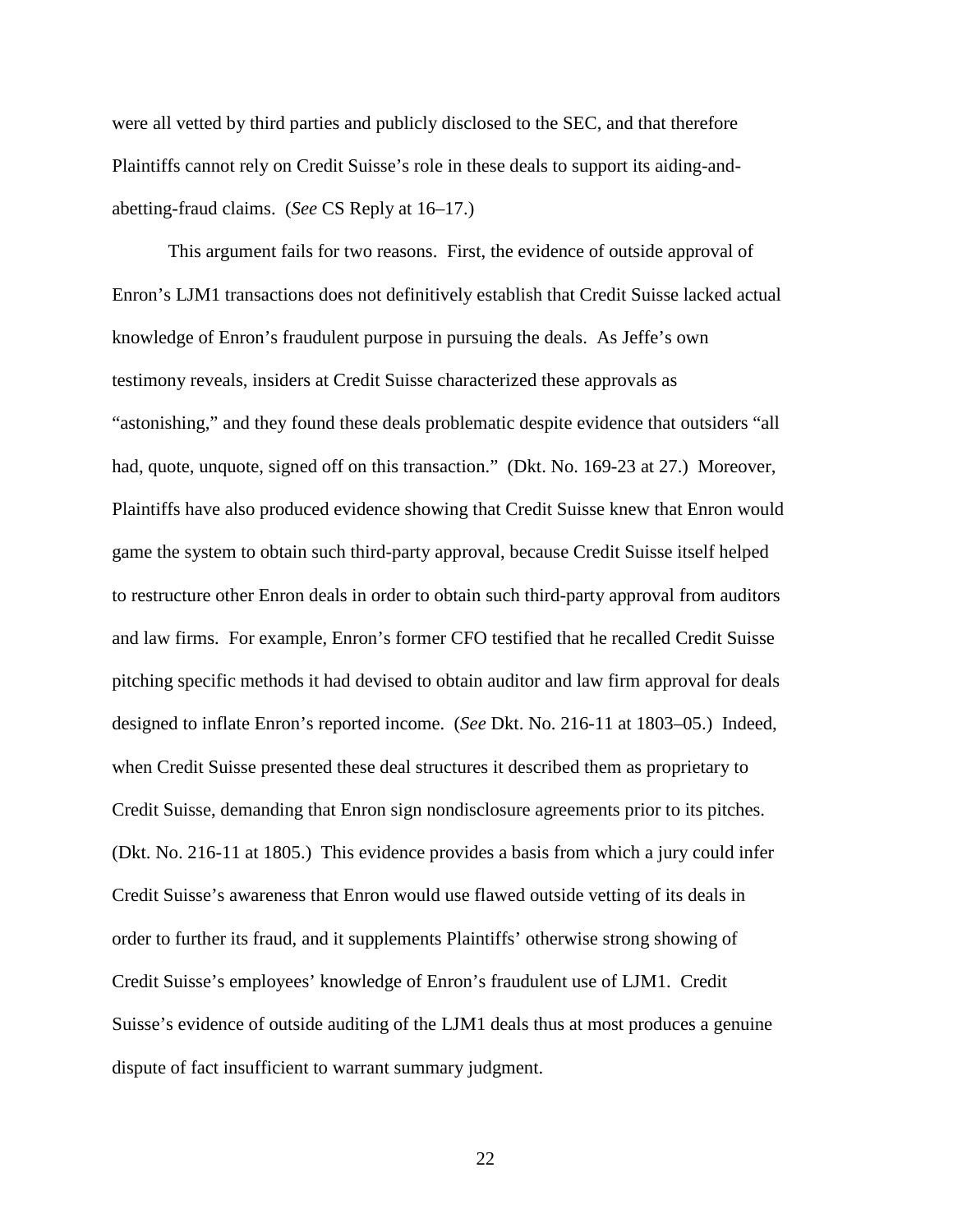Second, even accepting as true Credit Suisse's arguments that Enron's LJM1 deals were properly vetted but only later misreported by Enron subsequent to Credit Suisse's involvement, Credit Suisse's assistance to Enron in initially completing those deals is still sufficient to support Plaintiffs' claims. A party's contribution to "atypical financing transactions" where that party "devised the marketing and financing scheme" may provide a circumstantial basis for inferring actual knowledge and substantial assistance when that scheme is subsequently put to fraudulent use by a primary tortfeasor, regardless of whether that party's role itself involved wrongdoing. *See In re Gas Reclamation, Inc. Sec. Litig.*, 659 F. Supp. 493, 504 (S.D.N.Y. 1987). As the MDL Court explained, "[s]ubstantial assistance can take many forms. Helping to mak[e] it possible for [a primary fraudster] to claim that the [performance] reports were based on objective valuations is one. . . . Executing transactions, even ordinary course transactions, can [thus] constitute substantial assistance under some circumstances[.]" *In re Enron Corp.*, 511 F. Supp. 2d at 806 (citations and internal quotation marks omitted). The MDL Court emphasized that one such circumstance is where the aider and abettor had "extraordinary economic motivation to aid in the fraud." *Id.* Plaintiffs' evidence that Credit Suisse was guaranteed exorbitant returns on its LJM1 investment prior to funding the partnership satisfies that condition. (*See* Dkt. No. 169-21 (listing income Credit Suisse would be guaranteed in return for its participation in LJM1); (Dkt. No. 169-33 (Credit Suisse employee describing Fastow's guaranteed returns to Credit Suisse as a "quid associated with this pro quo" of continued Credit Suisse funding for new LJM enterprises).) Viewing these returns in conjunction with Credit Suisse employees' admitted awareness of problems with LJM1's dealings and Credit Suisse's own role in devising LJM1's deals, the Court concludes that Plaintiffs' evidence of Credit Suisse's involvement in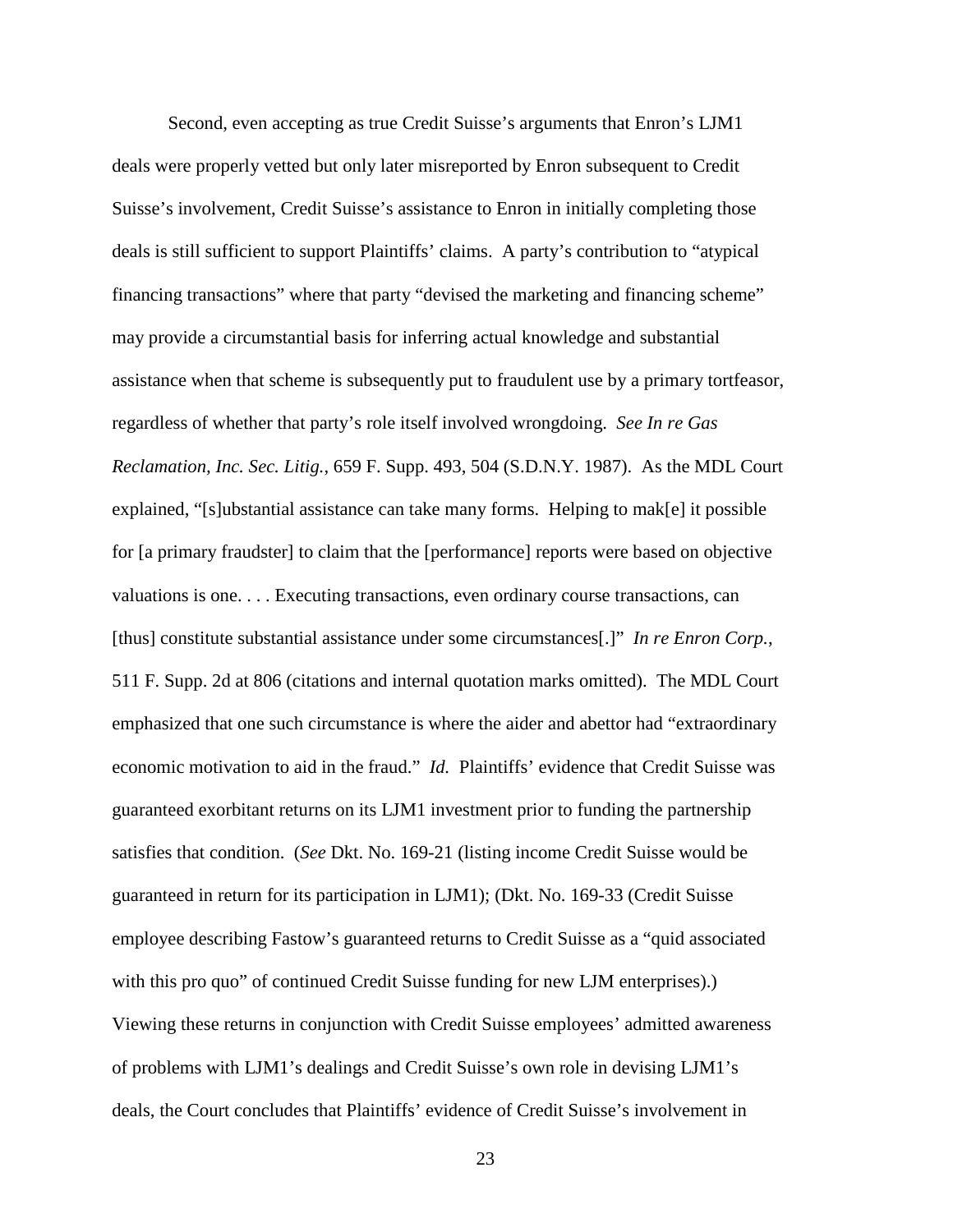LJM1 is sufficient to satisfy their burden of producing sufficient evidence of a genuine factual dispute as to actual knowledge and substantial assistance.

#### **iii. Enron CFO Andrew Fastow's testimony**

Finally, the Court examines statements from Enron's former CFO Andrew Fastow regarding Credit Suisse's involvement with Enron's fraudulent scheme. Fastow's statements regarding his recollection of Credit Suisse's role in devising, financing, and executing that scheme are highly probative of Credit Suisse's actual knowledge and substantial assistance.

Before reviewing Fastow's testimony, the Court first addresses Credit Suisse's arguments that Enron CFO Andrew Fastow's testimony regarding its involvement is inadmissible for lack of foundation. (CS Brief at 27–28.) For purposes of this motion, the Court assumes that Credit Suisse is correct that Fastow's testimony regarding what Credit Suisse actually knew would likely be inadmissible at trial. *See* Fed. R. Evid. 602. Thus, the Court does not consider any of those portions of Fastow's testimony. But it would be preposterous to conclude that Fastow, Enron's CFO and the primary architect of its financial fraud, lacks foundation to testify about how that very fraud unfolded. Fastow's personal experiences provide foundation for his recollection of interactions with Credit Suisse employees and of specific deals on which he worked with Credit Suisse. (*See* Dkt. No. 181-2 ¶¶ 2–3.) Moreover, Fastow's recollection of specific statements by Credit Suisse personnel may be highly indicative of the company's actual knowledge, and are at the very least relevant circumstantial evidence from which a jury could infer actual knowledge.

Credit Suisse also argues that the credibility of Fastow's testimony is colored by the context in which it was given: Fastow's incarceration for his role in Enron's fraud and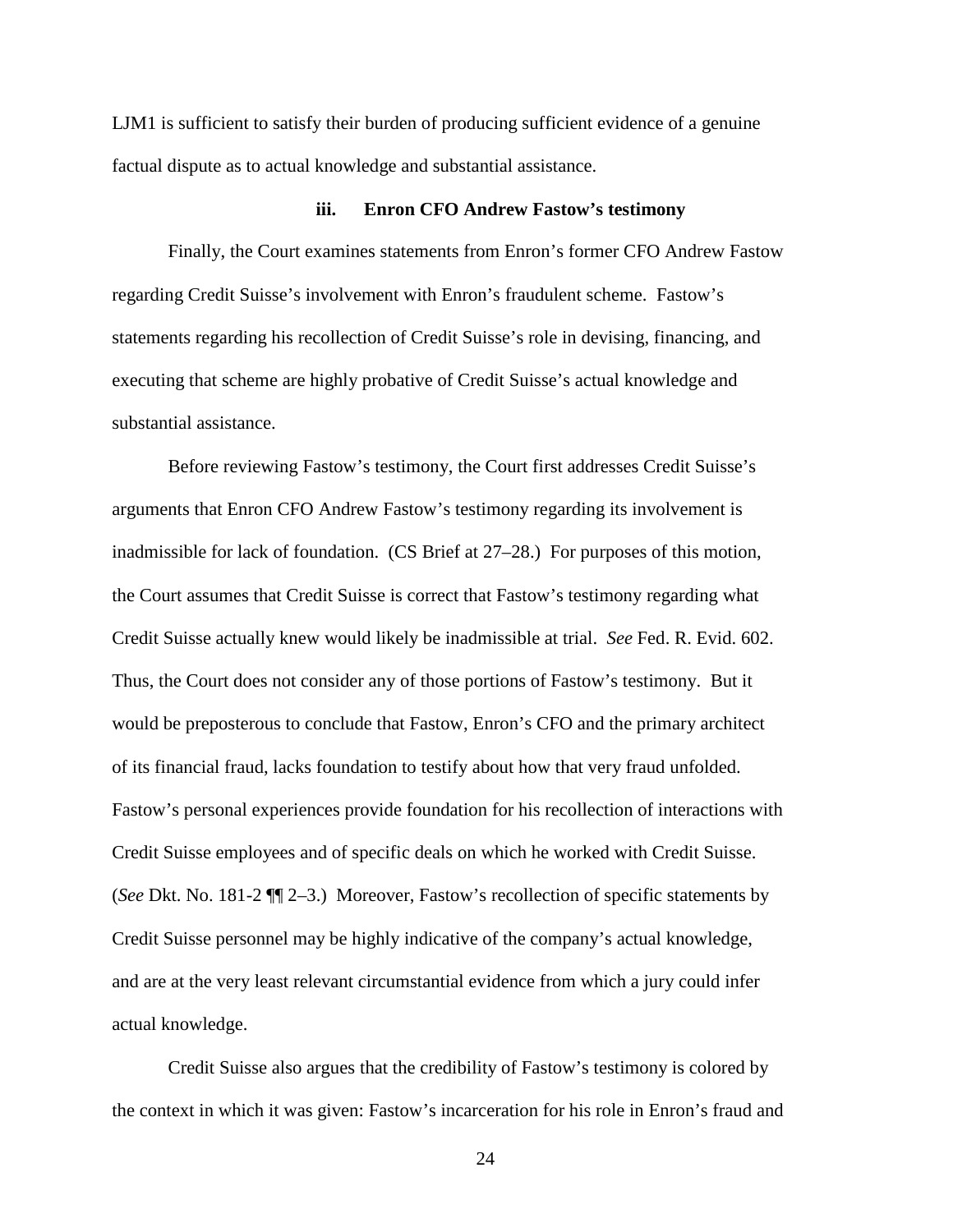his extensive cooperation with lead plaintiffs' counsel during the MDL proceedings. (CS Brief at 27–28.) Fastow's cooperation with similar plaintiffs may persuasively cast doubt on his credibility, but it does not undermine the relevance and admissibility of his testimony. Similarly, Credit Suisse's citations to inconsistent portions of Fastow's testimony or to statements describing how he hid the extent of Enron's fraud from Credit Suisse may undercut the probative value of his testimony or impeach his credibility. But evaluating Fastow's credibility or the probative value of his testimony is a task for the jury. For purposes of this motion, the Court is required to credit Fastow's detailed account of his cooperation with Credit Suisse as true and view this testimony in the light most favorable to Plaintiffs.

Doing so here reveals additional evidence that might support a finding of actual knowledge and substantial assistance as to Credit Suisse. Fastow described Credit Suisse as one of Enron's "Tier-1 Banks," and he specifically highlighted Credit Suisse as among the banks he "told . . . of our financial objectives and they, in many instances, created solutions." (Dkt. No. 181-2 ¶¶ 3, 8, 47.) Fastow related that he paid banks like Credit Suisse "a premium . . . in order to engage in structured-finance transactions that contributed to causing Enron to report its financial statements in a desired manner." (Dkt. No. 181-2 ¶ 8.) Fastow testified to having told Credit Suisse that Enron would retain control of certain assets sold to its SPEs, including LJM1, and that because those assets were never truly sold to third parties he could guarantee the banks certain returns on their investments. (Dkt. No. 181-2 ¶¶ 2, 12–13.) Finally, Fastow described how Credit Suisse would help Enron design transactions or participate in presentations with the goal of helping Enron obtain credit approval from rating agencies. (Dkt. No. 181-2 ¶¶ 14, 48; Dkt. No. 216-11 at 1804–05.)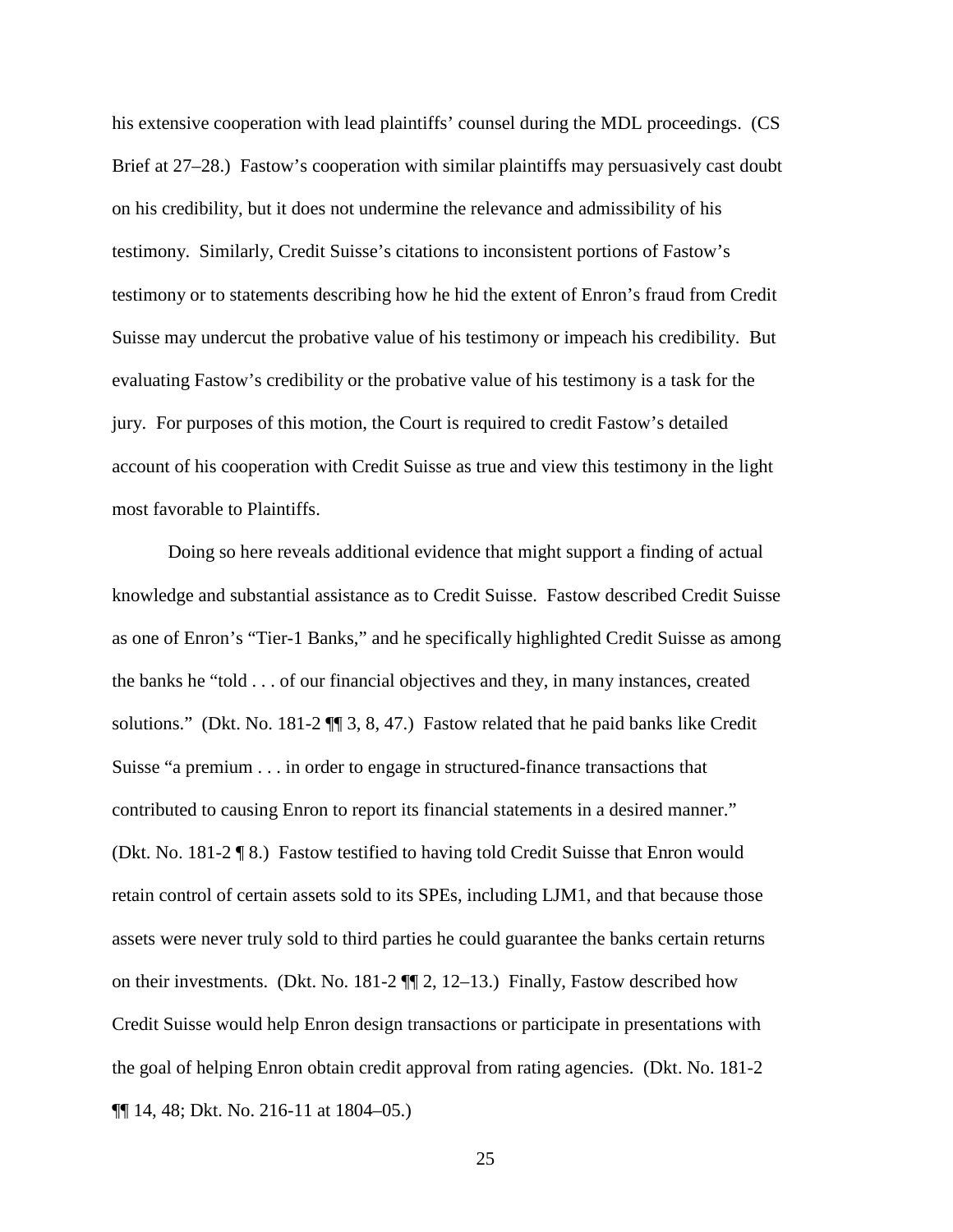Fastow's testimony regarding his recollection of Credit Suisse's role in Enron's fraudulently reported transactions is highly probative, particularly when viewed in conjunction with Credit Suisse's own statements evincing its awareness of its role in that fraud and the record of its involvement in specific transactions such as LJM1. Given all of this evidence, the Court concludes that there is a genuine dispute of material fact as to whether Credit Suisse had knowledge of and substantially contributed to Enron's fraud. Accordingly, Credit Suisse's motion for summary judgment on Plaintiffs' aiding-andabetting-fraud claim against Credit Suisse is denied.

## **b. Deutsche Bank**

Plaintiffs have marshaled a similarly substantial body of evidence supporting Deutsche Bank's actual knowledge of and substantial assistance with Enron's fraud. The Court does not detail Deutsche Bank's challenges to the credibility, weight, or sufficiency of each individual piece of evidence, both because these challenges are largely duplicative of Credit Suisse's and because it is not the Court's task in evaluating this motion to consider them.

As with Credit Suisse, Plaintiffs have produced statements from Deutsche Bank employees evincing their knowledge of Enron's fraud. For example, on October 23, 2001, as Enron's stock was collapsing, a Deutsche Bank employee, Seth Rubin, emailed his colleague about a prior deal with Enron known as "Marlin" to ask "do I . . . torch the [M]arlin files?" (Dkt. No. 198-9.) When his colleague responded "what [M]arlin files? [N]ot sure I'm familiar with that deal," the employee responded "exactly  $\dots$  don't know about [F]irefly, [R]awhide o[r] [O]sprey either," referring to three other Enron deals. (*Id.*) Another Rubin email from that same day evinced his knowledge of "something funky . . . in those [Enron] books." (Dkt. No. 202-7.) In a later email, a colleague told Rubin that he was implicated in the developing SEC inquiry "for aiding and abetting Enron in doing these types of deals." (DBSUF ¶ 672.) Deutsche Bank's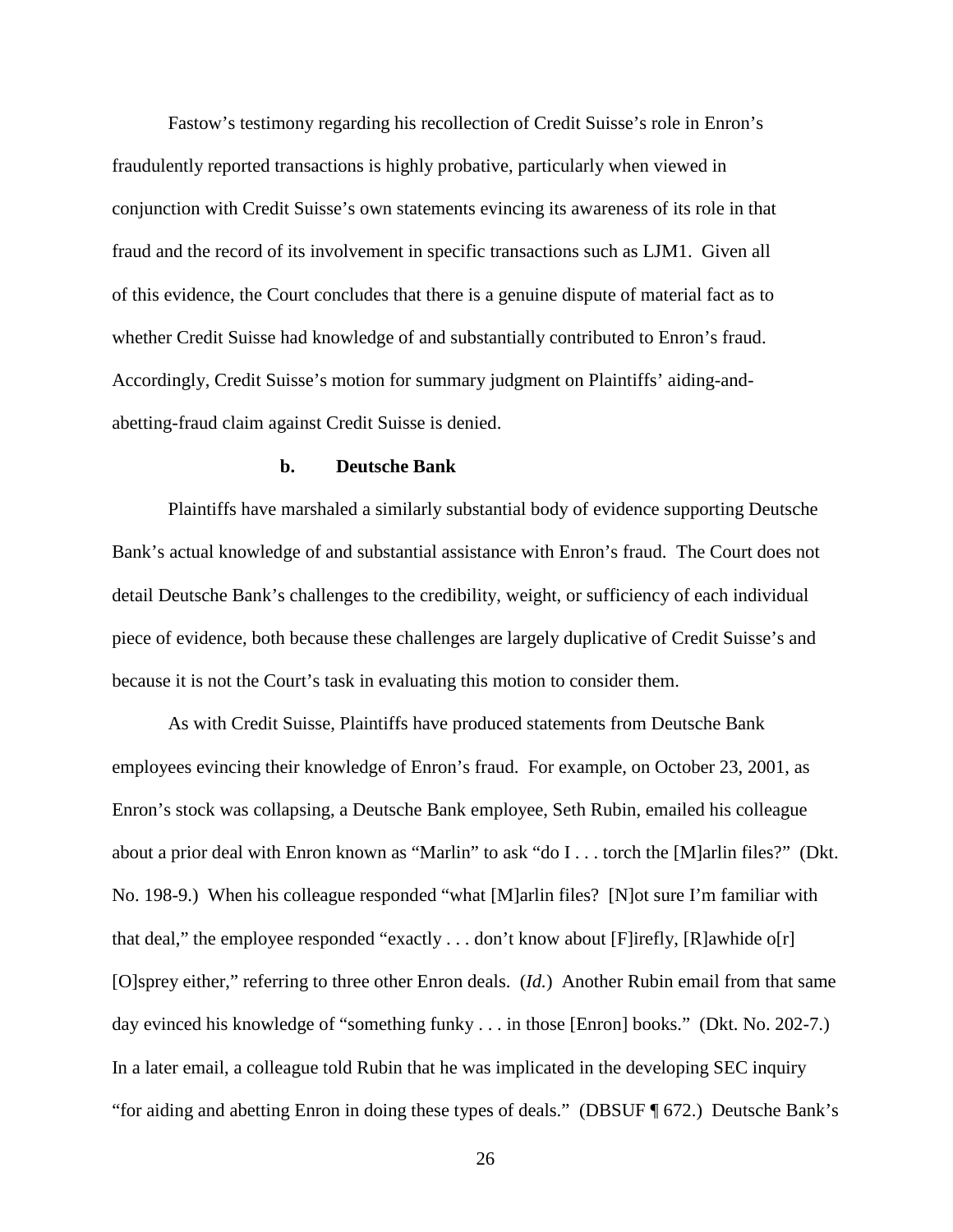reply Local Rule 56.1 statement introduces testimony from Rubin characterizing these statements as jokes. (*See* DBSUF ¶¶ 669–72.) Silvercreek is entitled to have a jury hear Rubin testify about these statements and evaluate his credibility.

As with Credit Suisse, Plaintiffs have also produced evidence detailing Deutsche Bank's involvement in specific deals that Enron used to produce a misleading picture of its financials. The evidence of Deutsche Bank's role in designing and implementing the Marlin and Osprey transactions referenced in Rubin's email is alone sufficient to meet Plaintiffs' burden on both the actual knowledge and substantial assistance elements of its claim for aiding and abetting fraud. Testimony from Deutsche Bank employees supports a finding that Deutsche Bank helped designed these transactions knowing that Enron's purpose was to hide billions of dollars of debt. (DBSUF ¶¶ 651–53, 662–63; *see also* Dkt. No. 191-18 at 74–77.) With respect to the Marlin transaction, Deutsche Bank employees revealed in correspondences amongst themselves their understanding that that their task for Enron was "to keep it below the radar of the rating agencies and to ensure that any financing will not effect [sic] the rating of Enron [C]orp." (Dkt. No. 202- 12.) Deutsche Bank processed these transactions knowing that Enron's goal was to get this debt off its own balance sheet and onto Marlin's, despite Enron's in effect retaining the debt in the form of a pledge of its own stock to Marlin investors in the event Marlin's assets declined in value. (DBSUF ¶ 654; Dkt. No. 191-18 at 78–80, 84.) Deutsche Bank helped raise hundreds of millions of dollars in outside investments for Marlin, and it received fees from Enron in the tens of millions for doing so. (*See, e.g.*, DBSUF ¶¶ 658–59.) Deutsche Bank's role in the Osprey transactions was similar in terms of the extent of its participation as well as in its purpose and scale. (*See, e.g.*, DBSUF ¶ 663.)

Much like Credit Suisse, Deutsche Bank argues that the Marlin and Osprey deals cannot support Plaintiffs' claims against Deutsche Bank because these deals were publicly disclosed and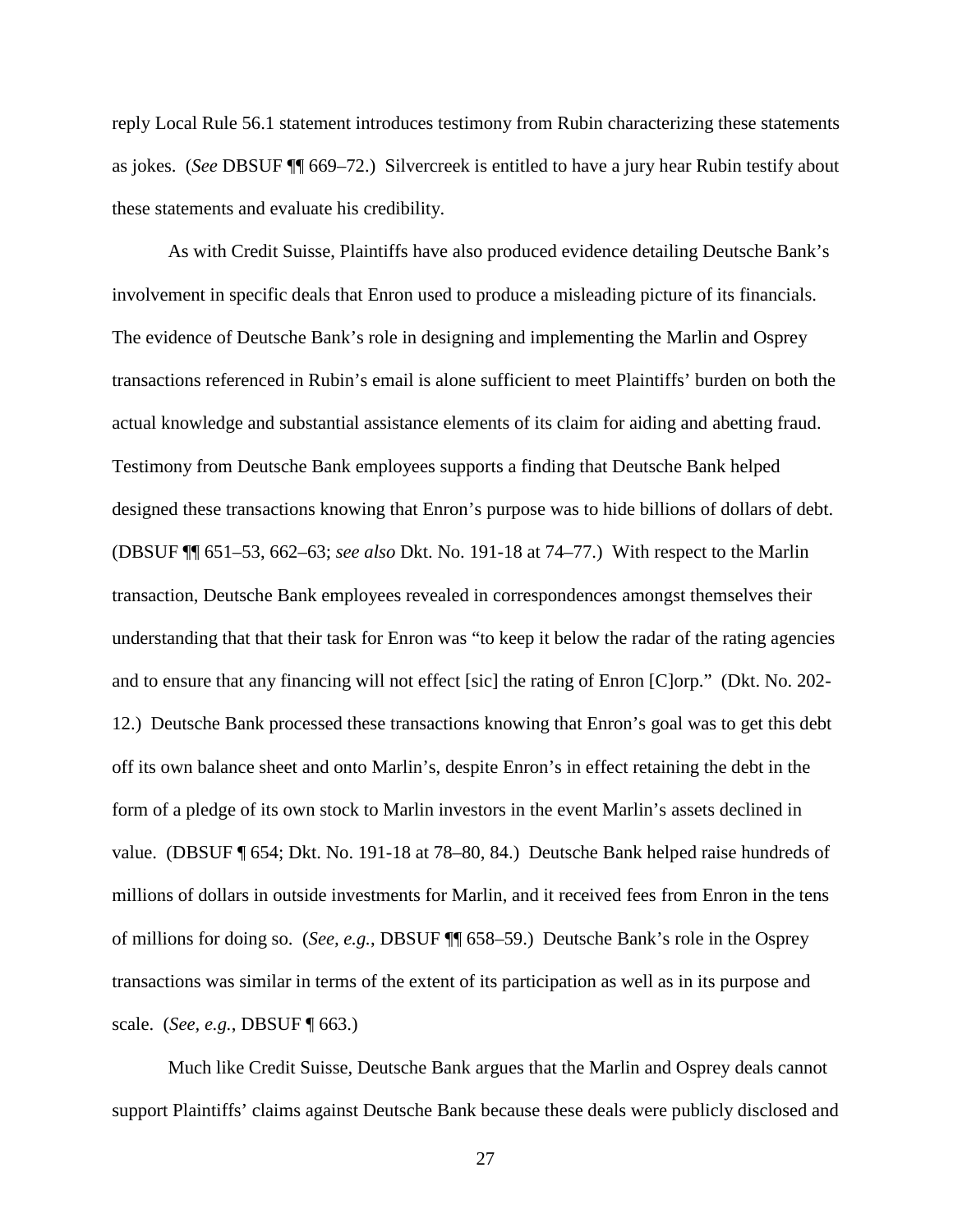independently vetted. (DB Brief at 8–9.) But again, Plaintiffs have also produce evidenced showing that Deutsche Bank knew that Enron would work to restructure certain deals in order to obtain third-party approval. (*See, e.g.*, DBSUF ¶¶ 575–76, 632–34.) Indeed, at times Deutsche Bank itself helped Enron do so. (*Id.*) Thus, Deutsche Bank's evidence that external entities reviewed and approved the Marlin and Osprey deals at best creates only a genuine dispute of fact as to what exactly Deutsche Bank knew when it assisted Enron. Similarly, Deutsche Bank's argument that there "is no evidence that Deutsche Bank was—or could have been—aware of Enron's *subsequent* misuse of these transaction structures" (DB Brief at 2 (emphasis in original)), runs directly into testimony from Deutsche Bank's own employees that they were aware of Enron's intended use of those structures at the time they orchestrated the deals (*see* Dkt. No. 191-18 at 83–84; Dkt. No. 202-12). Thus, this evidence also does nothing more than establish a genuine dispute of fact as to what Deutsche Bank actually knew when it assisted Enron with the Marlin and Osprey transactions.

Deutsche Bank also argues that even if it provided substantial assistance to Enron's fraud, Silvercreek proximately caused its own injury when it failed to independently inquire into Enron's financials prior to investing. (DB Brief at 25.) But for reasons already discussed, there exists a genuine dispute of material fact as to whether Silvercreek's reliance on Enron's financial statements in October 2001 was reasonable. *See supra* Section III.A.1.b. It is well settled that "[p]roximate cause, and the determination of whether an intervening act will serve to cut off liability, necessitates a fact-intensive analysis." *In re Sept. 11 Prop. Damage & Bus. Loss Litig.*, 468 F. Supp. 2d 508, 519 (S.D.N.Y. 2006). To the extent a jury finds that Silvercreek's reliance was in fact reasonable, Deutsche Bank could be liable for proximately causing Silvercreek's injury through any knowing and substantial contribution to transactions that produced the misleading financials on which Silvercreek relied.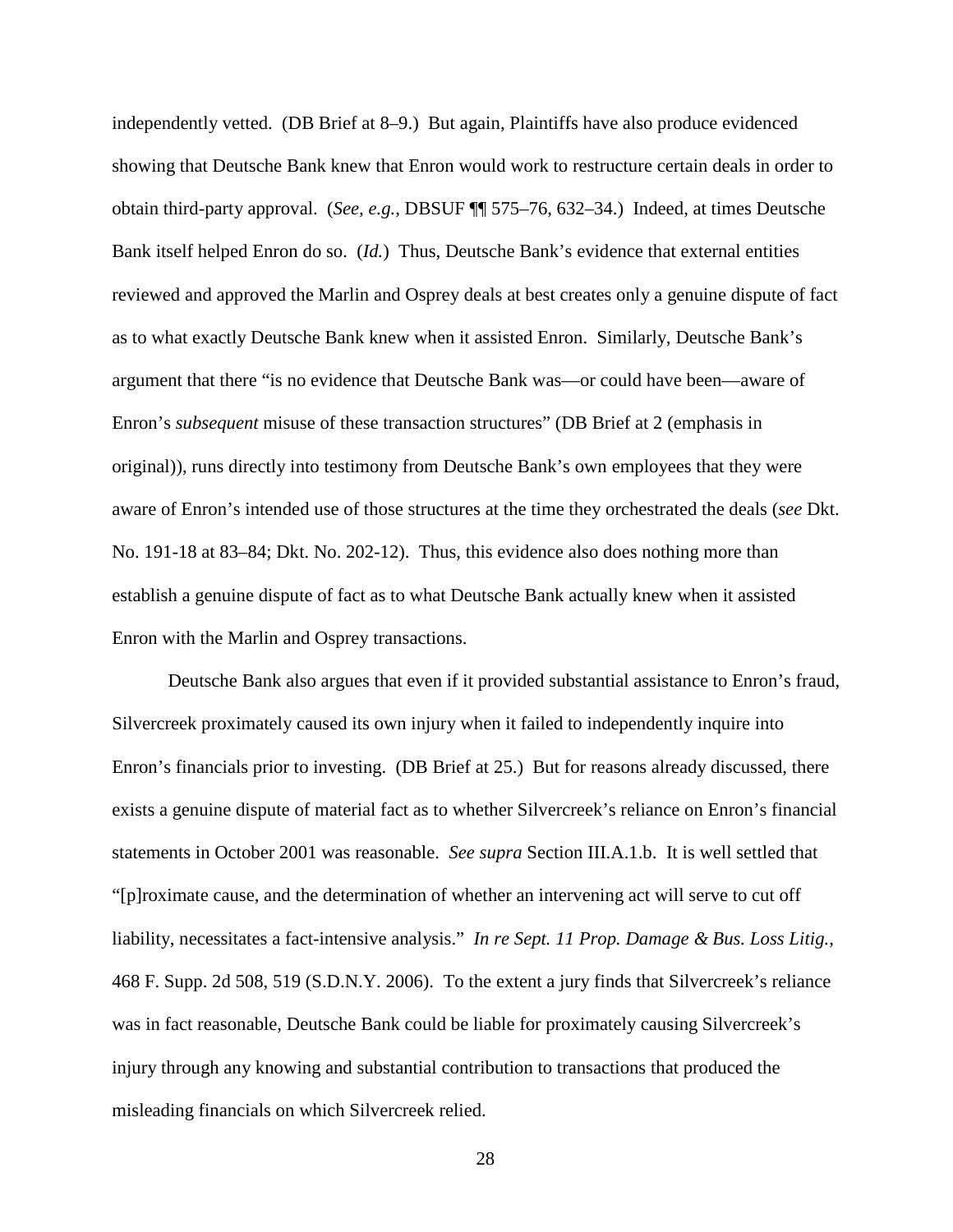Finally, as discussed above, Andrew Fastow's testimony is highly probative in assessing the sufficiency of Plaintiffs' evidence in support of their claim against Deutsche Bank for aiding and abetting fraud. Fastow described Deutsche Bank as one of Enron's Tier-1 banks with which he worked directly and extensively. (Dkt. No. 181-2 ¶ 3.) Fastow averred to having told a Deutsche Bank employee that Enron's financials were inaccurate, and that this same employee worked on a number of transactions that helped produce those inaccuracies. (Dkt. No. 181-2 ¶ 58; *see also* Dkt. No. 191-18 at 74–79 (testimony from the same Deutsche Bank employee about Marlin ).) At the very least, Fastow's testimony, if believed, would confirm the veracity of the many statements from Deutsche Bank's own employees admitting their involvement in and understanding of the purpose behind transactions they facilitated on behalf of Enron. Viewing all of this evidence together, the Court concludes that the record before it provides a sufficient basis for a jury to find in Plaintiffs' favor on the actual knowledge and substantial assistance prongs of their aiding-and-abetting-fraud claims against Deutsche Bank. Accordingly, Deutsche Bank's motion for summary judgment on that claim is denied.

### **c. Merrill Lynch**

Plaintiffs' evidence with respect to Merrill Lynch's involvement with and knowledge of Enron's fraud differs in certain respects from the evidence as to Credit Suisse and Deutsche Bank. The record is devoid of blunt statements from Merrill Lynch employees regarding the need to "torch [Enron] files" or describing Enron as a "house of cards." (Dkt. No. 198-9; Dkt. No. 150-19.) And as the Court explores below, the clearest statements from Merrill Lynch employees directly evincing understanding of Enron's fraudulent purposes involved deals whose effects had been erased from Enron's books by 2000, over a year before Plaintiffs' relevant investments. Still, the Court is mindful that generally "[p]articipants in a fraud do not affirmatively declare to the world that they are engaged in the perpetration of a fraud," and for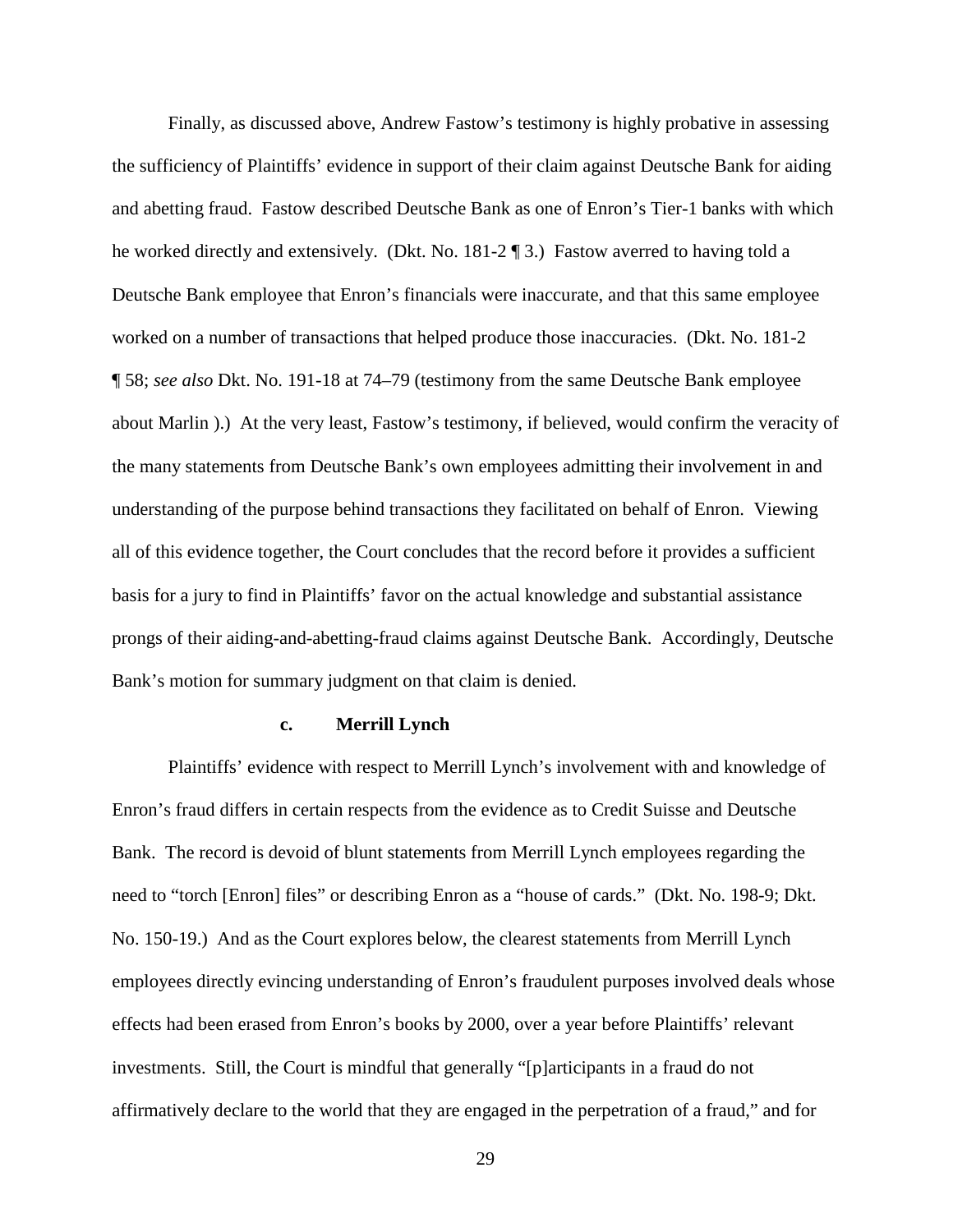that reason a jury may divine an "intent to commit fraud . . . from surrounding circumstances." *Oster*, 905 N.Y.S.2d at 72. And here, it must view statements evincing Merrill Lynch's understanding of the fraudulent nature of its 1999 deals with Enron alongside the firm's continued leadership role in subsequent deals. Accordingly, even under the clear and convincing standard, the Court cannot say that there is insufficient evidence in the record as a matter of law for a jury to find that Merrill Lynch knowingly and substantially assisted Enron's fraud.

The Court begins with an examination of the two specific deals for which the record does contain statements demonstrating Merrill Lynch's understanding of Enron's fraudulent purpose. These two deals, known as the Barges and Electricity Trades transactions, were designed to help Enron meet its 1999 revenue targets by temporarily selling assets to Merrill Lynch that Enron was otherwise unable to move before the close of the year. (MLSUF  $\P$  385, 388–91, 454–56.) The understanding between the parties was that Merrill Lynch would purchase these assets from Enron before the close of the year, thereby generating reportable income for Enron, under the condition that Enron promised to have an SPE repurchase those same assets or to "unwind" the transaction after the close of the year at a significant profit for Merrill Lynch. (MLSUF ¶¶ 391– 93, 463–65.) These deals helped Enron report upwards of sixty million dollars of additional income in 1999. (*See* ML Brief at 11; MLSUF ¶ 461.)

 The record demonstrates that Merrill Lynch employees understood the fraudulent nature of the Barges and Electricity Trades transactions. In internal meeting notes and memoranda, Merrill Lynch employees described these deals as "income statement manipulation." (MLSUF ¶¶ 399, 404, 432.) The employees understood that they would be unable to obtain written confirmation of Enron's promise to repurchase the assets in 2000 because it would defeat Enron's purpose of doing the deals, namely "their accounting treatment." (MLSUF ¶ 417.) Merrill Lynch employees described themselves as "doing a favor" for Enron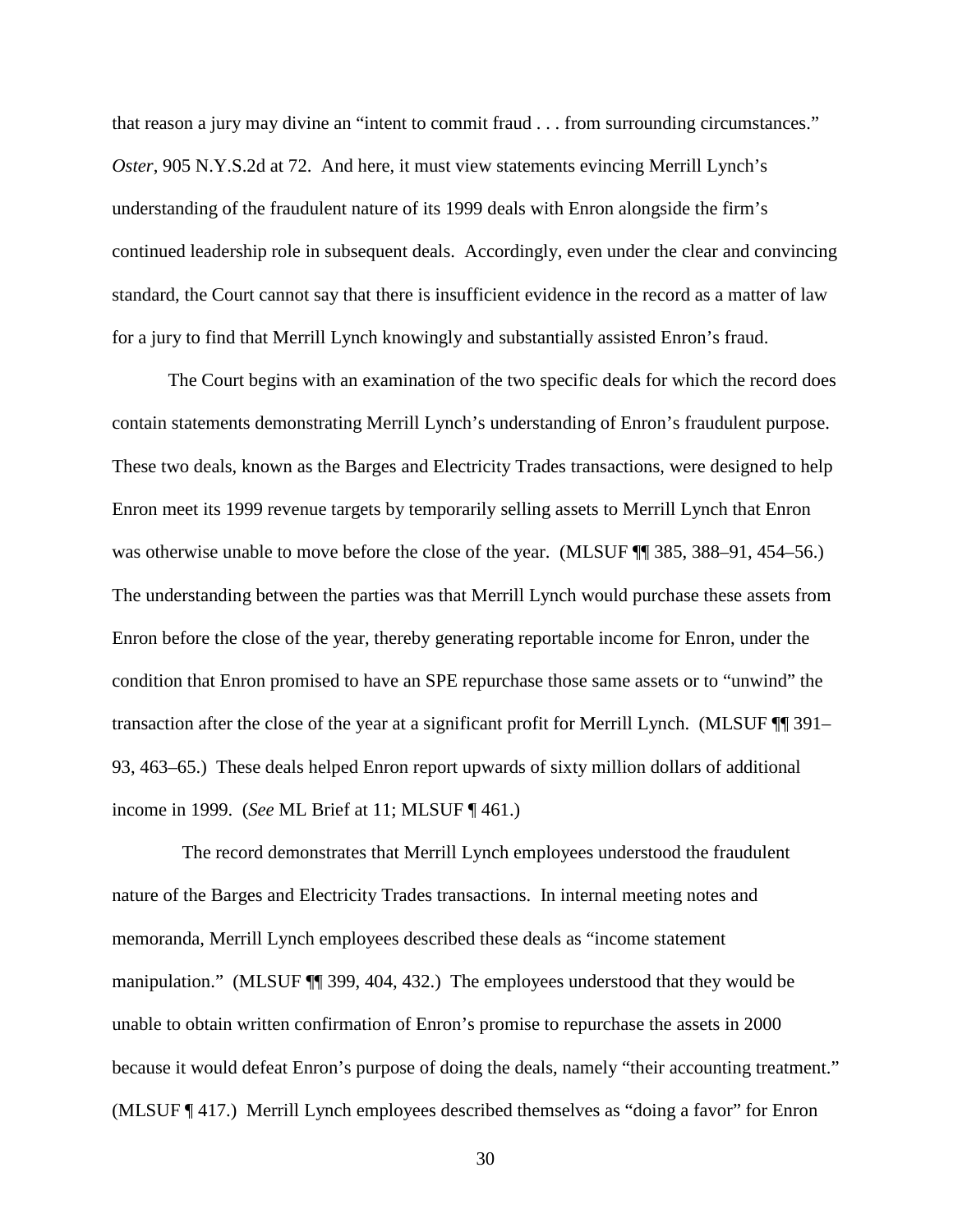and participating only because Merrill Lynch was "trying to improve business relations with Enron." (MLSUF ¶ 411.) They participated despite recognizing the "reputational risk" associated with their "aid[ing]/abet[ting] Enron's financial statement manipulation." (MLSUF ¶ 405.) Merrill Lynch eventually entered into a settlement with the SEC in connection with these deals, repaying all of its \$37.5 million in fees as disgorgement (plus interest) and paying an equal amount in civil penalties. (Dkt. No. 180 ¶ 85.) As part of the terms of the settlement, Merrill Lynch agreed to accept responsibility for its employees' criminal conduct in connection with these deals and to make assertions contradicting its responsibility. (*Id.*)

After Enron repurchased the Nigerian Barge assets back from Merrill Lynch in 2000, it was able to resell them at a profit that same year, thereby erasing any effects of those deals from Enron's financial statements. (Dkt. No. 180 ¶¶ 83–84; MLSUF ¶ 450.) The Electricity Trades were also unwound shortly after Enron had obtained its sought-after reportable 1999 income. (MLSUF ¶¶ 520, 522.) Merrill Lynch argues that because the effects of these fraudulent deals had been erased from Enron's books by the time Plaintiffs purchased the 7% Notes and Zero Notes in October 2001, their contributions to Enron's fraudulent scheme cannot possibly be construed as a proximate cause of Plaintiffs' injuries. (ML Brief at 19–22.)

The Court does not reach this question, however, because Plaintiffs need not rely exclusively on these two transactions to support their secondary-liability claims against Merrill Lynch. Plaintiffs have also produced evidence that would permit a reasonable jury to infer Merrill Lynch's knowledge of and substantial assistance with Enron's fraudulent use of a separate SPE, the LJM2 partnership. Viewing this evidence alongside the evidence regarding the earlier fraudulent Barges and Electricity Trades transactions, the Court cannot take from the jury the question whether there is clear and convincing evidence of Merrill Lynch's actual knowledge of and substantial assistance with Enron's overall fraud.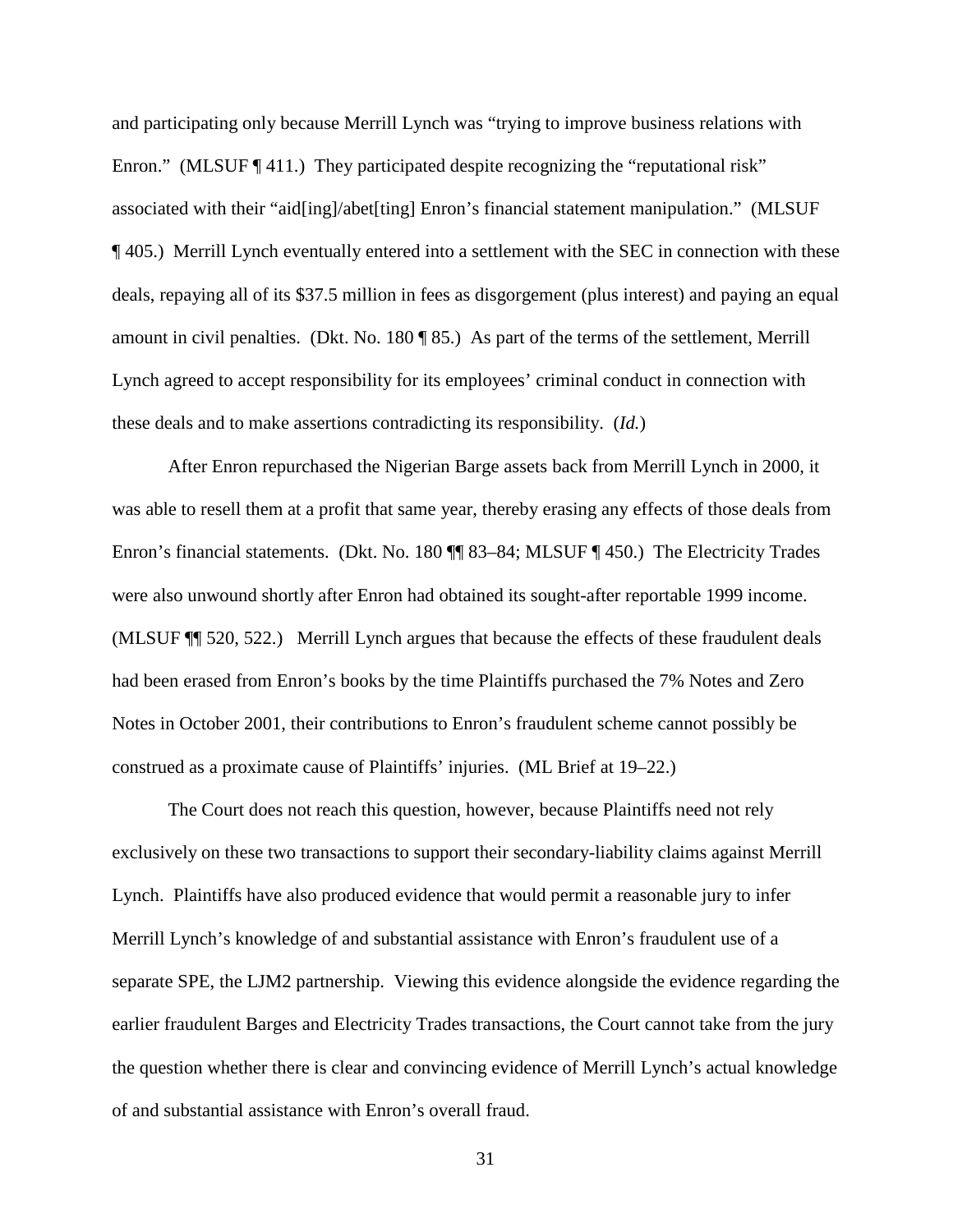Like LJM1, LJM2 was a partnership wholly controlled by Enron insiders that Enron utilized to create the misleading appearance of high income and low debt. (MLSUF ¶¶ 528–29.) Enron failed to properly account for these transactions because it treated LJM2's assets and debts as those of a separate and unconsolidated entity. (MLSUF ¶¶ 525–26.) As a result of the LJM2 deals, Enron was able to produce hundreds of millions of dollars of reportable but fictitious income and to hide similar amounts of debt, numbers that remained hidden within Enron's financials until the November 2001 write-downs. (MLSUF ¶¶ 591, 606; Dkt. No. 169-18 at 11– 12.)

Given the extent of Enron's misreporting of it deals with LJM2, Plaintiffs' claim against Merrill Lynch for aiding and abetting fraud could survive based exclusively on a showing that Merrill Lynch knowingly and substantially assisted Enron with its fraudulent use of LJM2. Plaintiffs have produced extensive evidence supporting such a finding. The Court begins with statements by Merrill Lynch employees showing their understanding of Enron's purpose in pursuing deals with LJM2. Internal Merrill Lynch memoranda circulated in response to Enron's invitation to become a founding investor in LJM2 explained that LJM2 would provide "preferred access to a large amount of proprietary deal flow created by Enron" that "otherwise would not be available to outside investors" given LJM2's ability "to evaluate investments with 'full' knowledge of the assets" to be traded. (MLSUF ¶¶ 530–31.) A Merrill Lynch employee described LJM2's dealings as "a bunch of balance sheet deals similar to [Enron's] barge deal." (MLSUF ¶ 532 (quoting Dkt. No. 203-14).) Merrill Lynch's arguments that it did not understand Enron's purpose in pursuing the LJM2 deals lose credibility in light of the evidence that its own employees compared the LJM2 deals to the Barge deals for which Merrill Lynch has conceded wrongdoing. (Dkt. No. 180 ¶ 85.)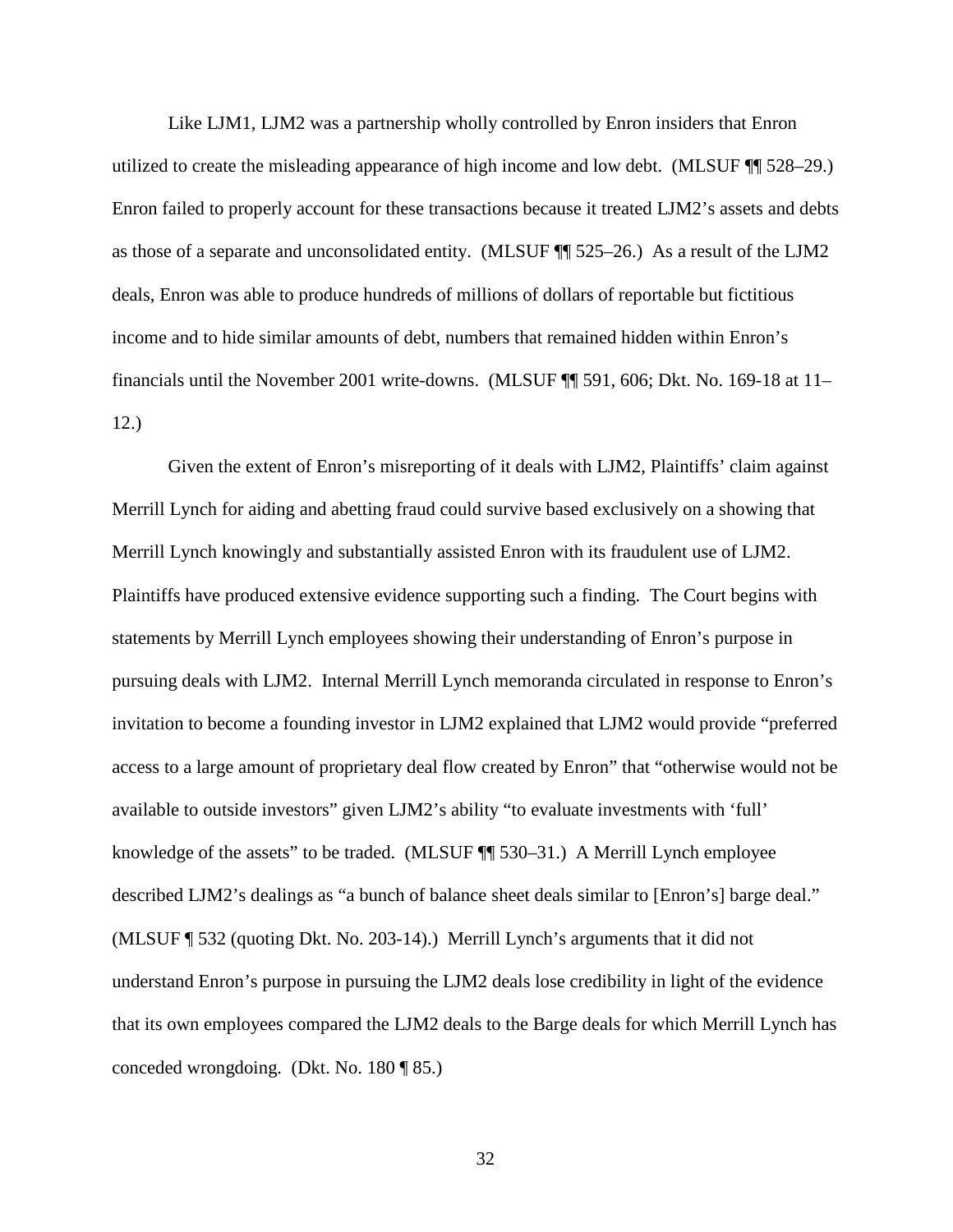There is also circumstantial evidence of Merrill Lynch's actual knowledge and substantial assistance in the form of Merrill Lynch's extensive role in forming and marketing LJM2 and the fees it obtained for doing so. Merrill Lynch concedes that it set up LJM2 and served as its exclusive private placement agent. (MLSUF ¶¶ 533–34.) Indeed, Merrill Lynch designed the presentation used by Fastow to market LJM2 to potential investors. (MLSUF ¶ 539.) These marketing materials clearly reflected LJM2's value-add came from its ability to deal directly with Enron and thereby help Enron "[m]anage its balance sheet" and income statements. (MLSUF ¶ 541.) Similar statements reflecting the way in which LJM2 would operate can be found throughout LJM2's marketing materials. (MLSUF ¶¶ 542–46.) The close involvement between Merrill Lynch and Enron's insiders in devising LJM2, and statements in LJM2's marketing materials foreshadowing the way in which it would be used to help Enron report favorable financial results, both belie Merrill Lynch's contentions that it lacked actual knowledge of Enron's intended fraudulent use of LJM2.

With respect to Merrill Lynch's fees, Plaintiffs might rely on testimony from Fastow, who avers that he directly told Merrill Lynch his intended purpose in conducting deals between LJM2 and Enron, and explained that doing so allowed him to guarantee Merrill Lynch certain returns on its investments. (Dkt. No. 181-2 ¶¶ 12–13, 41–42.) Finally, Plaintiffs can present to the jury internal memoranda showing that Merrill Lynch invested in LJM2 transactions expecting rates of return upwards of 75%. (MLSUF ¶¶ 602, 605–06.) Merrill Lynch's "clear opportunity and a strong financial motive" provide a further legally sufficient basis for inferring its actual knowledge of the fraudulent purpose behind Enron's use of LJM2. *Wight v. BankAmerica Corp.*, 219 F.3d 79, 92 (2d. Cir. 2000).

On the basis of all of the foregoing evidence, the Court concludes that there are genuine disputes of fact as to whether Merrill Lynch had actual knowledge of and substantially assisted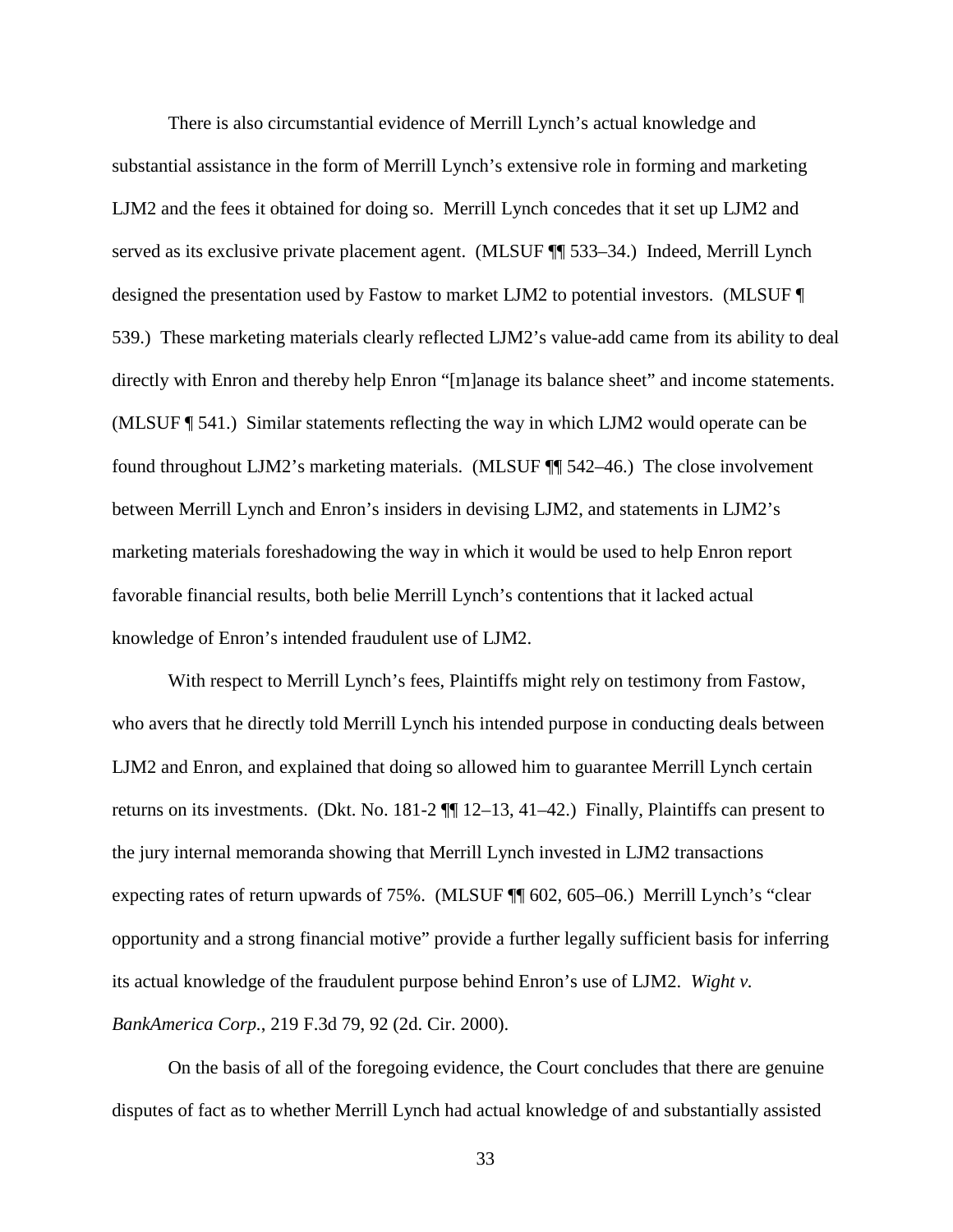Enron's underlying fraud. Accordingly, Plaintiffs' aiding-and-abetting-fraud claim against Merrill Lynch survives summary judgment.

## **B. Aiding and Abetting Negligent Misrepresentation**

Silvercreek brings claims against all three Defendants for aiding and abetting Enron's negligent misrepresentation in violation of New York state law. (TAC ¶¶ 830–42.) As the Court explained at the motion to dismiss stage, Plaintiffs may recover on a claim of aiding and abetting negligent misrepresentation if they can establish that "[1] Enron negligently breached its duty to disclose certain information in its securities prospectuses, and Defendants [2] knew and [3] substantially assisted Enron in doing so." *Silvercreek*, 248 F. Supp. 3d at 455. Defendants move for summary judgment on all three elements of Plaintiffs' claim. (CS Brief at 17–37; DB Brief at 26–28; ML Brief at  $37-39.$ )<sup>5</sup>

As a threshold matter, Plaintiffs must establish all of the elements of the underlying tort, namely Enron's negligent misrepresentation. To do so, Plaintiffs must show that "(1) the parties stood in some special relationship imposing a duty of care on the defendant to render accurate information, (2) the defendant negligently provided incorrect information, and (3) the plaintiff reasonably relied upon the information given." *LBBW Luxemburg S.A. v. Wells Fargo Sec. LLC*, 10 F. Supp. 3d 504, 525 (S.D.N.Y. 2014) (quoting *Saltz v. First Frontier, LP*, 782 F. Supp. 2d 61, 82 (S.D.N.Y. 2010)). None of the Defendants questions Plaintiffs' claim that Enron negligently provided incorrect information in their financial reports, but the Defendants do

 $\frac{1}{5}$ <sup>5</sup> Each of the Defendants also asks the Court to reconsider its prior holding as to the existence and elements of Plaintiff's claim for aiding and abetting negligent misrepresentation. The Court declines to do so now for the same reasons set forth in *Silvercreek*, 248 F. Supp. 3d at 454–55; *see also Miele v. Am. Tobacco Co.*, 770 N.Y.S.2d 386, 392 (N.Y. App. Div. 2d Dep't 2003) ("The concerted action theory of liability for injury to a third party will attach when one knows that another's conduct constitutes a breach of duty and gives substantial assistance or encouragement to the other[.]").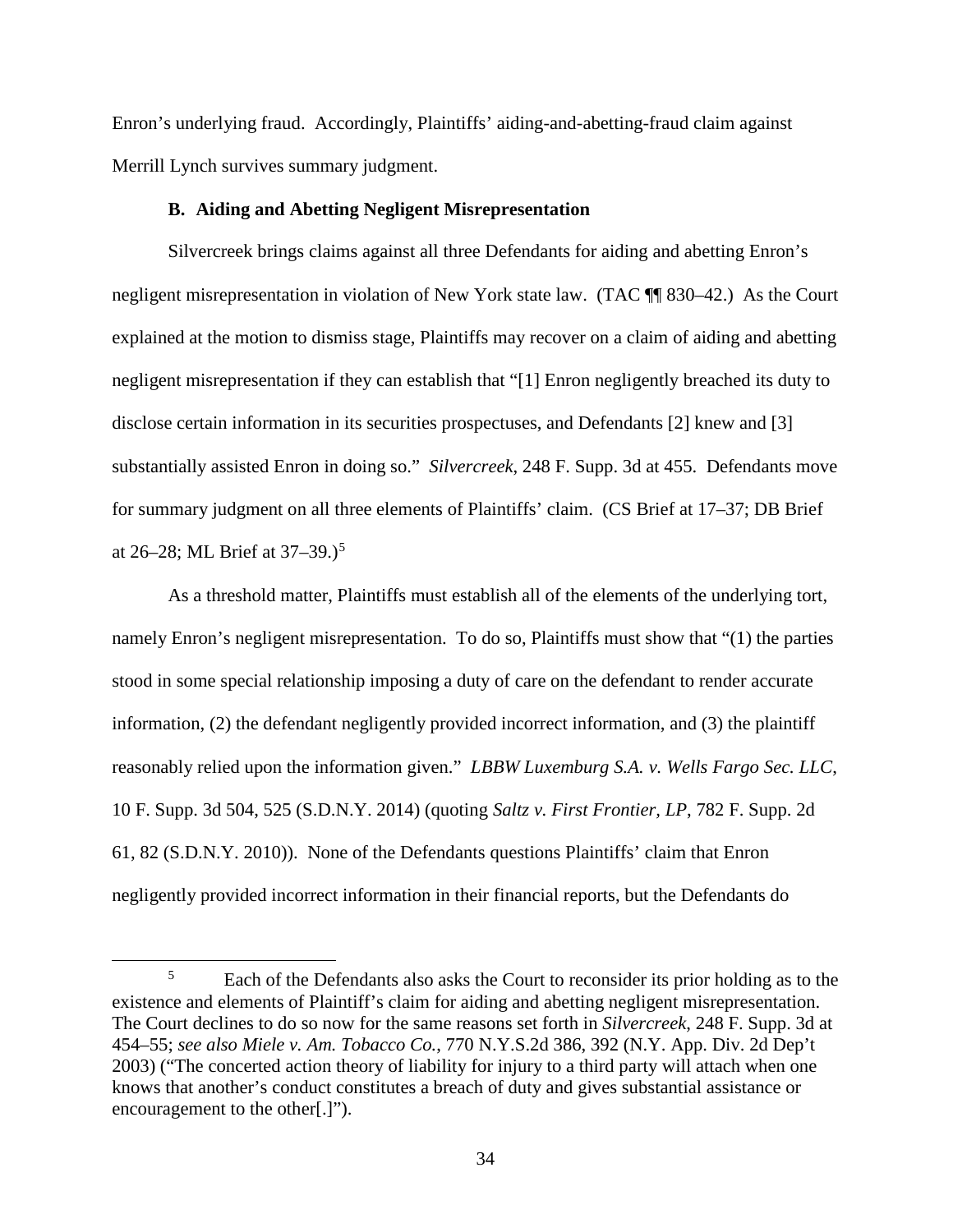contest whether Plaintiffs have produced evidence sufficient to show that Enron owed them a duty of accurate reporting (CS Brief at 17 n.8; ML Brief at 38), and whether Plaintiffs reasonably relied upon any the information Enron provided (CS Brief at 18–23; ML Brief at 37–38).

The Court turns first to the question whether Enron and Plaintiffs had "some special relationship imposing a duty of care on [Enron] to render accurate information." *LBBW Luxemburg*, 10 F. Supp. 3d at 525 (quoting *Saltz*, 782 F. Supp. 2d at 82). Defendants cite clear law from both the Second Circuit and this District holding that no such special relationship exists between the issuer of a stock and the investing public for purposes of a negligent misrepresentation claim. *See, e.g.*, *In re Time Warner Inc. Sec. Litig.*, 9 F.3d 259, 271 (2d Cir. 1993) ("New York strictly limits negligent misrepresentation claims to situations involving actual privity of contract . . . . The exceptions . . . have been held not to apply to the investing public." (internal quotation marks omitted)); *Int'l Fund Mgmt. S.A. v. Citigroup Inc.*, 822 F. Supp. 2d 368, 388 (S.D.N.Y. 2011) (dismissing negligent misrepresentation claim where plaintiff "'was simply one more customer that relied on the misrepresentations allegedly made by the defendants to the public when it purchased' [defendant's] securities" (quoting *Prime Mover Capital Partners, L.P. v. Elixir Gaming Tech., Inc.*, 793 F. Supp. 2d 651, 674 (S.D.N.Y. 2011))). For this reason, Plaintiffs cannot establish that Enron engaged in an actionable negligent misrepresentation as a matter of law, so the assignment of secondary liability to the Defendants must fail as well.

Plaintiffs dispute this conclusion. But the cases they rely on to establish the duty of a securities-issuer to accurately report certain information do not involve the special relationship element of a New York negligent misrepresentation claim (*see* Dkt. No. 179 ("PML Brief") at 33), and are therefore inapposite. *See, e.g.*, *In re Enron Corp.*, No. MDL 1446, 2010 WL 9077875, at \*41 (S.D. Tex. Jan. 19, 2010) (considering Enron's duty to disclose in context of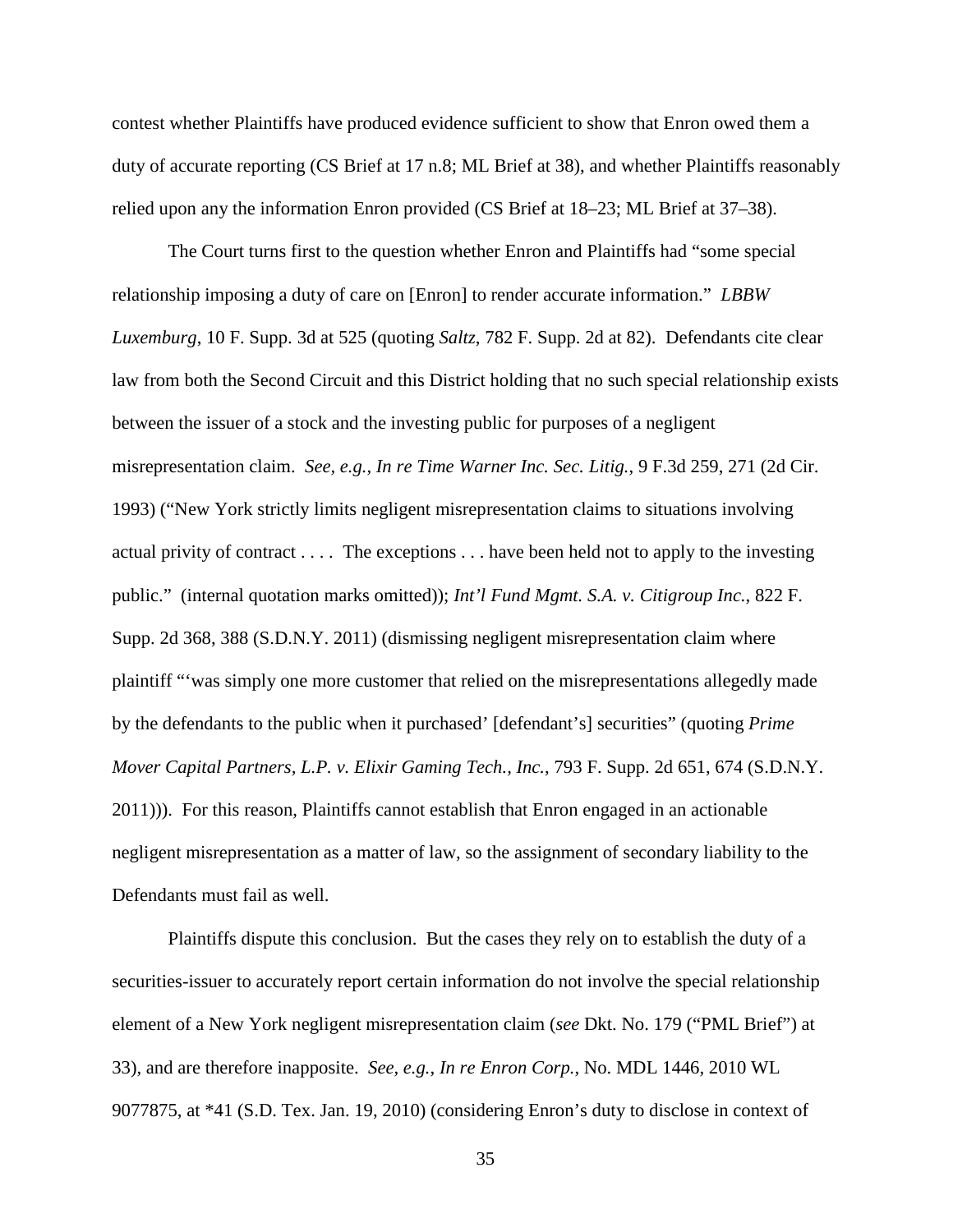reliance element of Texas common law fraud claim); *Teamsters Local 282 Pension Trust Fund v. Angelos*, 762 F.2d 522, 528 (7th Cir. 1985) (considering securities-issuer's duty to disclose in context of Section 10(b) of the Securities Exchange Act of 1934).

Because there is no "special relationship" between Enron (the issuer of securities) and Plaintiffs (the purchasers of those securities) for purposes of establishing an underlying actionable negligent misrepresentation claim under New York law, the Court grants Defendants' motion for summary judgment as to Plaintiffs' claims for aiding and abetting negligent misrepresentation.

## **C. Common Law Conspiracy**

Silvercreek brings a claim of conspiracy to commit fraud against all of the financial-institution Defendants. (TAC ¶¶ 814–29.) Each Defendant moves for summary judgment on Plaintiffs' conspiracy claims. (DB Brief at 28–29; ML Brief at 39–40; CS Brief at 17–18, 23–24.)

"To establish a claim of civil conspiracy, plaintiff must demonstrate the underlying tort [—here, fraud—], plus the following four elements: (1) an agreement between two or more parties; (2) an overt act in furtherance of the agreement; (3) the parties' intentional participation in the furtherance of a common purpose or plan; and, (4) resulting damage or injury." *De Sole*, 139 F. Supp. 3d at 659 (quoting *IMG Fragrance Brands, LLC v. Houbigant, Inc.*, 759 F. Supp. 2d 363, 386 (S.D.N.Y. 2010)) (alterations in original).

The same evidence that was sufficient to preclude summary judgment on Plaintiffs' aiding-and-abetting-fraud claims also suffices for purposes of Plaintiffs' civil-conspiracy claims against Defendants. Just as there is sufficient evidence to permit a reasonable jury to find an underlying fraud by Enron, knowingly and substantially assisted by Defendants, *see supra*  Section III.A, so too could a reasonable jury find that Defendants knowingly agreed to further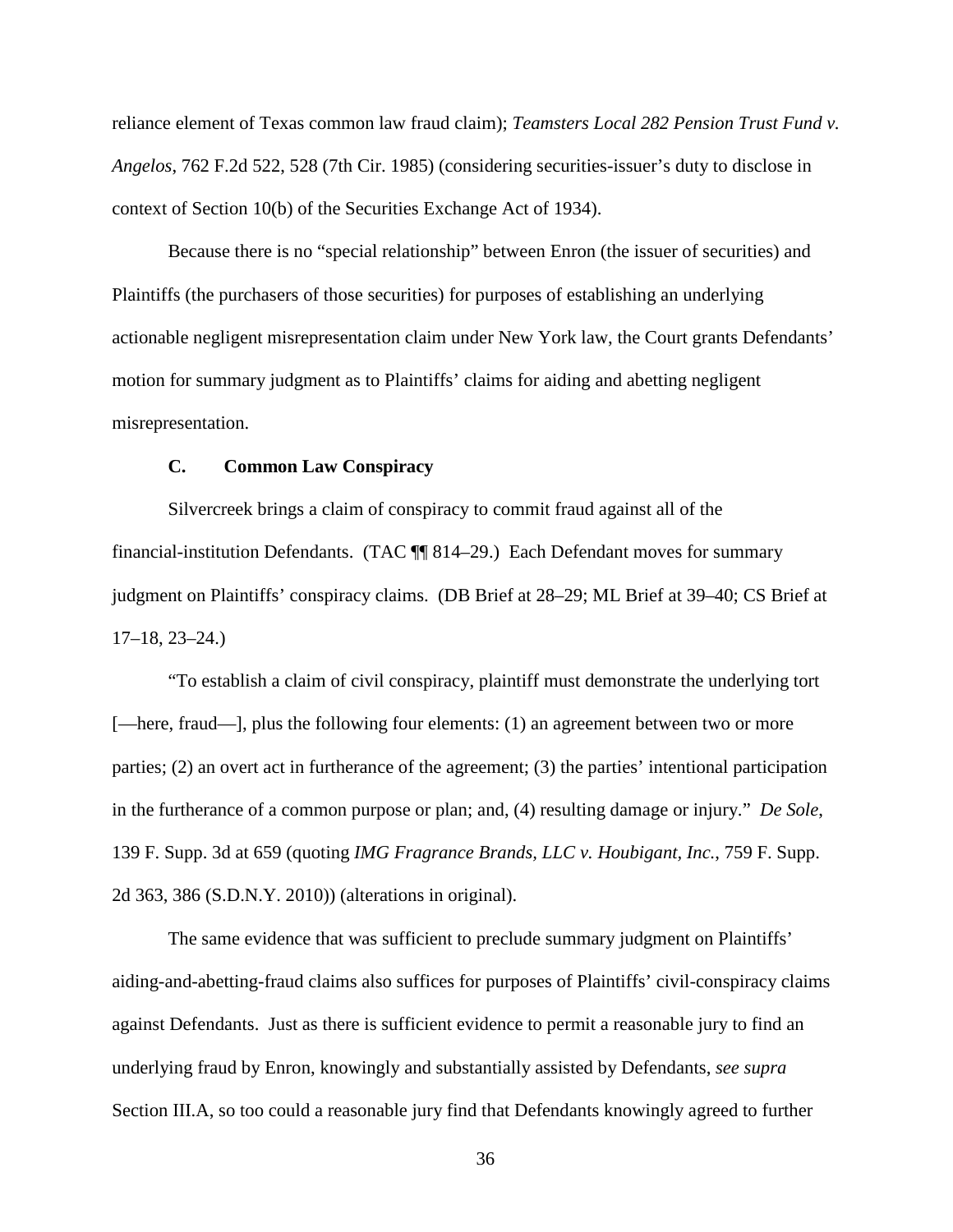Enron's underlying fraud in conducting certain transactions. Accordingly, Defendants' motions for summary judgment on Plaintiffs' civil-conspiracy claims are denied.

## **D. Negligent Misrepresentation**

Silvercreek brings claims for negligent misrepresentation against Defendants Credit Suisse and Merrill Lynch based on misrepresentations in marketing the Zero Notes and 7% Notes. (TAC  $\P$  861, 870–78.) For these claims to survive summary judgment, Plaintiffs must produce facts sufficient to permit a reasonable jury to find: (1) the existence a special relationship between Defendants and Plaintiffs; (2) Defendants' negligent provision of incorrect information; and (3) Plaintiffs' reasonable reliance on that information. *See LBBW Luxemburg*, 10 F. Supp. 3d at 525. Merrill Lynch moves for summary judgment on all three elements of Plaintiffs' claims, while Credit Suisse moves for summary judgment on elements one and three. (CS Brief 8–17; ML Brief 25–31.)

# **1. Special Relationship**

The Court first examines whether Plaintiffs have sufficiently demonstrated the existence of a "special relationship."

"Liability for negligent misrepresentation may be imposed 'only on those persons who possess unique or specialized expertise, or who are in a special position of confidence and trust with the injured party such that reliance on the negligent misrepresentation is justified." *Amusement Indus., Inc. v. Stern*, 786 F. Supp. 2d 758, 778 (S.D.N.Y. 2011) (quoting *Kimmell v. Schaefer*, 89 N.Y.2d 257, 263 (1996)). In order to establish a special relationship, a plaintiff must show that their relationship with defendant was "sufficiently close that it approaches privity." *In re JWP Inc. Sec. Litig.*, 928 F. Supp. 1239, 1253 (S.D.N.Y. 1996). Factors relevant to "the nature and caliber of the relationship between the parties" for purposes of a negligent misrepresentation claim include: "[1] whether the person making the representation held or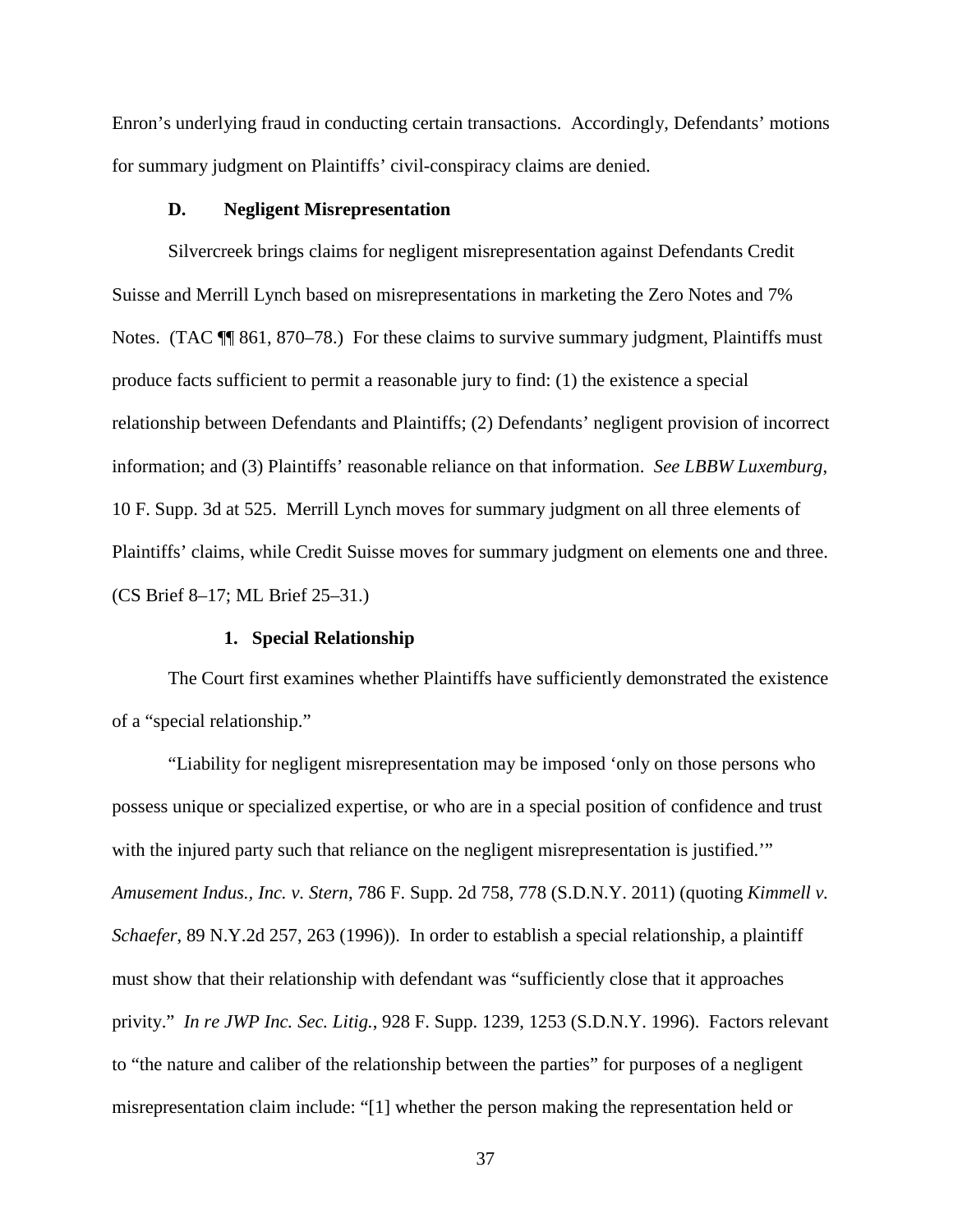appeared to hold unique or special expertise; [2] whether a special relationship of trust or confidence existed between the parties; and [3] whether the speaker was aware of the use to which the information would be put and supplied it for that purpose." *Kimmell*, 89 N.Y.2d at 264. "[W]here no triable issue of fact as to the 'special relationship' element exists, summary judgment on the negligent misrepresentation claim is appropriate." *St. Paul Fire & Marine Ins. Co. v. Heath Fielding Ins. Broking Ltd.*, 976 F. Supp. 198, 204 (S.D.N.Y. 1996).

As a general matter, the broker-customer relationship does not usually constitute a "special relationship" because a broker's responsibilities are typically limited to completing specific transactions. *SEC v. Lee*, 720 F. Supp. 2d 305, 329 (S.D.N.Y. 2010); *de Kwiatkowski v. Bear, Stearns & Co.*, 306 F.3d 1293, 1310 (2d Cir. 2002). But as the Court explained in denying Defendants' motions to dismiss, "[t]he existence of a special relationship is a 'fact-intensive, case-by-case inquiry.'" *Silvercreek*, 248 F. Supp. 3d at 452 (quoting *In re Vivendi Universal, S.A.*, 2004 WL 876050, at \*13 (S.D.N.Y. Apr. 22, 2004)). Accordingly, the Court permitted these claims to proceed to discovery on the theory that Plaintiffs' allegations could support a finding of a "long-standing" broker-customer relationship such that when "the banks[] provid[ed] Silvercreek with information[, ] they knew [it] would be used by Silvercreek in making its investment decisions." *Id.* at 453. In other words, Plaintiffs' allegations could be sufficient to demonstrate negligent misrepresentation if they produced evidence showing that, at the time the Defendants recommended that Silvercreek purchase Enron's securities, "there [wa]s an awareness that the information provided [would] be relied upon for a particular purpose by [Plaintiffs] in furtherance of that purpose, and some conduct by the [Defendants] linking [them] to [Plaintiffs] and evincing the [Defendants'] understanding of [Plaintiffs'] reliance." *Id.* at 453– 54 (quoting *Houlihan/Lawrence, Inc. v. Duval*, 644 N.Y.S.2d 553, 554 (N.Y. App. Div. 2d Dep't 1996)).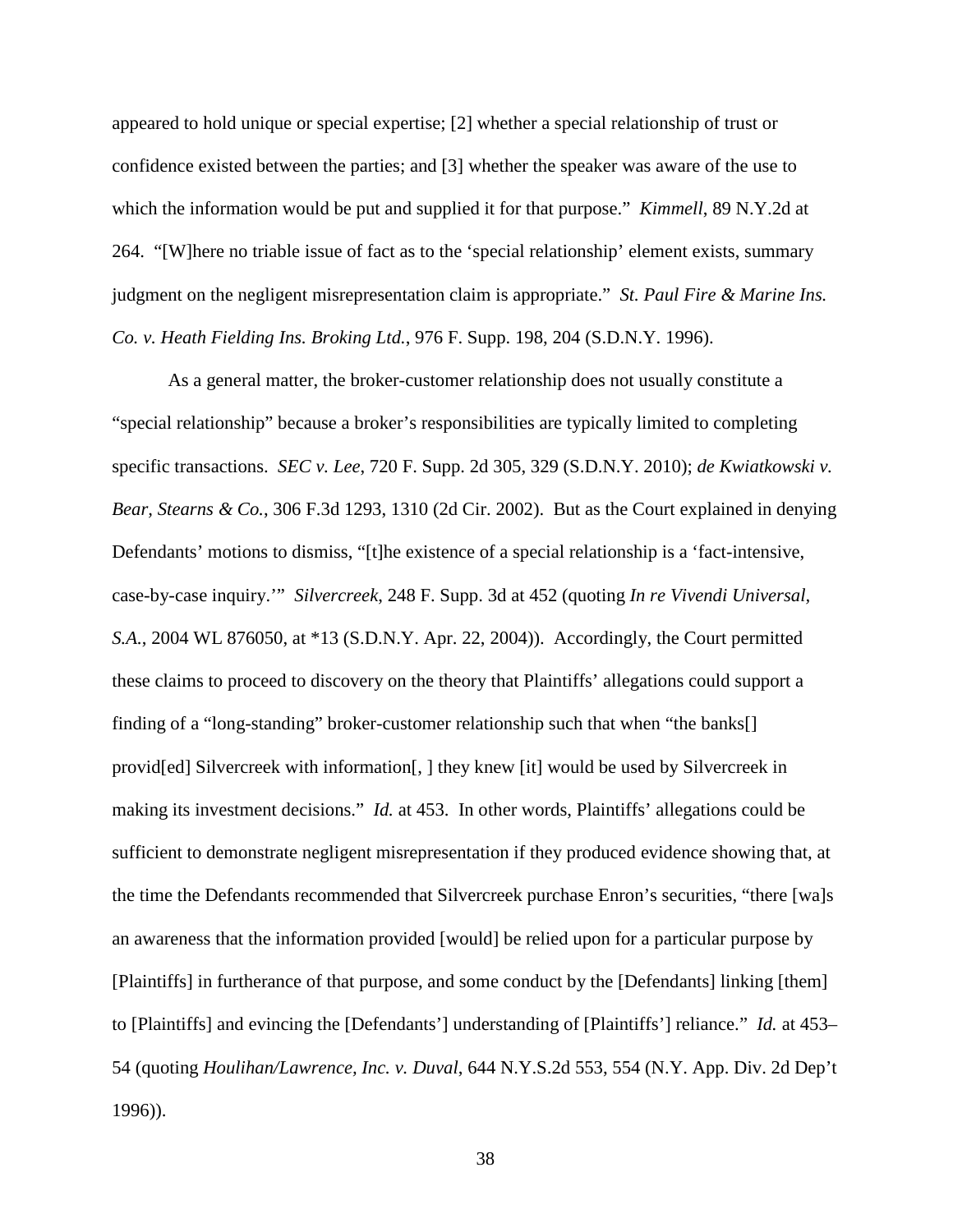## **a. Merrill Lynch**

Discovery has failed to establish that requisite set of conditions with respect to Merrill Lynch. Specifically, Plaintiffs have failed to identify any "conduct by [Merrill Lynch] linking it to [Silvercreek] and evincing [Merrill Lynch's] understanding of their reliance" on any of Merrill Lynch's assessments of the viability of Enron's securities. *Id.* at 454. Even crediting as true all of Plaintiffs' factual assertions as to their longstanding relationship with Merrill Lynch, the Court holds that Silvercreek has failed to produce facts sufficient to support a finding that Merrill Lynch understood Silvercreek to be "a member of some very small group of persons for whose guidance the representation [about Enron] was made." *Houlihan/Lawrence, Inc.*, 644 N.Y.S.2d at 554 (quoting Prosser & Keeton, Torts § 107, at 747 (5th ed.)).

In illustrating the nature of their relationship with Merrill Lynch, Plaintiffs describe a long history of deals, meetings, and conversations with Merrill Lynch about various potential investments. (*See* PML Brief at 38.) But while long-standing, discovery has revealed nothing to distinguish Plaintiffs' relationship with Merrill Lynch from their relationships with numerous other banks and brokers. Indeed, Plaintiffs' employees themselves had difficulty doing so in their depositions. (*See, e.g.*, Dkt. No. 142-48 at 754 ("Who all did we trade with? I don't know if I can give you an exhaustive list. Goldman Sachs, First Boston, Merrill Lynch, Morgan Stanley, [F]irst Union, now Wachovia, Jeffries, KBC Financial."); *id*. at 864 (Silvercreek confirming that it "typically had daily conversations with [different] brokers").) Plaintiffs' exposition of their prior relationship with Merrill Lynch thus does not by itself depict an especially close broker-customer relationship sufficient to justify deviating from the general rule that the obligations inherent to the broker-customer relationship do not extend beyond completing specific transactions. *See Lee*, 720 F. Supp. 2d at 329; *de Kwiatkowski*, 306 F.3d at 1310.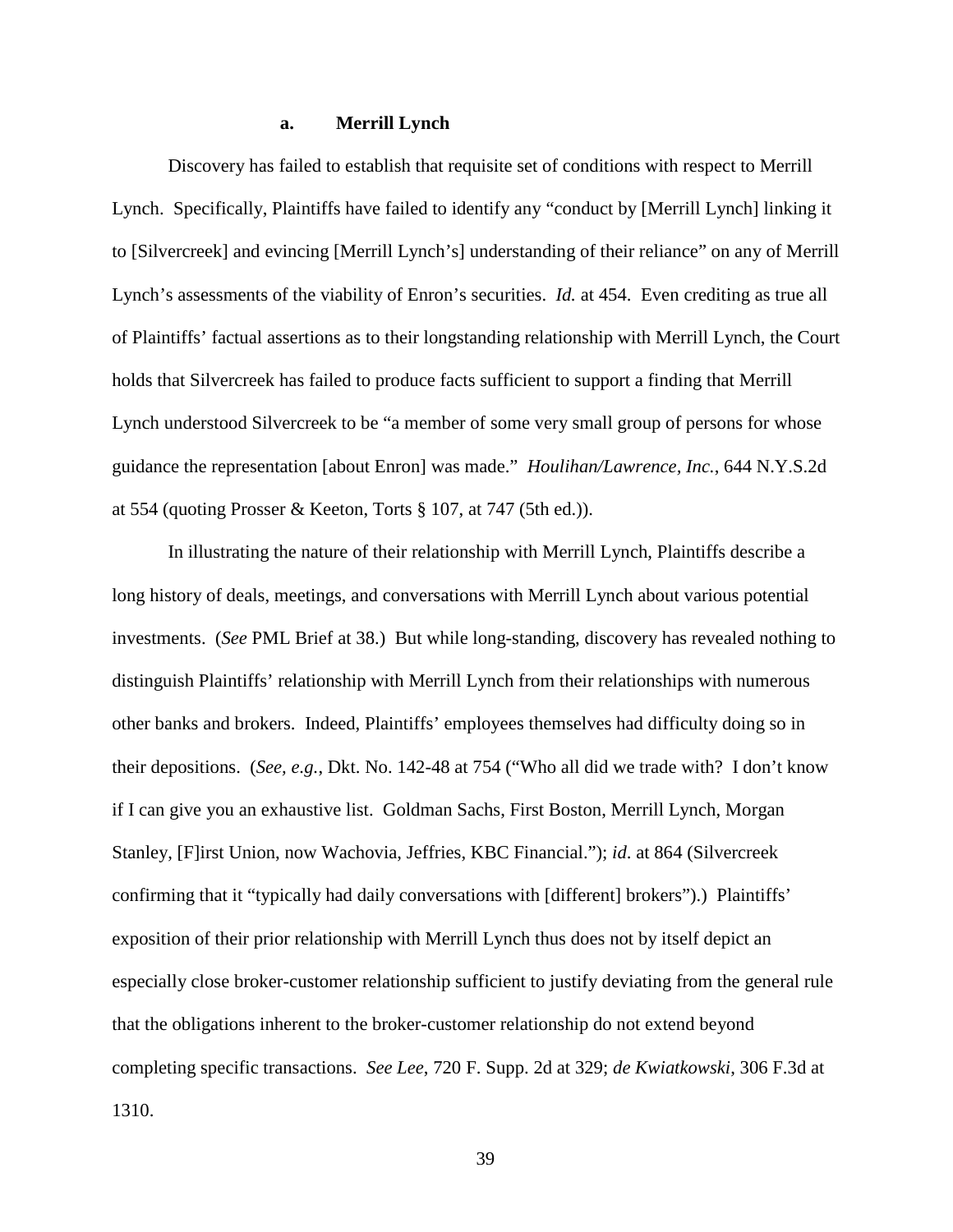Even so, the Court would be willing to entertain the possibility that this long-standing, but typical, broker-customer relationship could constitute a "special relationship" if Plaintiffs could identify with specificity "some conduct by [Merrill Lynch] . . . evincing [its] understanding of [Plaintiffs'] reliance" on its statements about Enron. *Silvercreek*, 248 F. Supp. 3d at 454 (quoting *Houlihan/Lawrence, Inc.*, 644 N.Y.S.2d at 554).

But Plaintiffs identify no such conduct. They present no evidence of ever consulting directly with Merrill Lynch regarding Enron. (*See, e.g.*, MLSUF ¶ 269.) The record here demonstrates that Plaintiffs used half a dozen different brokers to process their purchases of the Enron notes. (CSSUF  $\P$  119, 128). The record also shows specific brokers and firms with whom Plaintiffs discussed the Enron notes and on whom they relied. (Dkt. No. 142-48 at 391– 93.) None of these was Merrill Lynch.

Furthermore, the record is replete with October 2001 reports from Merrill Lynch analysts assessing Enron positively. (MLSUF ¶¶ 270–71, 275, 279, 281–82, 284.) But Plaintiffs identify only one such report that they claim Merrill Lynch sent directly to Plaintiffs and on which they claim to have relied: an October 9, 2001 analyst report about the Zero Notes generically addressed to "fixed income buyers," which nowhere identifies Silvercreek as a specifically intended recipient. (*See* PML Brief at 38, 40 (citing MLSUF ¶¶ 161–65, 245); Dkt. No. 193-10.) This report identified itself as intended for "general circulation" and explicitly disclaimed any "regard to the specific investment objections, financial situation[,] and the particular needs of any specific person who may receive this report."<sup>6</sup> (Dkt. No. 193-10 at 3.) Silvercreek also does

 $\overline{a}$ 

<sup>6</sup> The report's disclaimer provides in full: "This research report is prepared for general circulation and is circulated for general information only. It does not have regard to the specific investment objections, financial situation and the particular needs of any specific person who may receive this report. Investors should seek financial advice regarding the appropriateness of investing in any securities or investment strategies discussed or recommended in this report . . . ." (Dkt. No. 193-10 at 3.)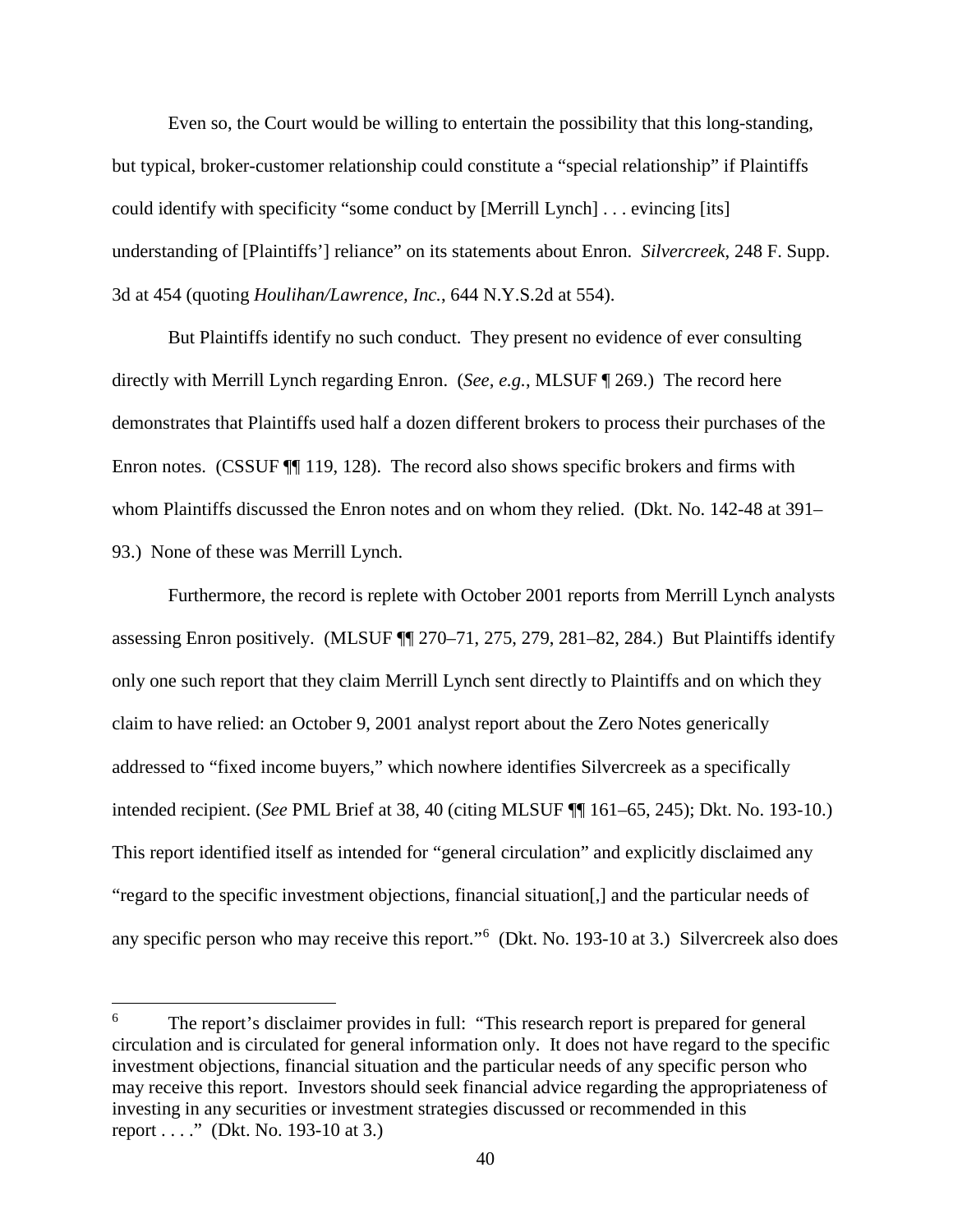not offer any evidence regarding how or from whom it received the report. (MLSUF ¶ 245; Dkt. No. 183-3 ¶¶ 7–8.) As such, there is no evidence from which one could conclude that in sending this report to Silvercreek, Merrill Lynch understood it to be "a member of some very small group of persons for whose guidance the representation was made." *Houlihan/Lawrence, Inc.*, 644 N.Y.S.2d at 554 (quoting Prosser & Keeton, Torts § 107, at 747 (5th ed.)); *see also Abu Dhabi Commercial Bank v. Morgan Stanley & Co. Inc.*, No. 08 Civ. 7508, 2013 WL 837536, at \*6 (S.D.N.Y. Mar. 6, 2013) (granting summary judgment on negligent misrepresentation claim where plaintiffs did "not put forth evidence beyond generic communications regarding potential investment . . . [which] suggest[ed] that [defendant] was [nothing] more than a typical Placement Agent").

The facts of *In re JWP Inc. Securities Litigation* are illustrative. *See* 928 F. Supp. at 1245–46. That case involved disputes stemming from the collapse of JWP Inc., a utility that suddenly collapsed into bankruptcy, leaving its securities worthless. *Id*. Certain investors brought negligent misrepresentation claims against JWP Inc.'s former auditor for its inaccurate audits of the company. *See id.* at 1253. Like here, the investors' negligent misrepresentation claims survived a motion to dismiss "because their complaint [had set] forth allegations that, taken as true, satisf[ied the] standard" for special relationships. *Id.* But the court reached a different result on summary judgment, holding that plaintiffs had failed to produce sufficient evidence of a special relationship with respect to all of the defendant-auditor's representations. *Id.* at 1253–54.

The court did allow some of the investors' negligent misrepresentation claims to proceed past summary judgment, but did so only for those claims based on misstatements by the auditor where it was "clear from the face of the [statements] that their purpose [was] to aid the [] plaintiffs in determining whether JWP has complied with its obligations under the note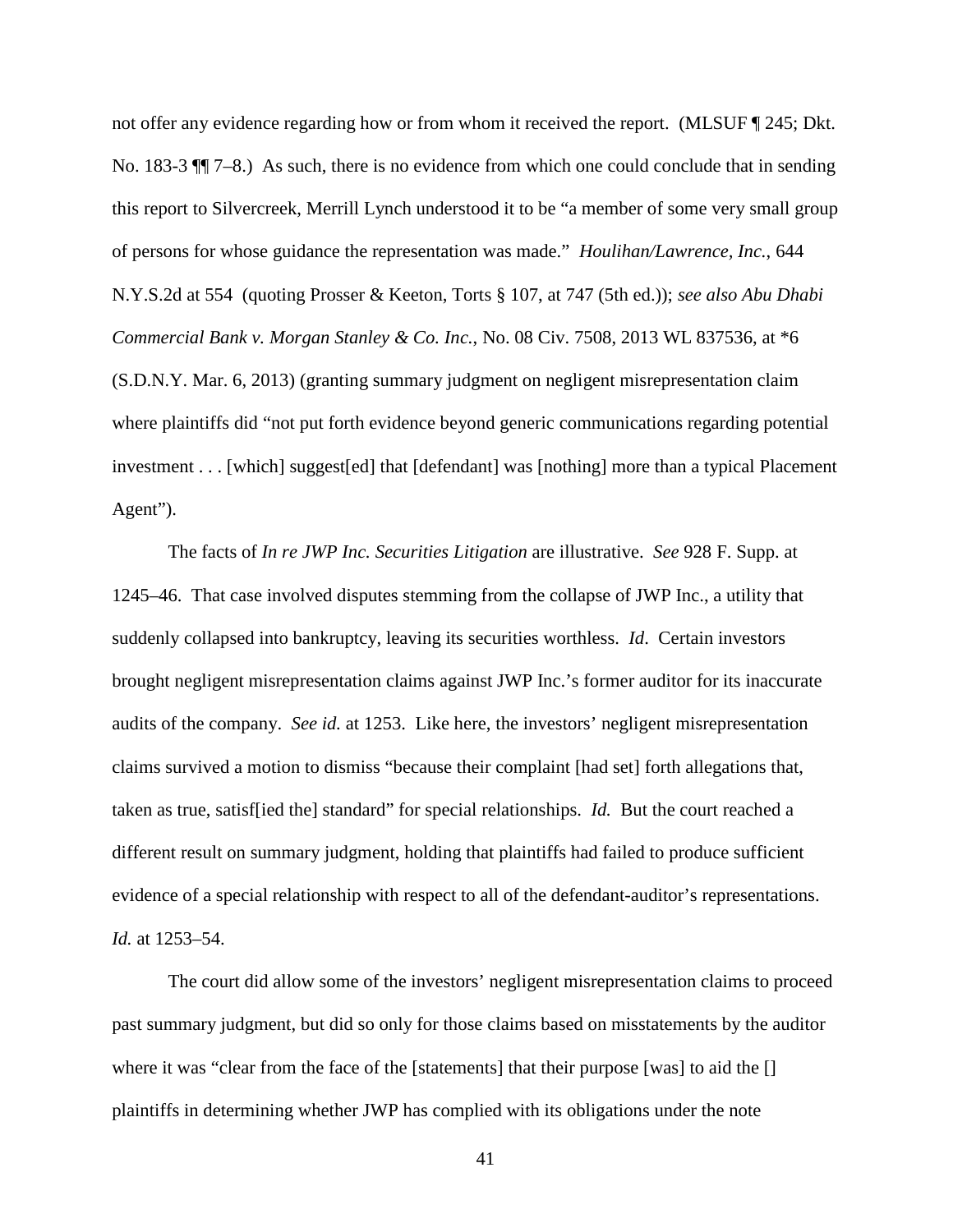agreements." *Id.* at 1253. Because those statements clearly "nam[ed] the [] plaintiffs" as intended recipients, the court held that the defendant-auditor had "engaged in conduct evincing its awareness that the [] plaintiffs would rely on the [audit reports]." *Id.* at 1253–54.

In contrast, the court granted summary judgment and dismissed those claims premised on other "unqualified audit reports [that] were not issued primarily for the benefit of the [] plaintiffs." *Id.* at 1254. As the court reasoned, "The New York Court of Appeals has held that in the absence of indications that an audit report was prepared for a particular purpose or for the benefit of a particular plaintiff, that plaintiff may not recover on a claim for negligent misrepresentation based on alleged misstatements contained in that audit report." *Id.* On this basis, the court concluded that the investor-plaintiffs' reliance on generic audit reports could not establish the existence of a "special relationship" as a matter of law. *Id.* 

A similar result is warranted here. According to Silvercreek, it directly received and relied on only one analyst report from Merrill Lynch in which the bank negligently misrepresented the value of the Enron notes. (*See* PML Brief at 38, 40 (citing MLSUF ¶¶ 161– 65, 245); *see also* Dkt. No. 193-10.) And that generic report did not specifically target Silvercreek. (*See* Dkt. No. 193-10.) Given the "absence of indications that [this] report was prepared for . . . the benefit of" Silvercreek, and Plaintiffs' failure to identify "any direct communication between the parties that could supply the otherwise absent linking conduct" between Merrill Lynch and Silvercreek, Plaintiffs "may not recover on a claim for negligent misrepresentation based on alleged misstatements contained in that [] report." *In re JWP Inc. Sec. Litig.*, 928 F. Supp. at 1254 (citing cases).

The Court does not now hold that a broker's practice of sending generically addressed analyst reports to specific customers could never support negligent misrepresentation liability. If, for example, plaintiffs showed that they had reached out to a bank to request insight into the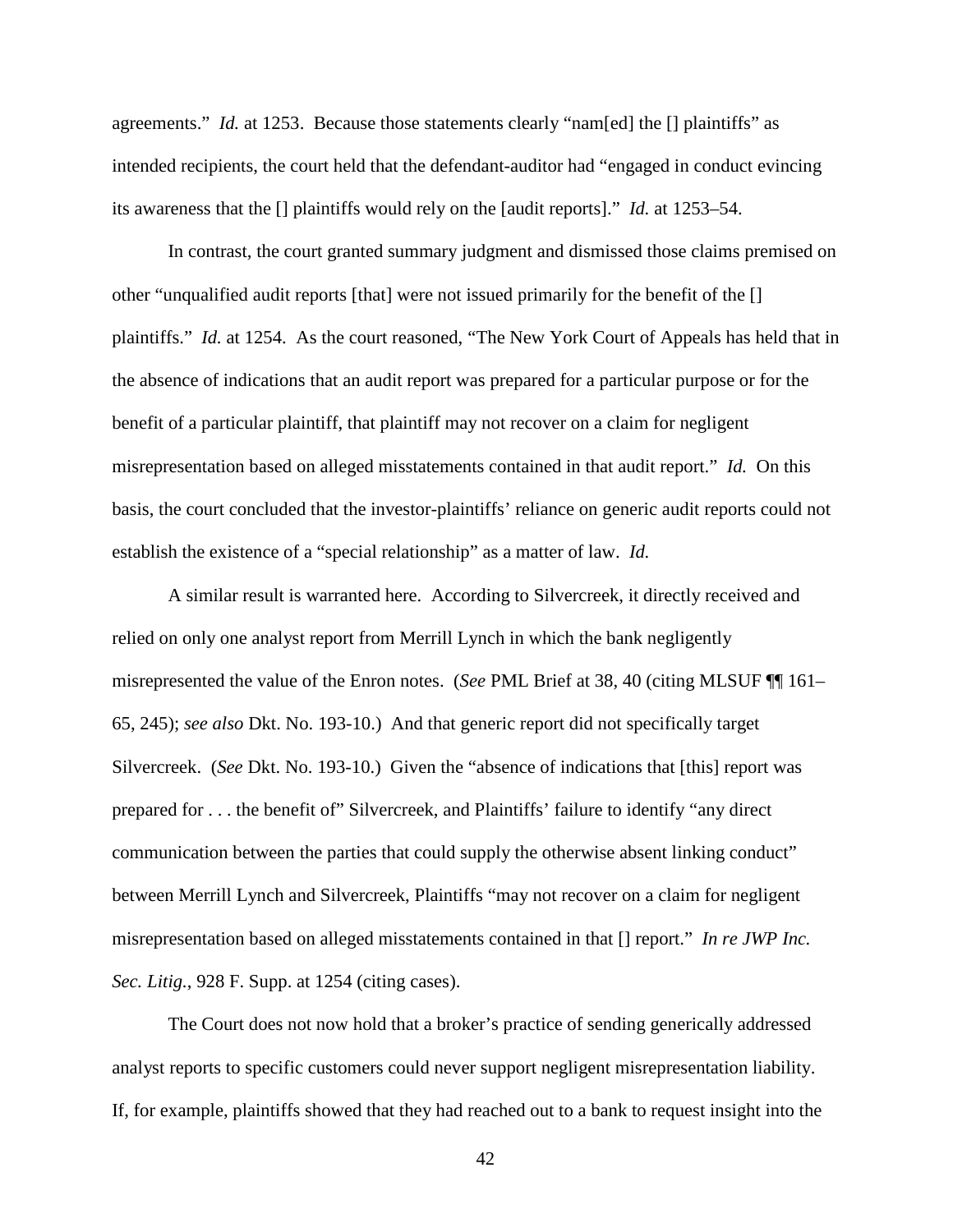value of a security prior to receiving an analyst report, or the bank specifically and regularly singled out plaintiffs for the receipt of such reports, the result might be different. Either of these hypothetical showings would demonstrate at least "*some* conduct by the [bank] linking it to the relying party and evincing the [bank]'s understanding of their reliance." *Houlihan/Lawrence, Inc.*, 644 N.Y.S.2d at 554 (emphasis added).

But Plaintiffs have made no such showing here. The October 9, 2001 analyst report is the only communication between Plaintiffs and Merrill Lynch regarding Enron identified in the record. Plaintiffs provide no evidence to support the conclusions that (a) Merrill Lynch directed that report to Silvercreek *specifically*, so that Silvercreek in particular would rely on it, or (b) that the nature and caliber of their relationship were such that someone at Merrill Lynch would have foreseen Silvercreek's particular reliance on those generically addressed representations. Accordingly, Merrill Lynch is entitled to summary judgment on the special relationship element of Plaintiffs' negligent misrepresentation claim.<sup>7</sup>

## **b. Credit Suisse**

A different result is warranted with respect to Credit Suisse. Because the record contains evidence that Credit Suisse directly solicited Plaintiffs' Enron investments and acted as Plaintiffs' broker for their purchase of the Enron notes, a jury could reasonably conclude that Credit Suisse and Plaintiffs had a special relationship for purposes of Plaintiffs' negligent misrepresentation claim.

Perhaps most significantly, Credit Suisse acted as a broker for Plaintiffs on specific deals involving both the 7% Notes and Zero Notes. (CSSUF ¶¶ 119, 128.) The Second Circuit has

 <sup>7</sup>  $\frac{1}{2}$  Because the Court grants Merrill Lynch's motion for summary judgment on the "special relationship" element, the Court does not address Merrill Lynch's arguments as to the other two elements of Plaintiffs' negligent misrepresentation claim.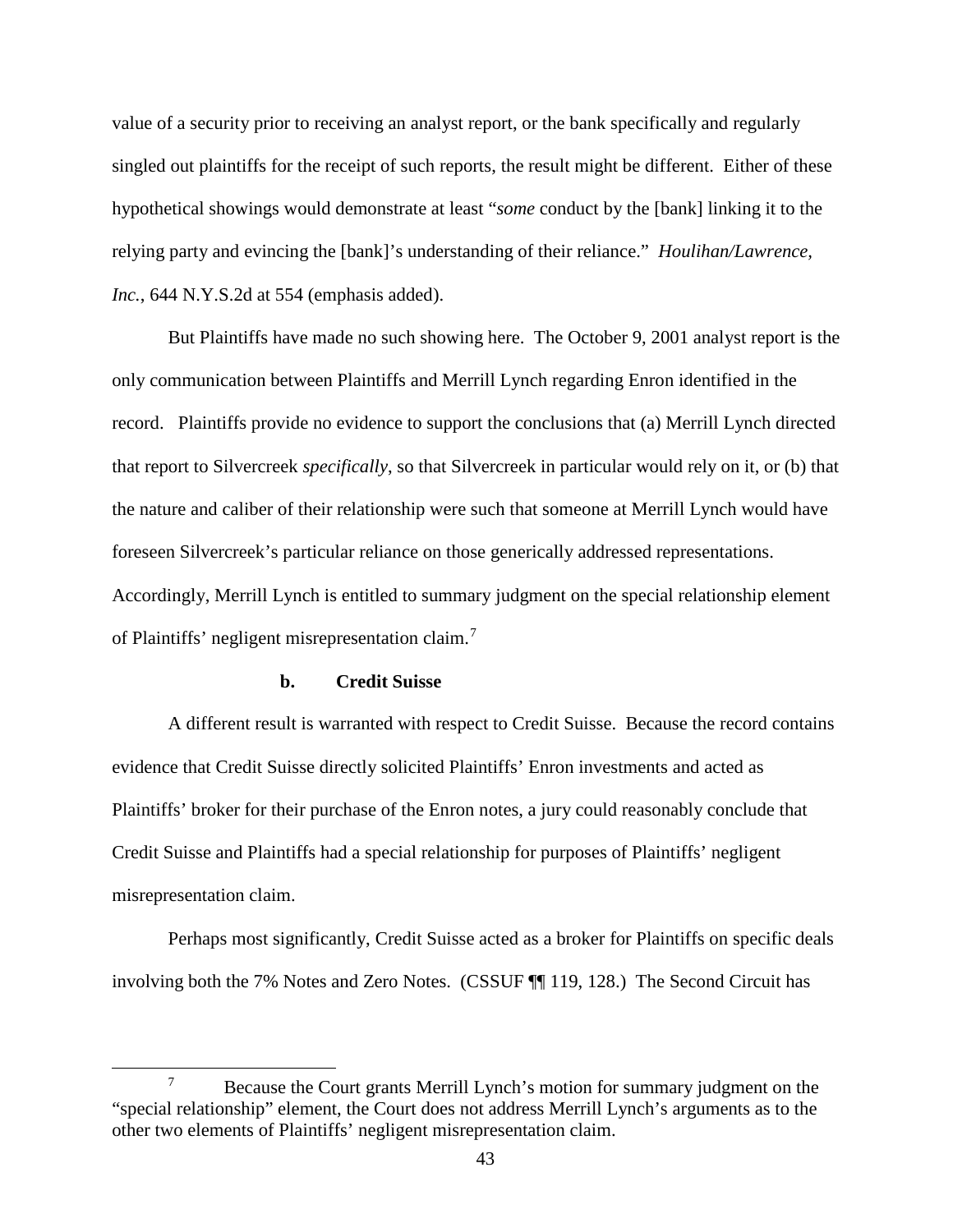explained that a broker's duty to its customers may be analyzed on a "transaction-by-transaction basis, [and once triggered] the broker owes duties of diligence and competence in executing the client's trade orders, and is obliged to give honest and complete information when recommending a purchase or sale." *de Kwiatkowski*, 306 F.3d at 1302. Based on the fact that Credit Suisse was acting as Plaintiffs' broker for their investments in the Enron notes, it would be far from unreasonable for a jury to conclude that Credit Suisse also knew that the information about those investments it was "providing Silvercreek . . . would be used by Silvercreek in making its investment decisions."<sup>8</sup> *Silvercreek*, 248 F. Supp. 3d at 453.

Plaintiffs have also produced evidence showing that Credit Suisse directly solicited Plaintiffs' initial purchases of the Enron Zero Notes. Specifically, there is evidence that Plaintiffs' contact at Credit Suisse, Sara Randell—with whom Plaintiffs had worked for more than two years and corresponded regularly—called Plaintiffs to recommend the Zero Notes, explaining that the notes offered "a good yield for a good credit." (CSSUF ¶ 108, 681.) According to Louise Morwick, Silvercreek's portfolio manager and President (CSSUF ¶ 8–9), it was this call from Credit Suisse that prompted Plaintiffs' decision to invest in the Zeros (CSSUF ¶ 681). Plaintiffs began purchasing the Zeros later that same day, with Credit Suisse acting as broker. (CSSUF ¶ 119.) In fact, Randell herself was the Credit Suisse broker who processed Plaintiffs' transactions. (CSSUF ¶ 222.) This sequence of events provides a strong basis from

 <sup>8</sup> The parties further dispute whether Credit Suisse also sold the Zero Notes to Plaintiffs as principal seller. (CS Brief at 14; PCS Brief at 26–27.) While some of the relevant documents clearly delineate Credit Suisse's status as "agent," others indicate that Credit Suisse was selling the notes as a principal. (*See generally* CSSUF ¶¶ 123–26; *see also* Dkt. No. 168-19 at 2 (indicating Credit Suisse sold Zero Notes directly to Plaintiffs "as principal and for our own account").) The Court does not address that dispute here, because it concludes that evidence of Credit Suisse's direct solicitation of Plaintiffs' investment and its subsequent role as Plaintiffs' broker for the purchases of the Enron notes is otherwise sufficient to defeat summary judgment on the special relationship element of Plaintiffs' claim.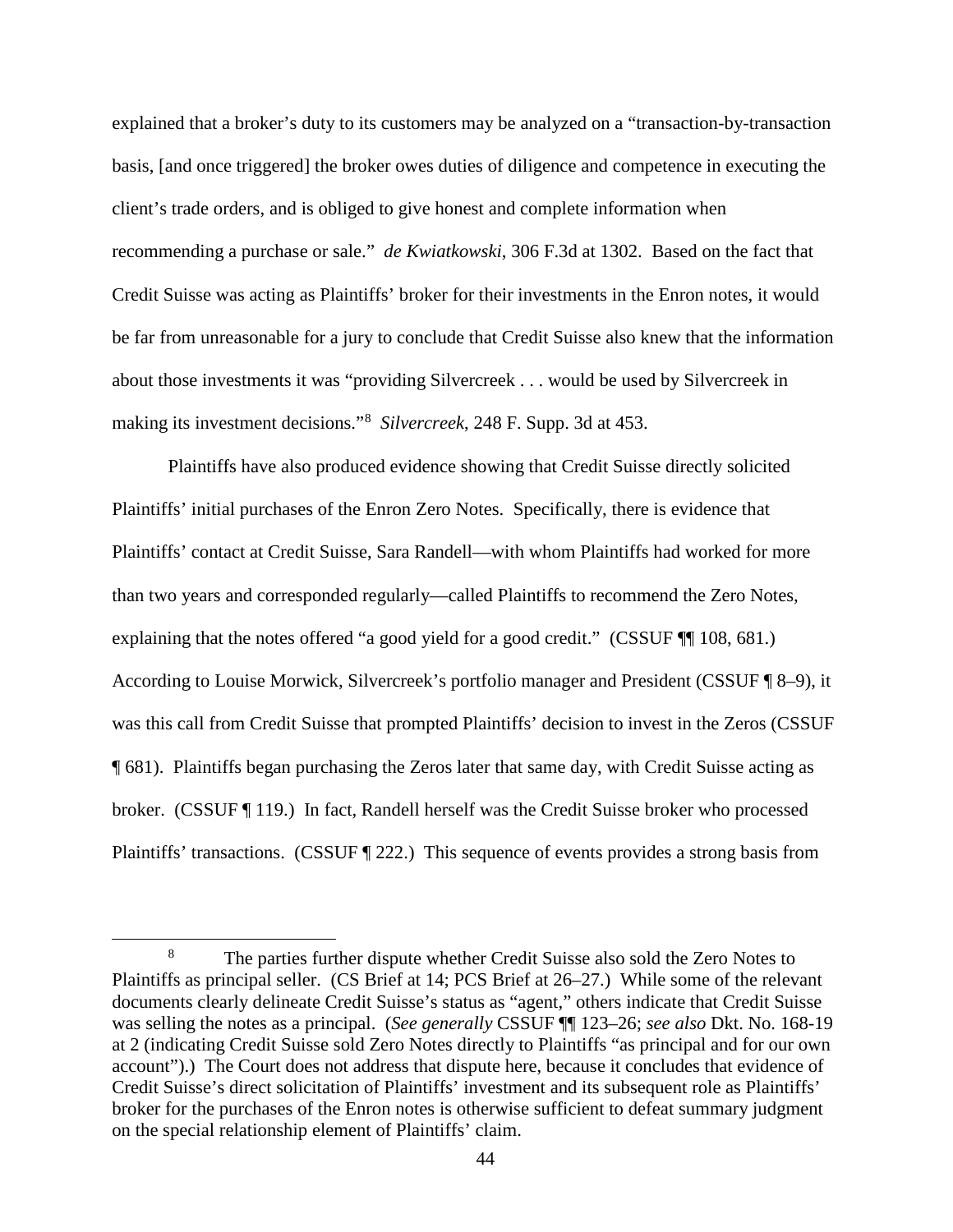which a jury could infer "an awareness that the information [Randell] provided [would] be relied upon for a particular purpose by [Plaintiffs] in furtherance of that purpose, and some conduct by [Randell] linking [her] to [Plaintiffs] and evincing [her] understanding of [their] reliance." *Silvercreek*, 248 F. Supp. 3d at 453–54 (quoting *Houlihan/Lawrence, Inc.*, 644 N.Y.S.2d at 554).

A number of other courts have denied summary judgment on the special relationship element of a negligent misrepresentation claim where a plaintiff produces evidence that a defendant both directly solicited and then subsequently processed a specific deal on a plaintiff's behalf. *See, e.g.*, *Abu Dhabi Commercial Bank*, 2013 WL 837536, at \*6 (denying summary judgment where defendant "acted as more than a mere agent" but rather "affirmatively solicited [plaintiffs'] investment, made numerous in-person, email and telephone communications over significant periods of time, provided individualized memoranda and, in some cases made additional overtures"); *Smith v. Ameriquest Mortg. Co.*, 876 N.Y.S.2d 447, 450 (N.Y. App. Div. 2d Dep't 2009) ("[Defendants] personally solicited the plaintiff to refinance her mortgage with Ameriquest, and . . . provide [d] her with information about the transaction in an effort to convince her that the transaction was in her best interests. Under these circumstances, there is a triable issue of fact as to whether the nature of the relationship between the parties imposed a duty of care upon the defendants.").

The Court recognizes that "[i]t is not easy to draw the line between the typical relationship of a [broker] and a sophisticated investor, and one which goes beyond an arms length transaction giving rise to a duty of care regarding commercial speech." *Abu Dhabi Commercial Bank*, 2013 WL 837536, at \*6. Accordingly, it is important to remember that "[w]hether such a 'special relationship' exists in the commercial context is 'highly fact specific' and is not generally amenable to summary disposition." *Id.* at \*3 (quoting *Century Pac., Inc. v. Hilton Hotels Corp.*, No. 03 Civ. 8258, 2004 WL 868211, at \*8 (S.D.N.Y. Apr. 21, 2004)). If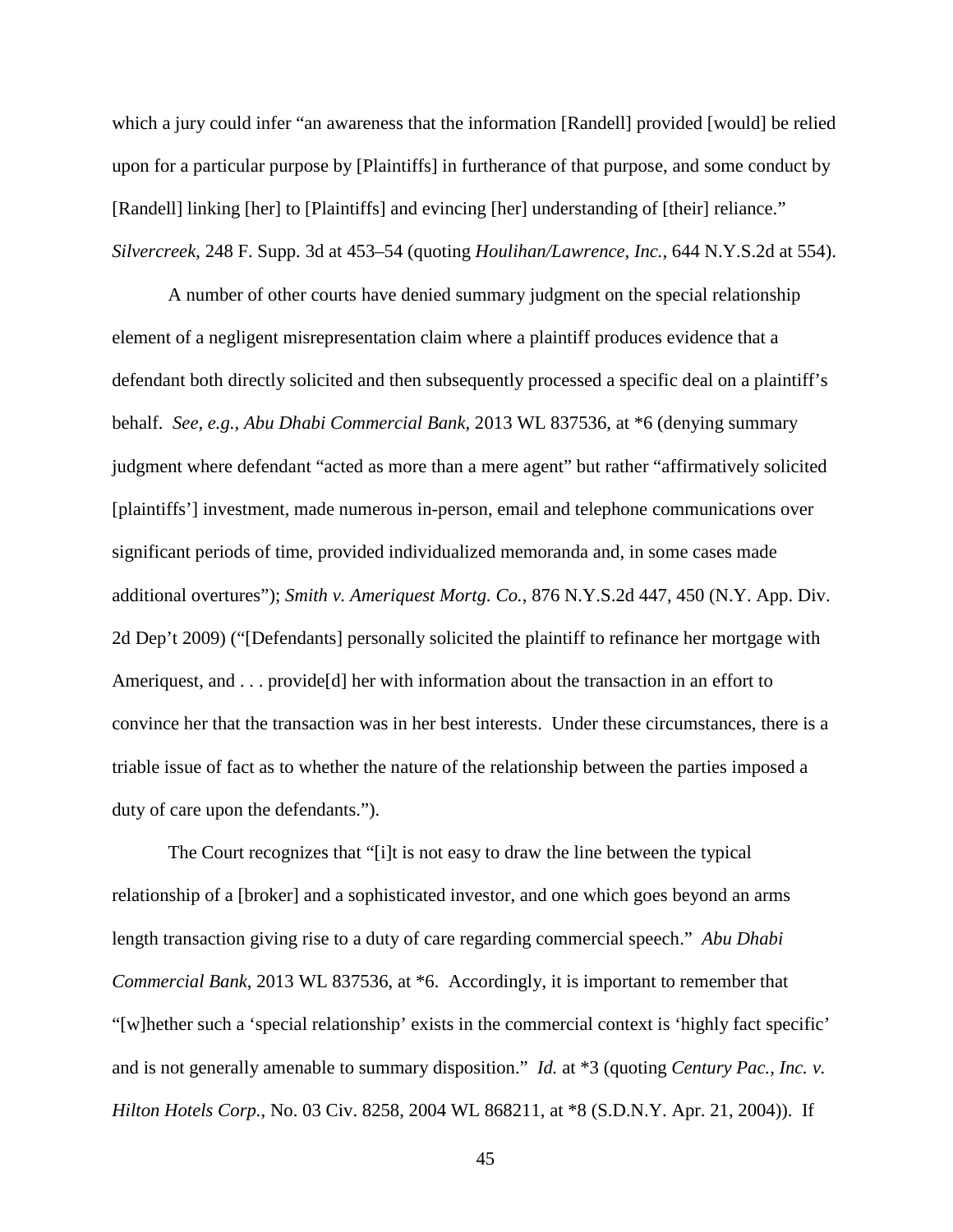credited as true, Plaintiffs' account of Credit Suisse's direct solicitation and its subsequent role as Plaintiffs' broker for the Enron investments supports the conclusion that Credit Suisse had an "awareness that the information [it] provided [would] be relied upon for a particular purpose by [Silvercreek]." *Silvercreek*, 248 F. Supp. 3d at 453–54 (quoting *Houlihan/Lawrence, Inc.*, 644 N.Y.S.2d at 554). Accordingly, because there is a genuine dispute of fact as to the nature of the parties' communications and business relationship, Credit Suisse's motion for summary judgment on the special relationship factor of Silvercreek's negligent misrepresentation claim is denied.

## **2. Reliance**

Credit Suisse also moves for summary judgment on the question whether Silvercreek reasonably relied on the misrepresentations made by Randell in recommending the Enron notes. (CS Brief at 9–11.) All of Credit Suisse's challenges to Plaintiffs' evidence of its actual and reasonable reliance, however, go to the weight of the evidence rather than to its sufficiency as a matter of law. Accordingly, Credit Suisse is not entitled to summary judgment on the reliance element of Plaintiffs' negligent misrepresentation claim.

# **a. Actual reliance**

Silvercreek's portfolio manager and President, Louise Morwick, testified that it was a phone call from Credit Suisse broker Randell that led her to purchase the Enron Zero Notes. (CSSUF ¶ 681; *see also* Dkt. No. 142-48 at 392, 457–58.) Morwick said she could recall specific conversations with Randell in which Randell represented that Enron had "good credit" and that its securities offered "an attractive yield upon a good credit." (Dkt. No. 142-48 at 457– 58; *see also id.* at 390–93.) She further represented that she continued to speak with Randell by phone daily throughout October 2001, and that Randell was among the brokers who during that period repeatedly told her they "viewed [Enron] as a strong, successful business." (CSSUF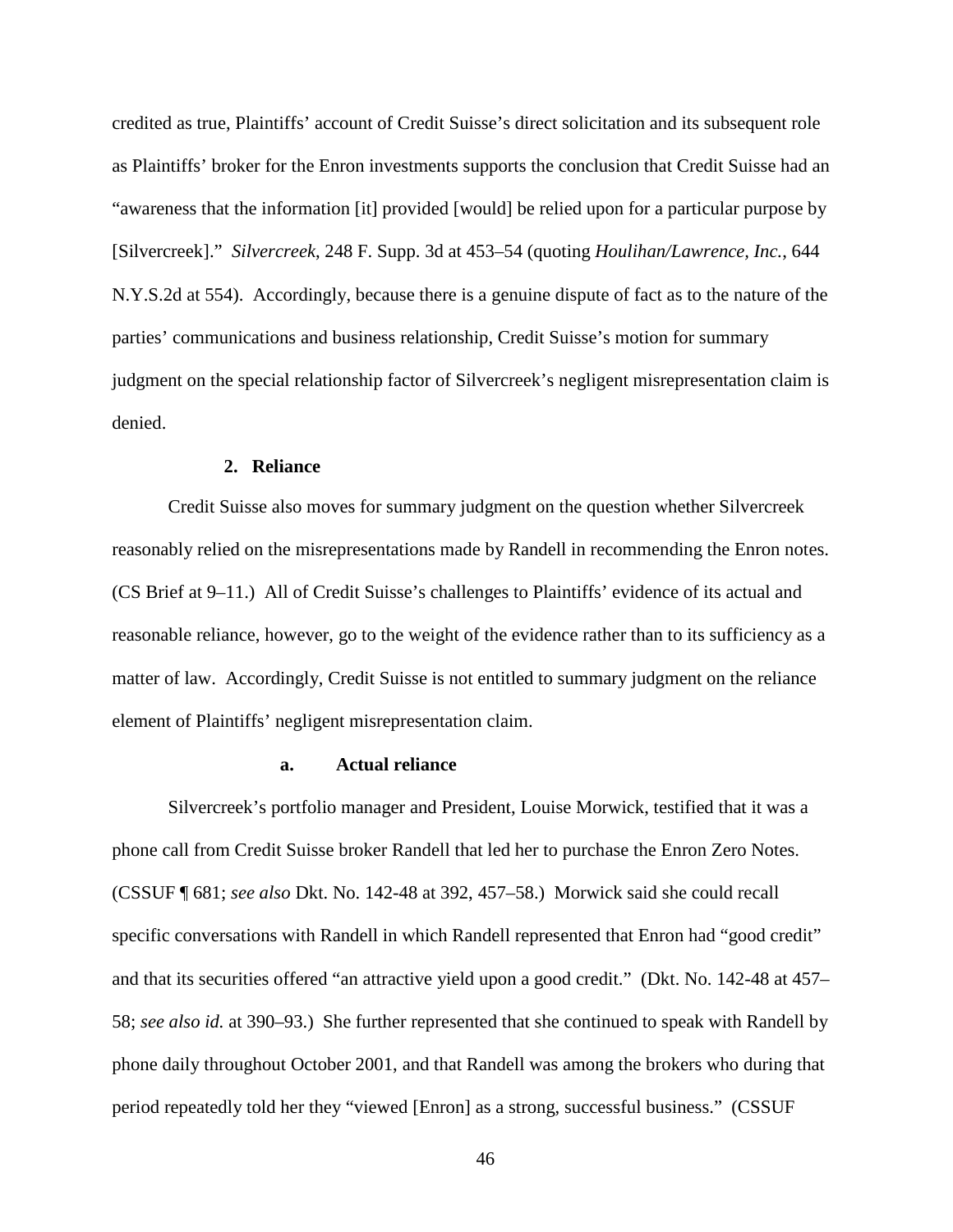¶ 686.) Silvercreek has also emphasized the importance of this continued stream of positive broker reports in the information it relied on when developing investment strategy and assessing Enron's financial viability, especially given the negative news surrounding the company. (CSSUF ¶¶ 704–06.)

This evidence is enough to defeat summary judgment on the question of actual reliance. Credit Suisse questions whether Silvercreek's description of its decision-making process and its deponents' recollections of their conversations with Credit Suisse are accurate, complete or believable. (CS Brief at 9–10.) But it is well established that the "weighing of the evidence, [ ] drawing of inferences . . . , and [ ] assessments of [a party's] credibility[ are] matters that [are] not within the province of the court on a motion for summary judgment." *Fischl v. Armitage*, 128 F.3d 50, 57 (2d Cir. 1997). Silvercreek's consistent description of its own investment strategy—primarily based on statements by the individual who purchased the relevant Enron securities directly from Credit Suisse—provides a sufficient basis for a jury to conclude that Silvercreek actually relied on Credit Suisse's positive assessments of Enron's financial stability. Though Credit Suisse's arguments as to the persuasiveness of Silvercreek's evidence may prove effective at trial, choosing between Silvercreek's account of its investment decisions and Credit Suisse's contrary assessment is not the province of this Court on summary judgment.

#### **b. Reasonable Reliance**

Credit Suisse also moves for summary judgment on whether Silvercreek's reliance on Randell's assessments was reasonable. (CS Brief at 11.)

Credit Suisse first argues that Randell's recommendation of the Enron notes was only a statement of opinion, "mere puffery," or a speculative assessment about future events, such that reliance on it was unreasonable as a matter of law. (*Id.*) But the cases cited by Credit Suisse in which courts dismissed negligent misrepresentation claims based on "puffery" either do not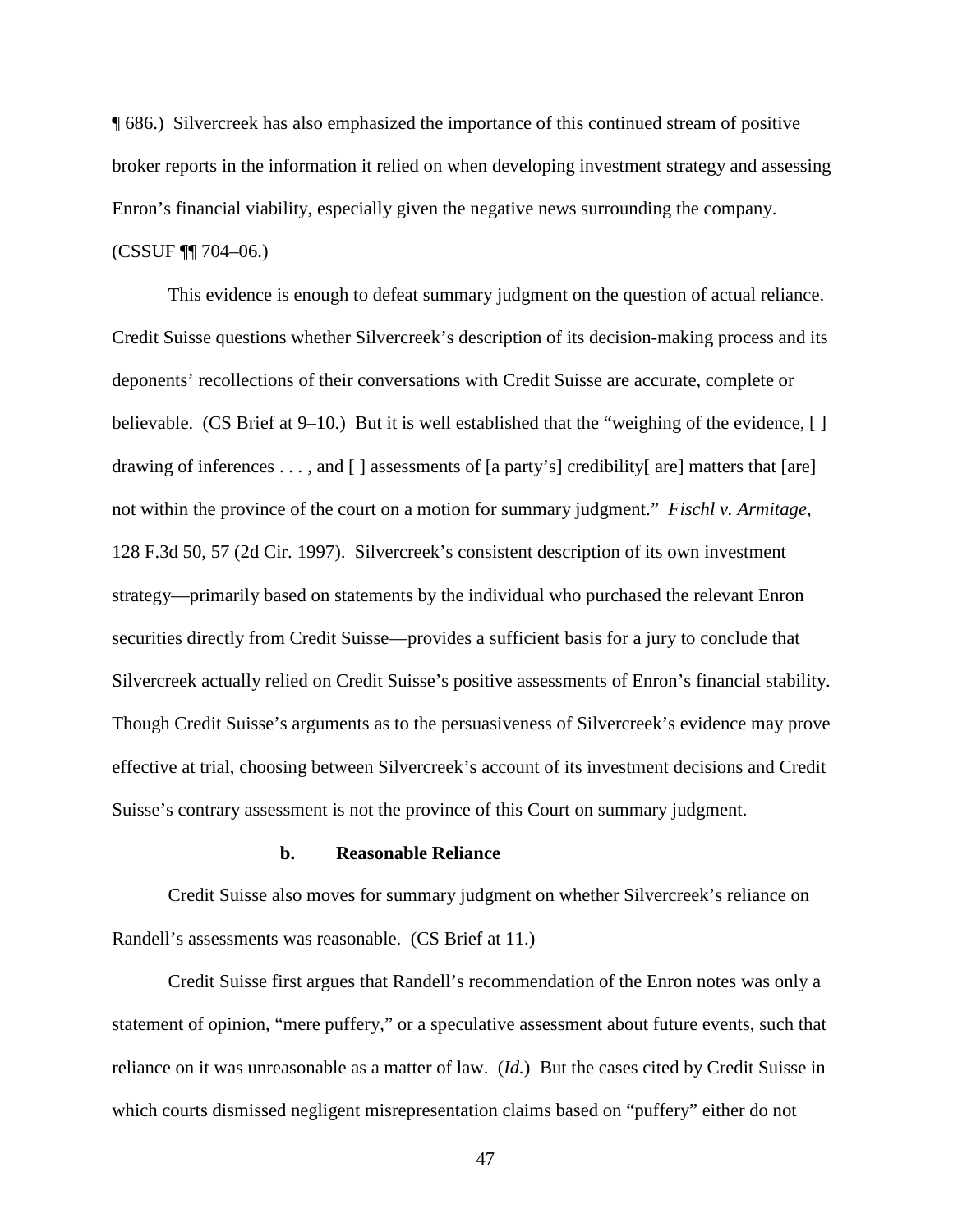describe the content of the "puffery" such that it can be compared to the statements here, *see Sheth v. N.Y. Life Ins. Co.*, 709 N.Y.S.2d 74 (N.Y. App. Div. 1st Dep't 2000), or involved statements founded entirely on speculation concerning future profits from proposed business endeavors, *see Dorfman Org. v. Greater N.Y. Mut. Ins. Co.*, 719 N.Y.S.2d 573, 573 (N.Y. App. Div. 1st Dep't 2001) (involving "assertion that the new account would be profitable and would double the brokers' account"); *Hydro Inv'rs, Inc. v. Trafalgar Power Inc.*, 227 F.3d 8, 21 (2d Cir. 2000) (involving "energy output predictions" that "were mere promises of future output as opposed to present representations of existing fact").

Credit Suisse's argument fails because Randell's recommendation of the Enron notes included the misrepresentation of a present fact, namely the status of Enron's creditworthiness. When representing to Plaintiffs the likelihood of their obtaining a high yield from the Enron notes, Randell also represented to Plaintiffs that Enron was a "strong company" and that its notes rested on a "good credit." (Dkt. No. 142-48 at 392, 457–58.) And under the case law of this Circuit, offering "misrepresentations of existing facts"—such as stating that a situation was "in good shape" or "under control" while they allegedly knew that the contrary was true—is actionable. *Novak v. Kasaks*, 216 F.3d 300, 315 (2d Cir. 2000). Though the concept of creditworthiness necessarily involves some forward-looking assessment of a company's future performance, the status of Enron's creditworthiness in October 2001 was a present fact. So too was its status as a "strong company." If representing a business's present inventory as being "in good shape" can constitute an actionable misrepresentation of a present fact, *see Novak*, 216 F.3d at 315, so too can statements representing that a company has "good credit" or is a "strong, successful business" at a given moment (CSSUF ¶¶ 681, 686). Randell's alleged representations are thus not puffery or speculative opinion, and Silvercreek's reliance on them was not unreasonable as a matter of law.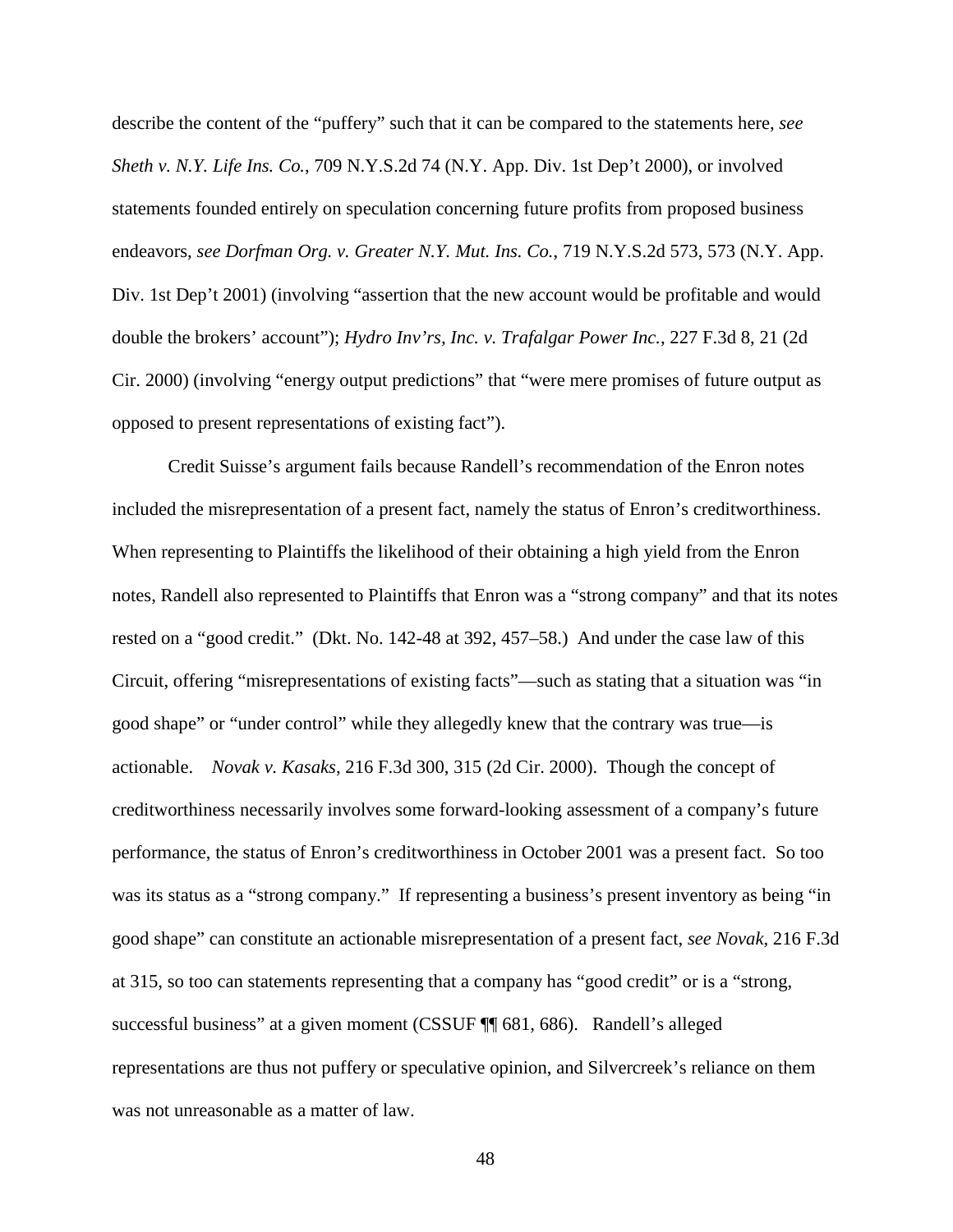Finally, Credit Suisse contends that it would have been unreasonable for Silvercreek, a sophisticated entity, to rely exclusively on Randell's "say-so" in making this investment. (CS Brief at 11.) But Silvercreek disputes that it relied blindly on Randell's pitch, and instead avers that it reasonably took her assessment into account "as part of the mix of information it considered" before investing in Enron in October 2001. (CSSUF ¶¶ 704, 706; Dkt. No. 168-18  $\P\P$  8, 12.)

"In assessing the reasonableness of a plaintiff's alleged reliance, we consider the entire context of the transaction, including factors such as its complexity and magnitude, the sophistication of the parties, and the content of any agreements between them." *Emergent Capital Inv. Mgmt.*, 343 F.3d at 195. Here, the facts most relevant to assessing these factors are genuinely disputed by the parties. For example, as discussed above, the parties genuinely dispute whether Silvercreek appropriately took account of the worrisome news regarding Enron that was being issued in October 2001, *see supra* Section III.A.1, as well as the precise nature of the business relationship between Credit Suisse and Silvercreek, *see supra* Section III.D.1.b. Whether Silvercreek's reliance on Credit Suisse's assessment of Enron's financial stability was reasonable given Silvercreek's sophistication and the negative information swirling about Enron is quintessentially a question for the jury. *See De Sole*, 139 F. Supp. 3d at 643 ("Under New York's contextual approach, the question of what constitutes reasonable reliance is always nettlesome because it is so fact-intensive. Reasonable reliance is therefore a question normally reserved for the finder of fact and not usually amenable to summary judgment." (brackets, internal quotation marks, and citations omitted)).

Accordingly, the Court denies Credit Suisse's motion for summary judgment on the reasonableness of Plaintiffs' reliance on Credit Suisse's representations. And for all of the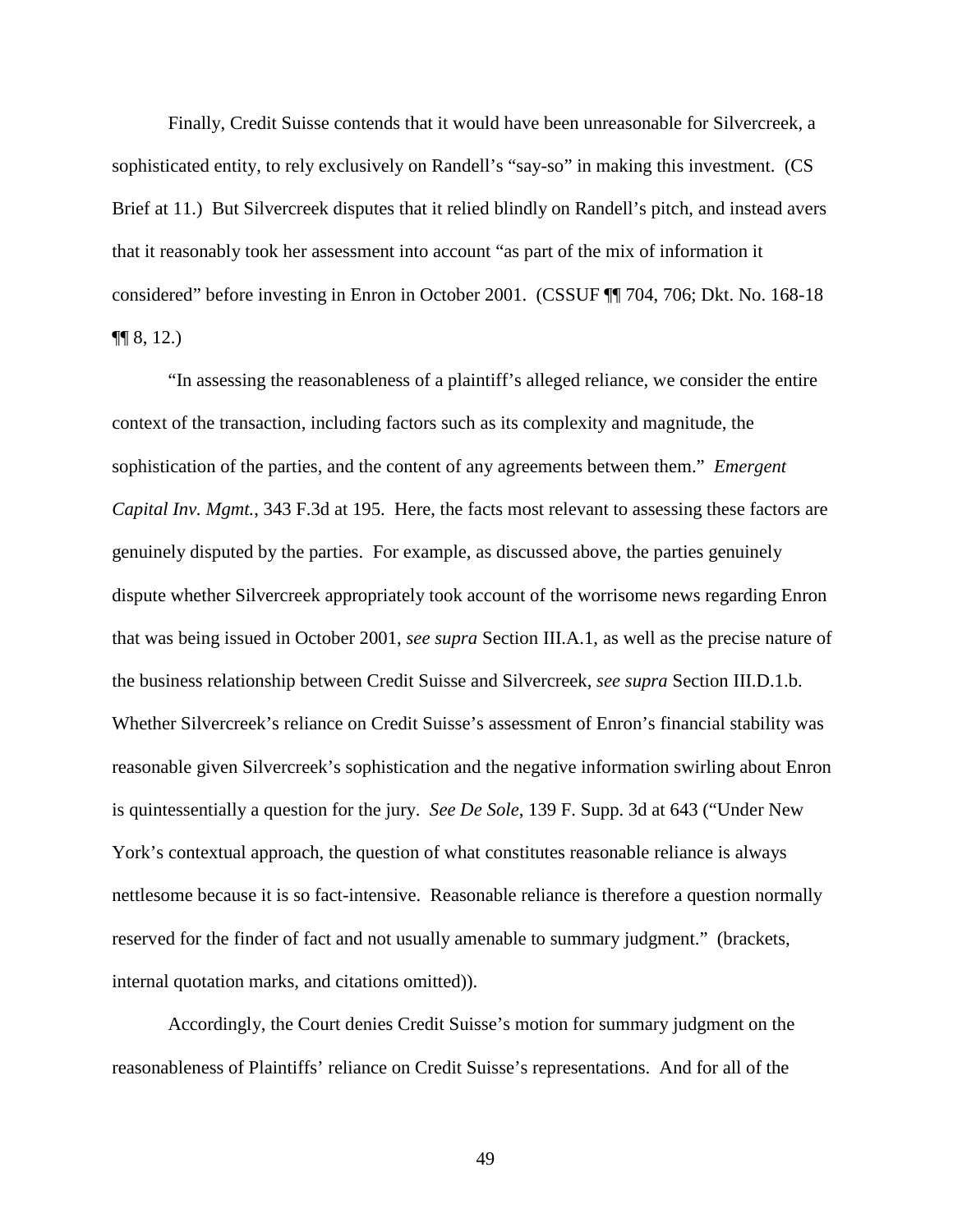foregoing reasons, Plaintiffs' negligent misrepresentation claim against Credit Suisse survives summary judgment.

# **E. Section 11 Claim**

Silvercreek brings claims against Deutsche Bank and Credit Suisse under Section 11 of the Securities Act based on their alleged roles as underwriters in the distribution of the Zero Notes. (TAC ¶¶ 879–91.) Credit Suisse and Deutsche Bank move for summary judgment on these claims, arguing that Silvercreek has failed to produce facts sufficient to establish that either party was an "underwriter" for purposes of Section 11 liability. (CS Brief at 37–40; DB Brief at 30–32.)

Section 11 of the Securities Act of 1933 "allows purchasers of a registered security to sue certain enumerated parties [including underwriters] in a registered offering when false or misleading information is included in a registration statement." *Herman & MacLean v. Huddleston*, 459 U.S. 375, 381 (1983); *see also* 15 U.S.C. § 77k(a). The act defines an underwriter as "any person who has purchased from an issuer with a view to, or offers or sells for an issuer in connection with, the distribution of any security, or participates or has a direct or indirect participation in any such undertaking, or participates or has a participation in the direct or indirect underwriting of any such undertaking." 15 U.S.C. § 77b(a)(11). Determining whether a party is an underwriter is an objective and fact-specific inquiry. *See SEC v. Universal Express, Inc.*, 475 F. Supp. 2d 412, 432 (S.D.N.Y. 2007).<sup>9</sup>

 <sup>9</sup> <sup>9</sup> Because the "underwriter inquiry is objective," it "markedly does not incorporate consideration of the actor's subjective understandings." *Universal Express*, 475 F. Supp. 2d at 432. Accordingly, though the parties go to great lengths to construe various statements by their opponents as admissions or denials of underwriter-status (*e.g.*, CS Brief at 37–38; Dkt. No. 176 ("PDB Brief") at 29), these statements have little bearing on the Court's analysis and the Court therefore declines to address them.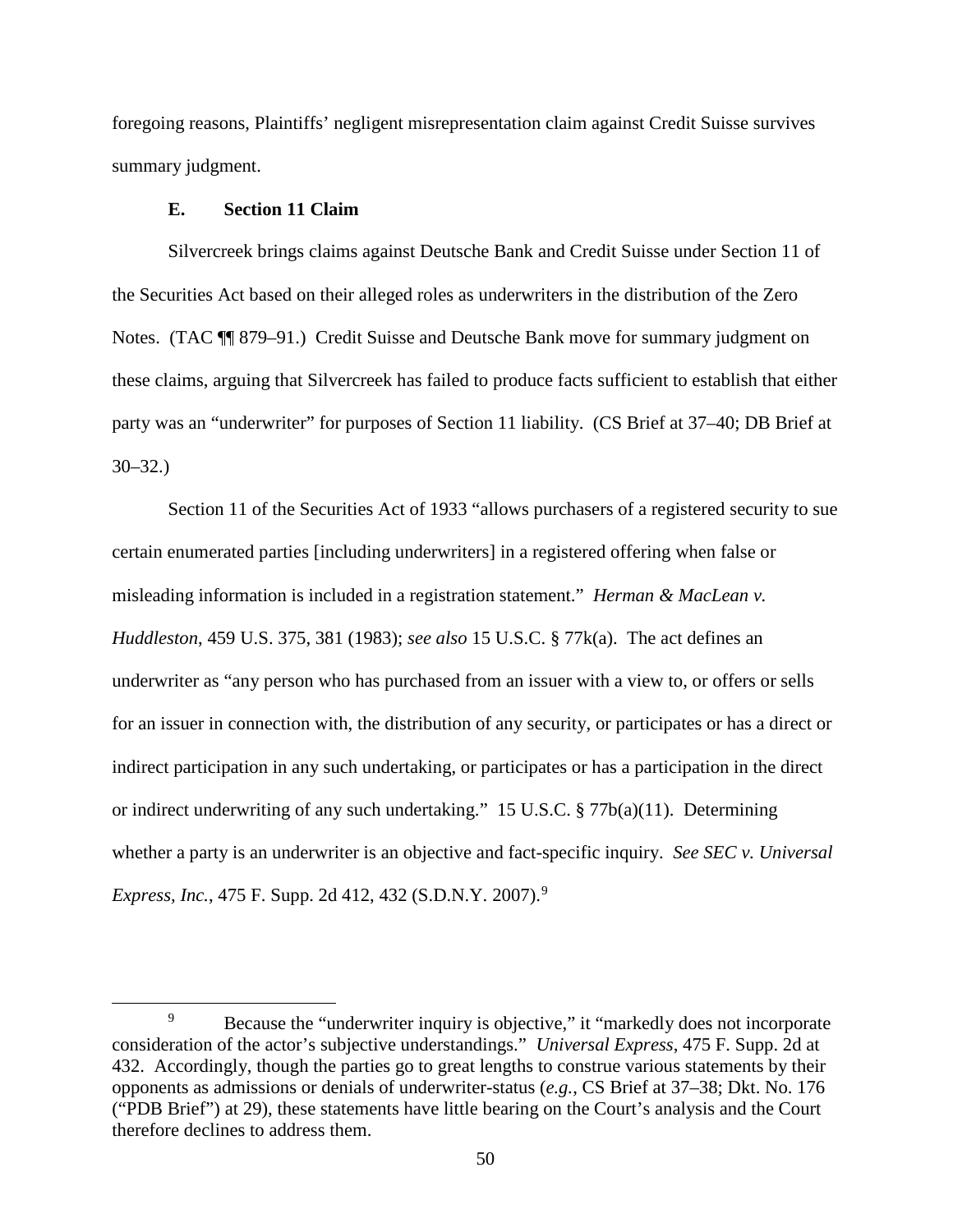Section 11 liability extends only to underwriters for registered public offerings, and not to underwriters for private placements or distributions. *In re Lehman Bros. Mortg.-Backed Sec. Litig.*, 650 F.3d 167, 181 (2d Cir. 2011). In addition, a party is to be considered an underwriter for purposes of Section 11 liability only if it contributed to "the actual distribution of securities," *i.e.*, the actual offering, buying, or selling of securities; "persons not themselves participating in such purchases, offers, or sales" are not subject to Section 11 liability as underwriters, even if their "actions may facilitate the participation of others in such undertakings." *Id.* at 176–77.

### **1. Deutsche Bank**

The parties do not dispute that Deutsche Bank served as an underwriter for the initial Rule 144A private placement of the Zero Notes. (DBSUF ¶ 241.) But Deutsche Bank contends that its role in that initial Rule 144A private placement "cannot render Deutsche Bank an underwriter for Section 11 purposes because this offering was independent from any registered public offering by Enron." (DB Brief at 31.) The Court agrees. In addressing Deutsche Bank's same contention at the motion to dismiss stage, the Court explained that "[c]ourts in this District generally . . . avoid treating purchasers in [an initial private placement] as purchasers pursuant to a [subsequent] public offering for the purposes of liability under the Securities Act." *Silvercreek*, 248 F. Supp. 3d at 449. Instead, courts extend liability to private-placement underwriters only where there is "evidence support [ing] a finding that the [two transactions] constituted a single transaction, both in the minds of the parties and in terms of the effect on the investing public." *Id.* (quoting *SEC v. Lybrand*, 200 F. Supp. 2d 384, 395 (S.D.N.Y. 2002))*; see also In re Refco, Inc. Sec. Litig.*, 503 F. Supp. 2d 611, 627–28 (S.D.N.Y. 2007) (finding "no persuasive reason why the Rule 144A offering should be treated as public within the meaning of" the Securities Act absent evidence that "the Rule 144A offering was directed at the general investing public").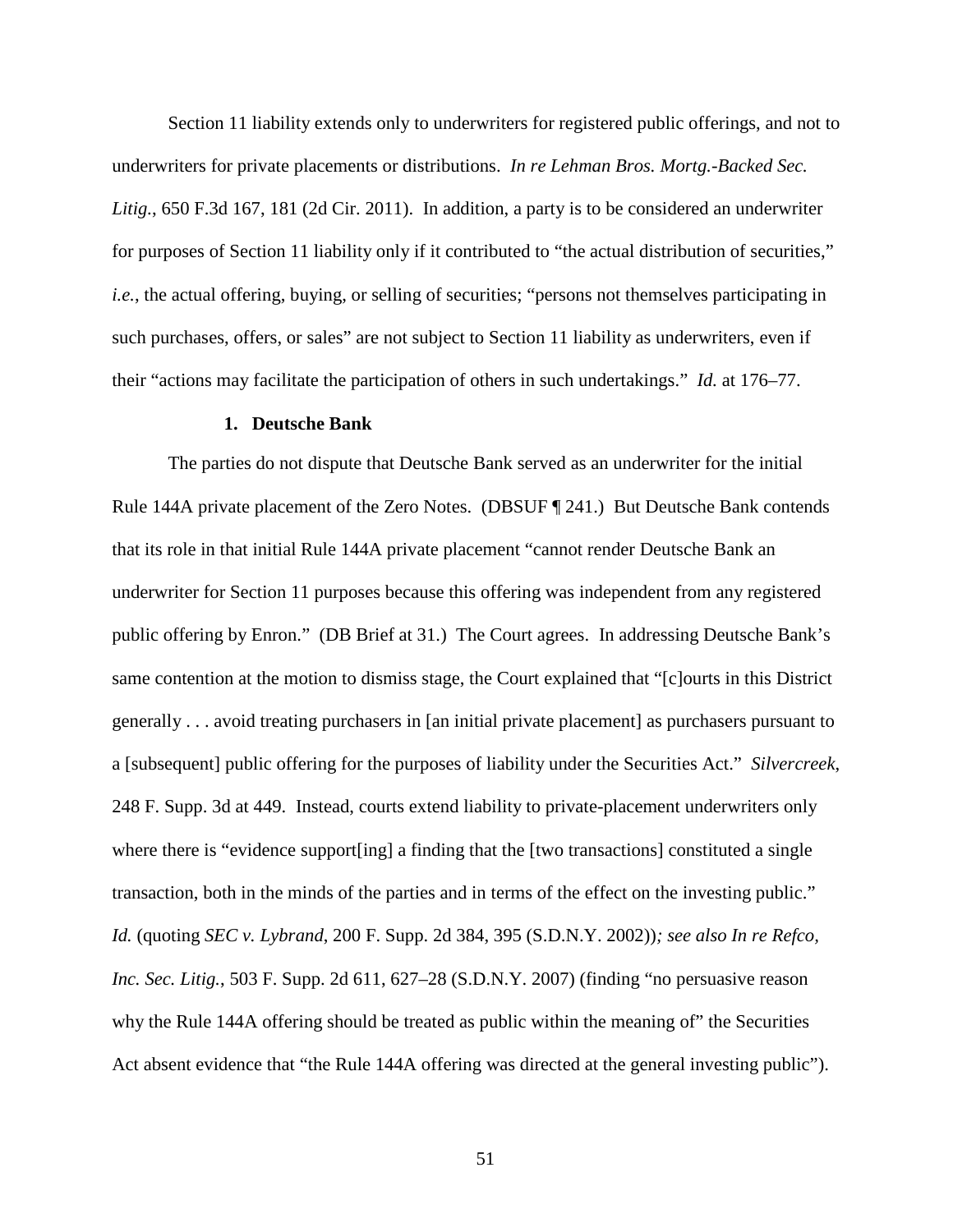As the Second Circuit has explained, only "the actual distribution of securities" can expose a party to Section 11 underwriter liability, *see In re Lehman Bros.*, 650 F.3d at 178, and the Court sees no reason why that requirement would not extend to its analysis of whether to integrate Deutsche Bank's role in the Rule 144A private offering with the public distribution of the Zero Notes. Accordingly, when denying Deutsche Bank's motion to dismiss Plaintiffs' Section 11 claims, the Court emphasized one of Plaintiffs' particular allegations in their complaint, namely that "Deutsche Bank . . . solicited, offered and sold the Zero Notes to the investing public pursuant to the registration statement." *Silvercreek*, 248 F. Supp. 3d at 450. At that time, the Court rejected as unripe Deutsche Bank's arguments "that it did not, in fact, sell the securities pursuant to the registration statements, [because] its objections only raise questions of fact and are thus not sufficient to prevail at the motion-to-dismiss stage." *Id*.

A different result is warranted on summary judgment. Plaintiffs have failed to produce any evidence supporting their allegation that Deutsche Bank in fact sold the Zero Notes as part of the public offering. Though Plaintiffs' summary judgment brief describes "Deutsche's prompt post-registration sale of Zeros" (PDB Brief at 30 (citing DBSUF ¶ 714)), Plaintiffs have offered no evidence to support a finding that such a sale ever actually occurred. They cite only Deutsche Bank's *private placement* memorandum regarding the Rule 144A offering (Dkt. No. 139-21) and Enron's own prospectuses and registration statements describing Deutsche Bank as a *potential* seller of the notes (Dkt. No. 139-24 at 86; Dkt. No. 139-28 at 11). None of this evidence establishes that Deutsche Bank ever in fact participated in "the actual distribution of securities" to the investing public. *In re Lehman Bros.*, 650 F.3d at 178. Absent evidence that Deutsche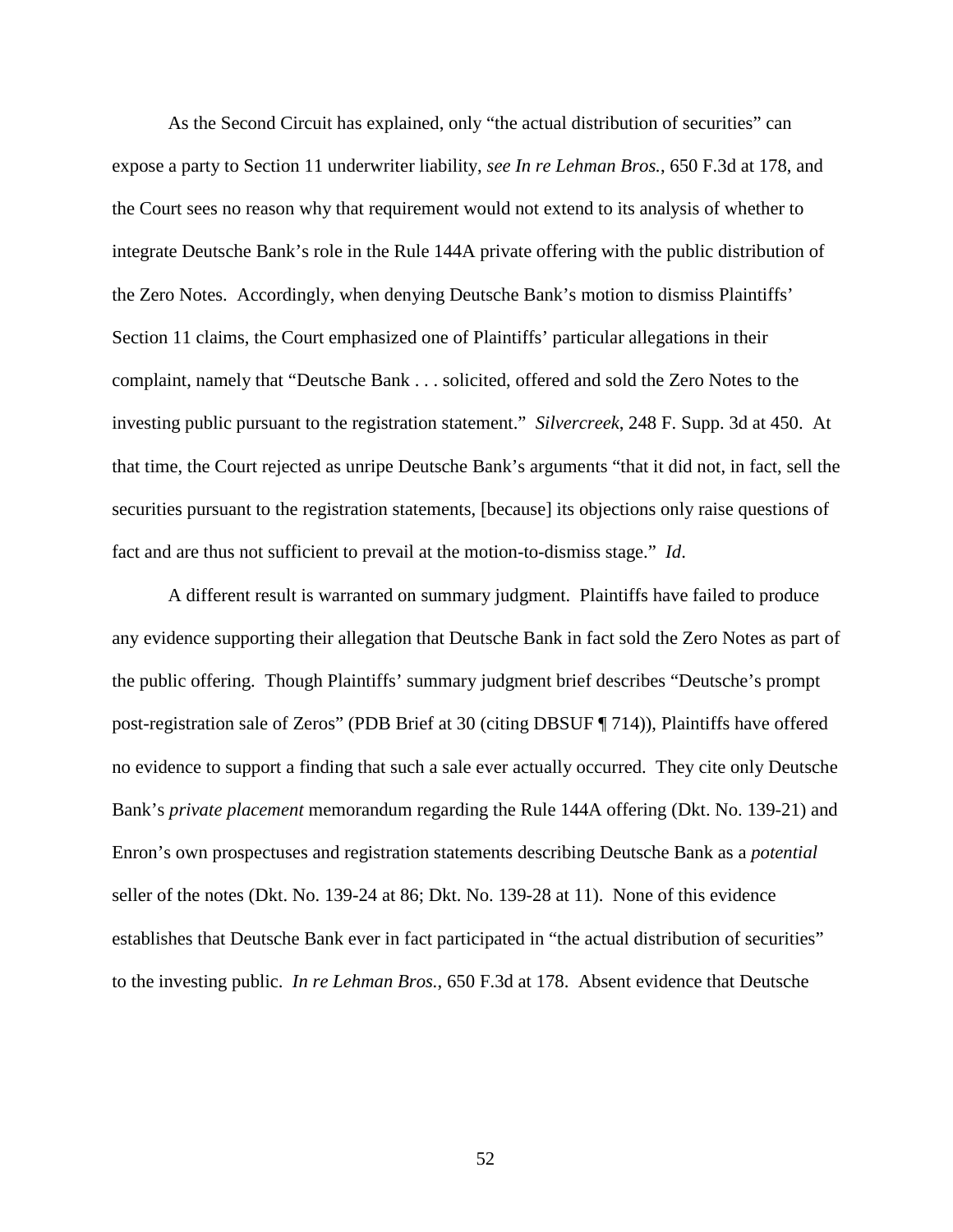Bank participated in that public distribution, the Court cannot integrate Deutsche Bank's underwriting role in the initial Rule 144A offering with the public offering.<sup>10</sup>

Seeking to fill this gap, Plaintiffs list a number of different ways in which Deutsche Bank provided support for Enron's public offering of the Zero Notes other than as direct distributors: for example, by serving as a co-lead manager in the private placement, accepting an underwriter discount and commission in the private placement, allowing itself to be identified as an initial purchaser in the registration statement, allowing its name to be featured on the front page of the initial private offering memorandum, and obtaining the right to conduct due diligence into the notes as part of the preparation of the registration statement. (PDB Brief at 29–30.) Though exhaustive, this evidence generally only goes to further highlight Deutsche Bank's key role in the initial *private* placement, which, for reasons already addressed, has no bearing on its status as an underwriter for purposes of Section 11 liability.

Perhaps more importantly, none of this evidence can serve as a substitute for evidence of "actual distribution," which is *the* essential element of underwriter status. *In re Lehman Bros.*, 650 F.3d at 177 ("Nothing in [the Securities Act's] text supports expanding the definition of underwriter to reach persons not themselves participating in such purchases, offers, or sales, but whose actions may facilitate the participation of others in such undertakings."). The statutory

<sup>10</sup> After Deutsche Bank highlighted Plaintiffs' failure to produce evidence of "actual distribution" during oral argument (Dkt. No. 229 at 77), Plaintiffs submitted a letter to the Court asserting that "there *is* record evidence that Deutsche Bank acted as a selling securityholder in the Zero Notes public offering." (Dkt. No. 229 at 2.) But Plaintiffs again fail to point to any such record evidence. Instead, Plaintiffs cite evidence that shows only that Deutsche Bank purchased the notes prior to the public offering and that Deutsche Bank was listed as a prospective seller, neither of which establishes "the actual distribution of securities." *See In re Lehman Bros.*, 650 F.3d at 178. And in support of their reference to "trading data showing sales of Zero Notes in the immediate aftermath of the registration of the Zero Notes, beginning on July 27, 2001," Plaintiffs do not cite any evidence in the record presently before the Court, instead alluding only to documents allegedly produced by Deutsche Bank during MDL discovery.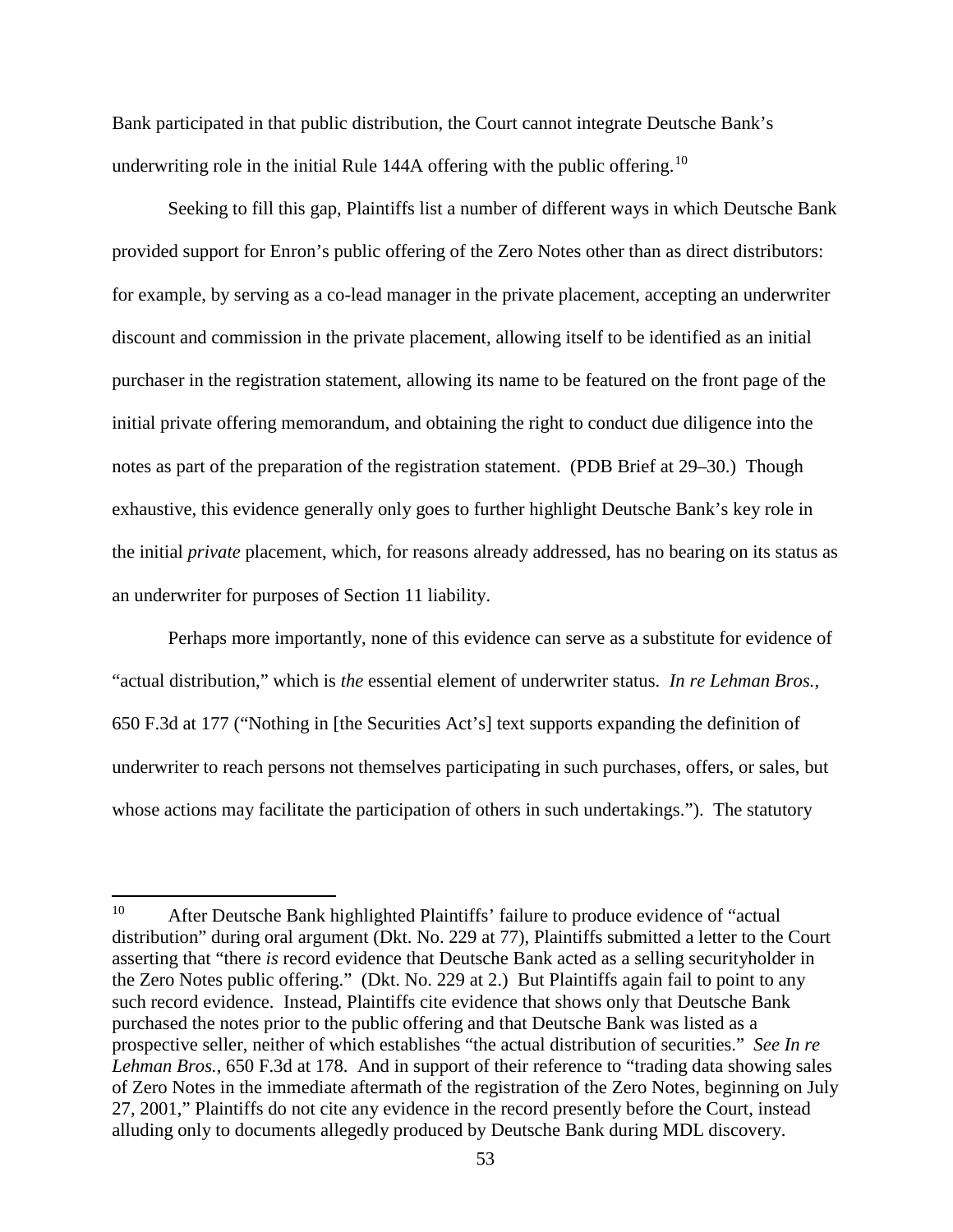definition of underwriter simply "does not reach . . . persons [like Deutsche Bank] who provide services that facilitate a securities offering, but who do not themselves participate in the statutorily specified distribution-related activities." *Id.* at 176. Accordingly, Plaintiffs' substantial evidence that Deutsche Bank took "steps that facilitate[d] the eventual sale of a registered security" does nothing to establish that Deutsche "fits the statutory definition of underwriter." *Id.* at 177. Therefore, summary judgment must be granted in favor of Deutsche Bank as to Plaintiff's Section 11 claims.<sup>11</sup>

## **2. Credit Suisse**

In contrast, Plaintiffs have produced evidence sufficient to create a genuine dispute of fact as to whether Credit Suisse directly distributed the Zero Notes to the public after their registration. (CSSUF ¶¶ 123–26; *see also* Dkt. No. 168-19 at 2 (indicating that Credit Suisse sold Zero Notes directly to Plaintiffs "as principal and for our own account").) Accordingly, there is evidence that would allow a jury to reasonably find that Credit Suisse played an actual role "in offering or selling securities for an issuer in connection with a [public] distribution." *In re Lehman Bros.*, 650 F.3d at 182; *see also In re Livent*, 151 F. Supp. 2d at 432 (dismissing Section 11 claims against Rule 144A distributors that "were not directly involved in the preparation of the registration statement or in the subsequent exchange" but recognizing that sellers of *registered* notes "may stand in a very different position from [Rule 144A participants] because [they] . . . sold notes directly to" plaintiffs).

With that established, the Court concludes that Credit Suisse's role in the public dissemination of the notes is sufficient to establish its status as an underwriter. For example, the

<sup>&</sup>lt;sup>11</sup> Deutsche Bank also argues in the alternative that even if it is a statutory underwriter, it is entitled to the "due diligence" defense to Section 11 liability as enumerated in 15 U.S.C. § 77k(b)(3). (DB Brief at 32–38.) Because the Court holds that Deutsche Bank was not an underwriter of the Zero Notes, it need not reach this argument.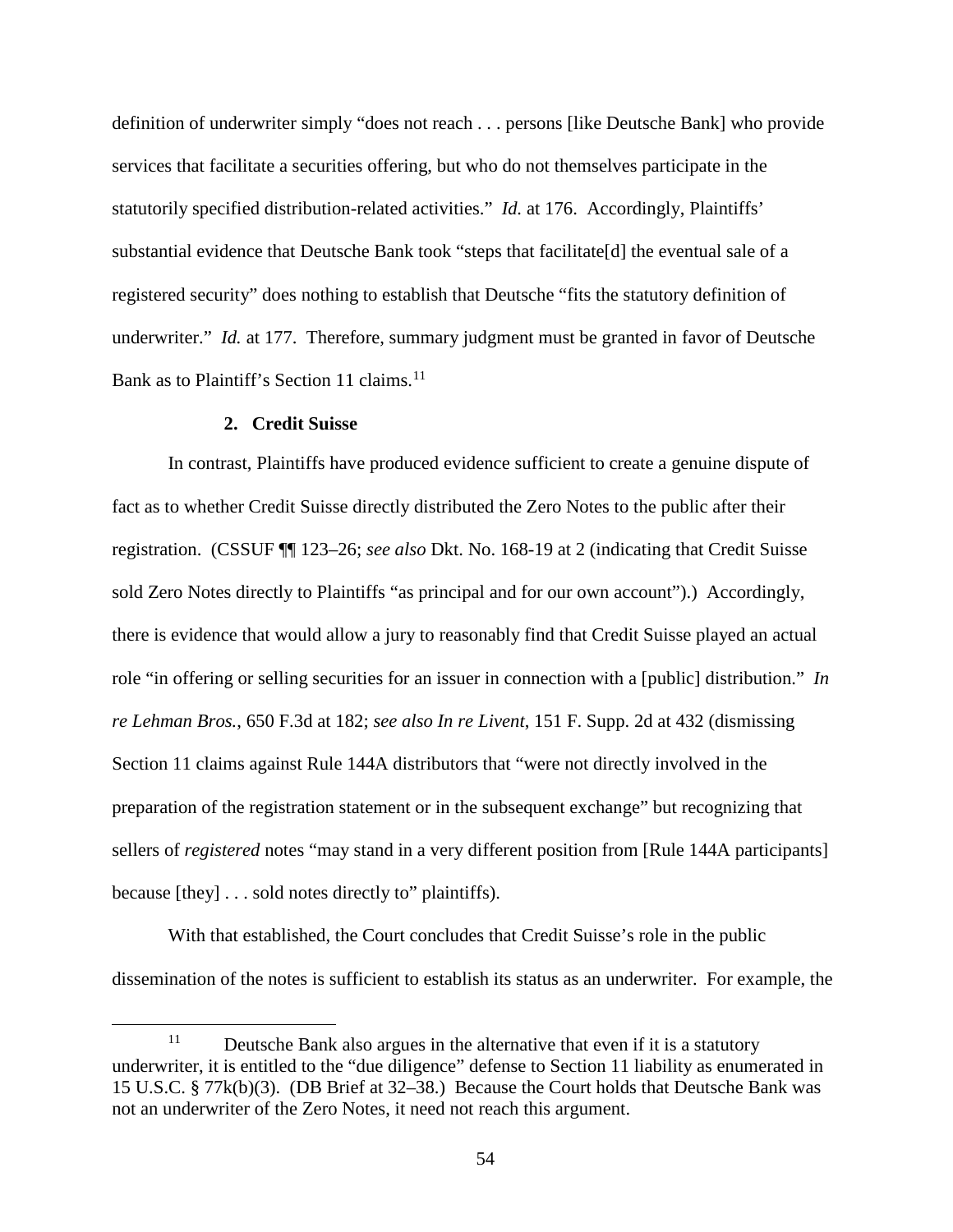Zero Notes' public registration statement indicated that Credit Suisse, as a reseller of the notes, "may be deemed to be [an] 'underwriter[]' within the meaning of the Securities Act." (Dkt. No. 146-57 at 30.) And the Second Circuit has previously held such a statement alone to be sufficient to establish a party's status as an underwriter. *See Byrnes v. Faulkner, Dawkins & Sullivan*, 550 F.2d 1303, 1311–12 (2d Cir. 1977) (construing appellants as "participants in the . . . distribution and accordingly . . . underwriters" where they "arranged to have their stock included in one of the . . . registration statements and were identified as putative underwriters in the ... prospectus").<sup>12</sup> In addition, Plaintiffs point to a number of other important roles Credit Suisse played in the public distribution of the Zero Notes, including contributing to preparation of the registration statement and having access to Enron's internal books and records for purposes of conducting due diligence. (PCS Brief at 36; Dkt. No. 146-51 at 18.)

In response to all of this evidence, Credit Suisse essentially repeats arguments that the Court already addressed and rejected at the motion to dismiss stage: that Credit Suisse's minor intermediary role bridging the initial private issuance of the Zero Notes with their ultimate public dissemination is insufficient to establish that it underwrote the Zero Notes offering. (CS Brief at 38–40.) As the Court explained at that time, evidence that Credit Suisse "indirectly participated in the purchase of the Zero Notes from Enron with a view to the [public] distribution of the Notes . . . is sufficient for underwriter status because it is 'essential in the actual distribution of securities.'" *Silvercreek*, 248 F. Supp. 3d at 450 (quoting *In re Lehman Bros.*, 650 F.3d at 178).

<sup>&</sup>lt;sup>12</sup> The Court recognizes that Deutsche Bank was similarly described in the Zero Notes' registration statement, but emphasizes again that Plaintiffs' failure to adduce any evidence that Deutsche Bank actually participated in the public "distribution" of the Zeros defeats any attempt at relying on this statement as to Deutsche Bank. In contrast, the underwriters in *Byrnes*, like Credit Suisse, clearly engaged in actual "distribution" of the relevant securities. 550 F.2d at 1306.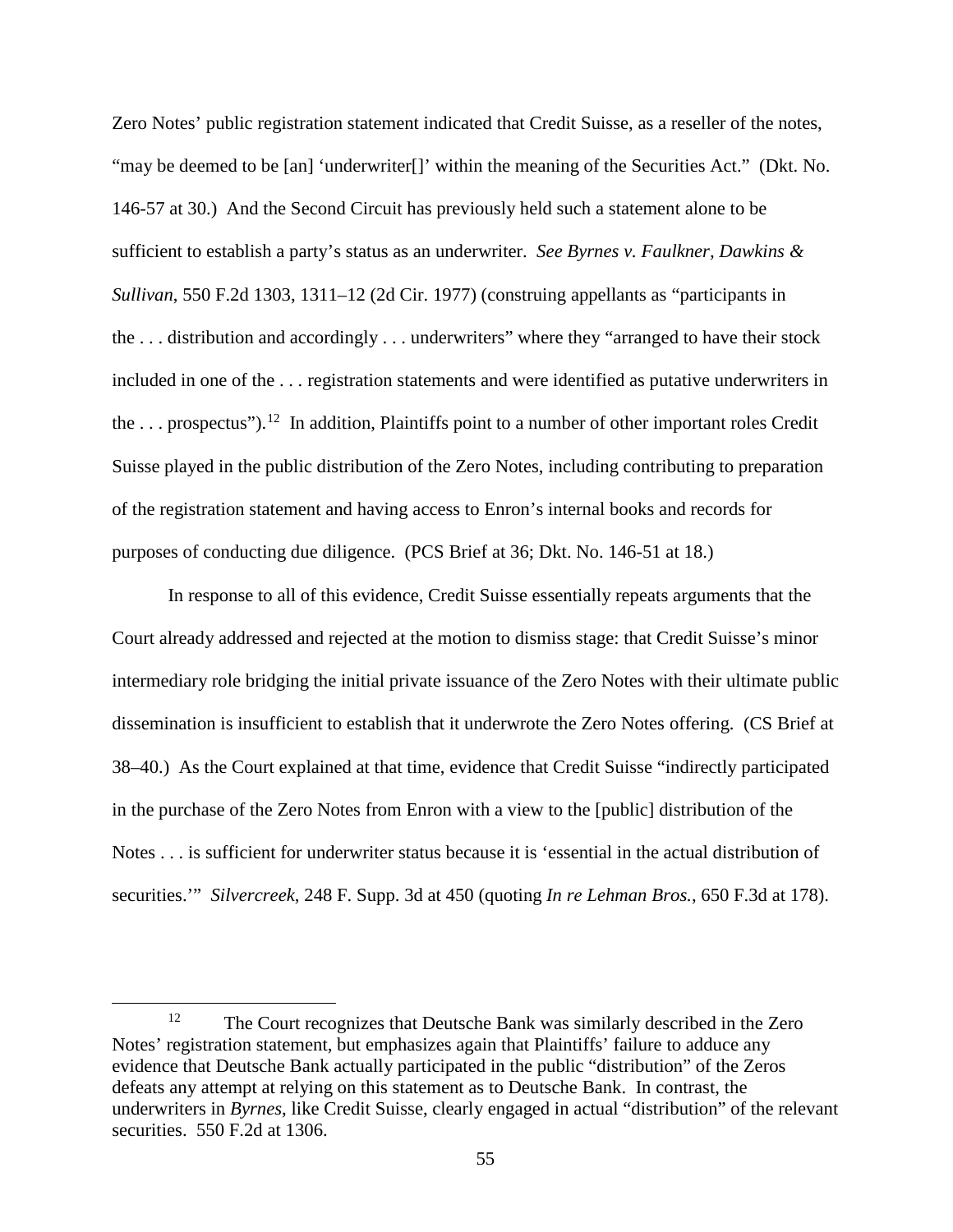And as the Court addressed above, Plaintiffs have produced sufficient evidence making such a showing.

Credit Suisse also emphasizes the small number of Zero Notes it purchased prior to the public offering. (CS Brief at 39.) But it points to no case supporting a theory that a minimal role in the distribution of a security is insufficient to establish underwriter status as a matter of law. Such a theory would be at odds with the plain language of Section 11, which allows for liability against "*every* underwriter," 15 U.S.C. § 77k(a)(5)(emphasis added), as well as this District's precedents interpreting the scope underwriter status, s*ee Lybrand*, 200 F. Supp. 2d at 393 ("Congress enacted a broad definition of underwriter status in order to include as underwriters *all* persons who might operate as conduits for securities being placed into the hands of the investing public." (emphasis added, internal quotation marks and citations omitted)). The Court declines to adopt such a theory here.

Accordingly, Plaintiff's Section 11 claim against Credit Suisse survives.

#### **F. Texas Securities Act Claim**

Silvercreek brings claims under Article 581-33F(2) of the Texas Securities Act ("TSA") against Deutsche Bank and Credit Suisse. (TAC ¶¶ 913–24.) To establish liability for aiding and abetting violations of Texas securities law under Article 581-33F(2) of the TSA, a plaintiff must show: "(1) the existence of a primary violation of the securities laws, (2) that the aider has a general awareness of its role in the violation, (3) that the aider gave substantial assistance in the violation, and (4) that the aider intended to deceive the plaintiff or acted with reckless disregard for the truth of the representations made by the primary violator." *In re Enron Corp.*, 235 F. Supp. 2d 549, 568 (S.D. Tex. 2002); *see also* Tex. Rev. Civ. Stat. Ann. art. 581-33. Defendants Credit Suisse and Deutsche Bank move for summary judgment on Silvercreek's TSA claims, arguing that Plaintiffs cannot satisfy their burden of demonstrating Defendants' substantial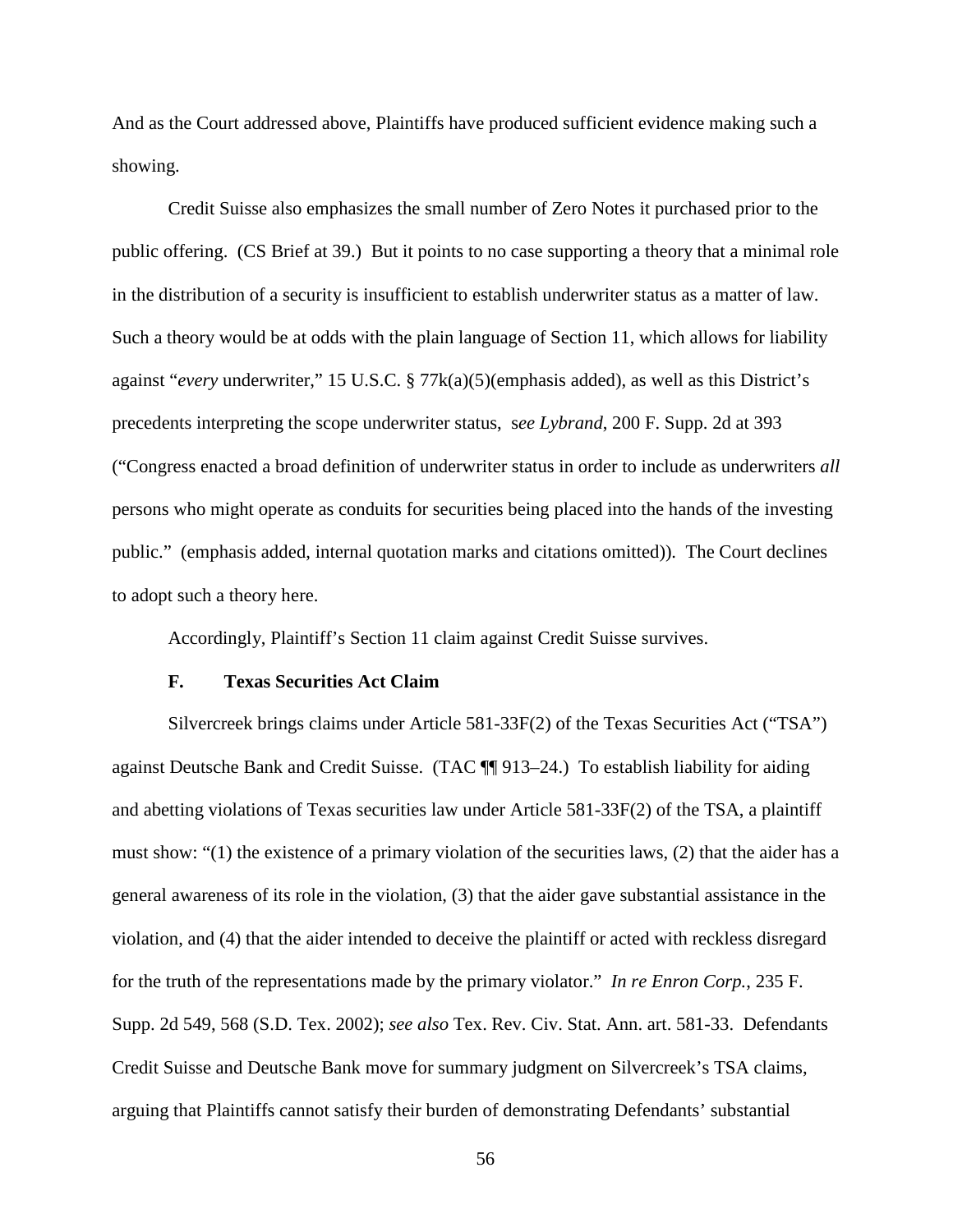assistance, knowledge, or intent regarding Enron's underlying violations. (DB Brief at 38–39; CS Brief at 23–37.)

As explained above, Silvercreek has adequately demonstrated that genuine disputes of material fact exist as to Defendants having substantially assisted in Enron's fraud with knowledge and intent to do so. *See supra* Section III.A. That is sufficient to defeat summary judgment on Plaintiffs' TSA claims.

## **IV. Conclusion**

For the foregoing reasons, Defendants' motion for summary judgment is GRANTED IN PART and DENIED IN PART. All of the Defendants' motions for summary judgment on Plaintiffs' aiding and abetting fraud and civil conspiracy claims are DENIED. All of the Defendants' motions for summary judgment on Plaintiffs' aiding and abetting negligent misrepresentation claim are GRANTED. Defendant Deutsche Bank's motion for summary judgment on Plaintiffs' Section 11 claim is GRANTED. Defendant Deutsche Bank's motion for summary judgment on Plaintiffs' Texas Securities Act claim is DENIED. Defendant Merrill Lynch's motion for summary judgment on Plaintiffs' negligent misrepresentation claim is GRANTED. Defendant Credit Suisse's motion for summary judgment on Plaintiffs' negligent misrepresentation, Section 11, and Texas Securities Act claims is DENIED.

The parties are directed to confer regarding trial dates and to submit a joint letter by October 22, 2018 that estimates the length of trial and proposes dates within the next six months for a trial.